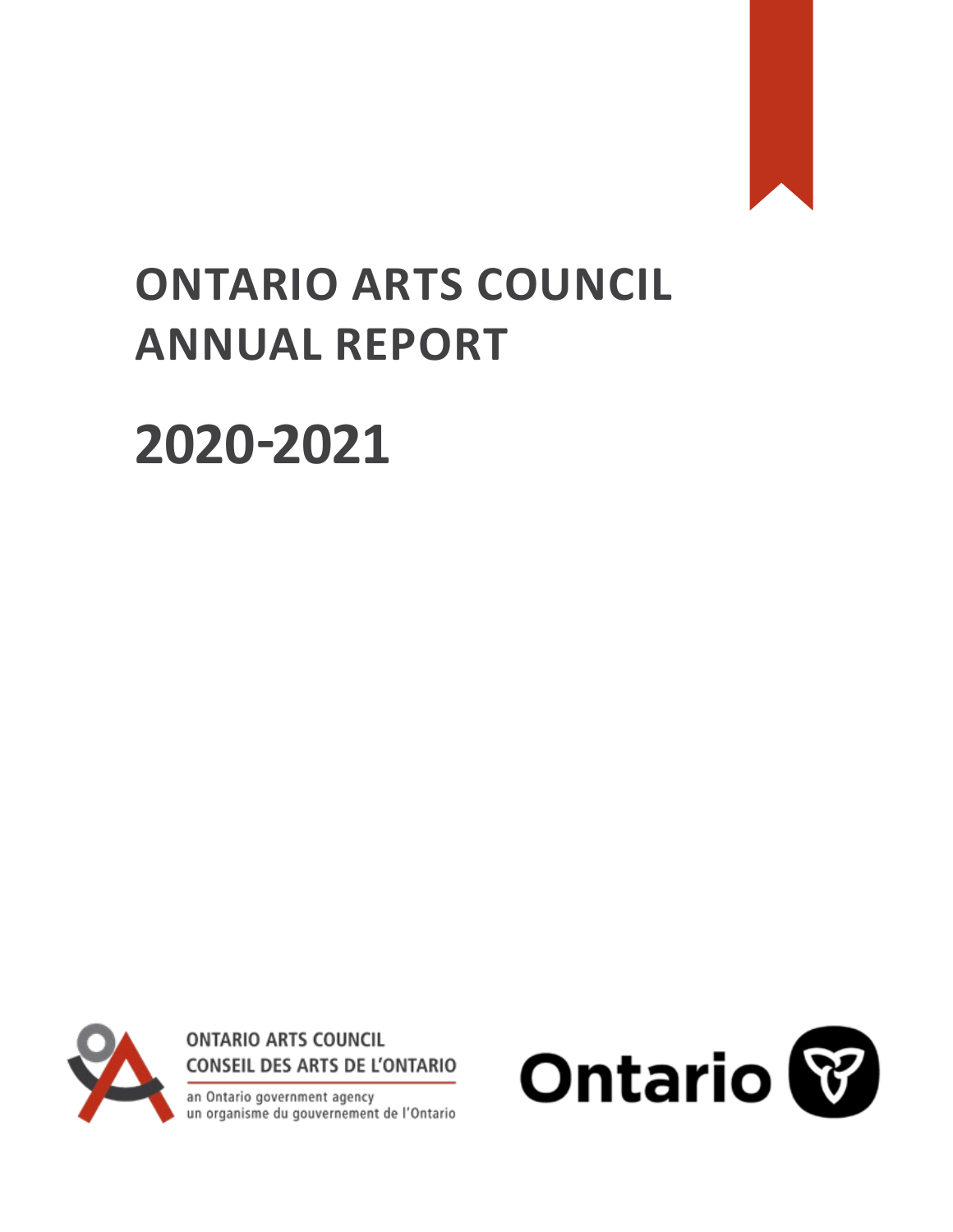In accordance with the provision of Section 12 of the *Arts Council Act*, I respectfully submit the report covering the activities of the Ontario Arts Council from April 1, 2020, to March 31, 2021.

Rita Davis

Rita Davies Chair Ontario Arts Council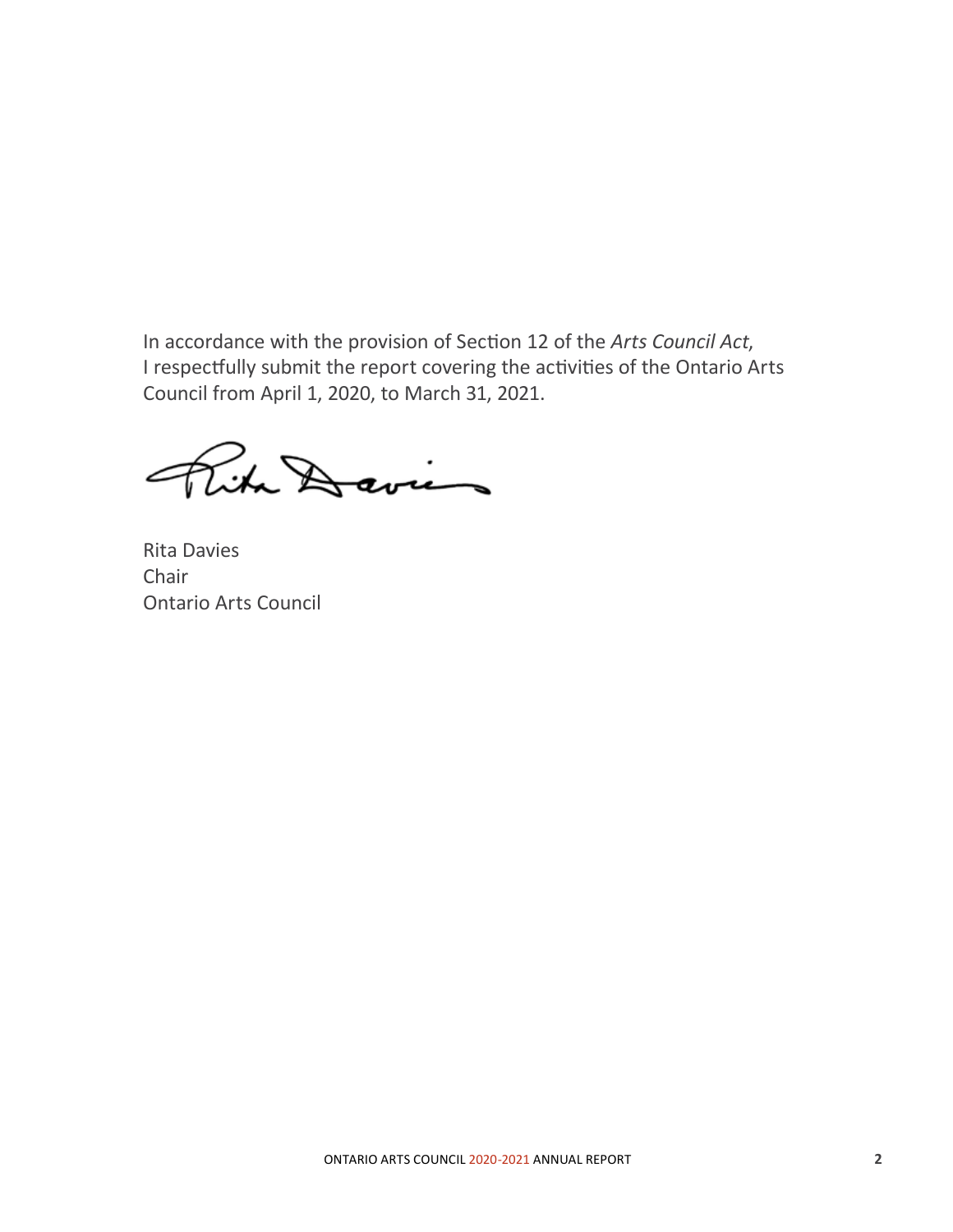# **CONTENTS**

| About the Ontario Arts Council                                                                                                                                                                                                                                                                                                                                                                                                  | 4                                                  |
|---------------------------------------------------------------------------------------------------------------------------------------------------------------------------------------------------------------------------------------------------------------------------------------------------------------------------------------------------------------------------------------------------------------------------------|----------------------------------------------------|
| <b>Core Business Achievements</b>                                                                                                                                                                                                                                                                                                                                                                                               | 6                                                  |
| Granting<br>Communications<br>Research<br><b>Human Resources</b><br>Information Systems and Technology and Operations<br><b>Outreach Activities</b><br>2020-21 Granting Programs<br><b>Granting Highlights</b>                                                                                                                                                                                                                  | 6<br>9<br>9<br>10<br>10<br>11<br>13<br>14          |
| Year in Review                                                                                                                                                                                                                                                                                                                                                                                                                  | 15                                                 |
| <b>Outcome-Based Performance Measures</b>                                                                                                                                                                                                                                                                                                                                                                                       | 18                                                 |
| Outcomes, Measures and Indicators                                                                                                                                                                                                                                                                                                                                                                                               | 20                                                 |
| <b>Risk Events</b>                                                                                                                                                                                                                                                                                                                                                                                                              | 24                                                 |
| Analysis of Financial Performance                                                                                                                                                                                                                                                                                                                                                                                               | 25                                                 |
| <b>OAC Financial Statements</b>                                                                                                                                                                                                                                                                                                                                                                                                 | 26                                                 |
| Management's Responsibility for Financial Information<br>Independent Auditor's Report<br><b>Statement of Financial Position</b><br>Statement of Operations and Changes in Fund Balances<br>Statement of Remeasurement Gains and Losses<br><b>Statement of Cash Flows</b><br><b>Notes to Financial Statements</b><br>Schedule 1 - Administration Expenses and Services<br>Schedule 2 - Externally Restricted and Endowment Funds | 28<br>29<br>31<br>32<br>33<br>34<br>35<br>47<br>48 |
| <b>Board Members</b>                                                                                                                                                                                                                                                                                                                                                                                                            | 49                                                 |
| <b>Executive Staff</b>                                                                                                                                                                                                                                                                                                                                                                                                          | 50                                                 |
| Credits                                                                                                                                                                                                                                                                                                                                                                                                                         | 51                                                 |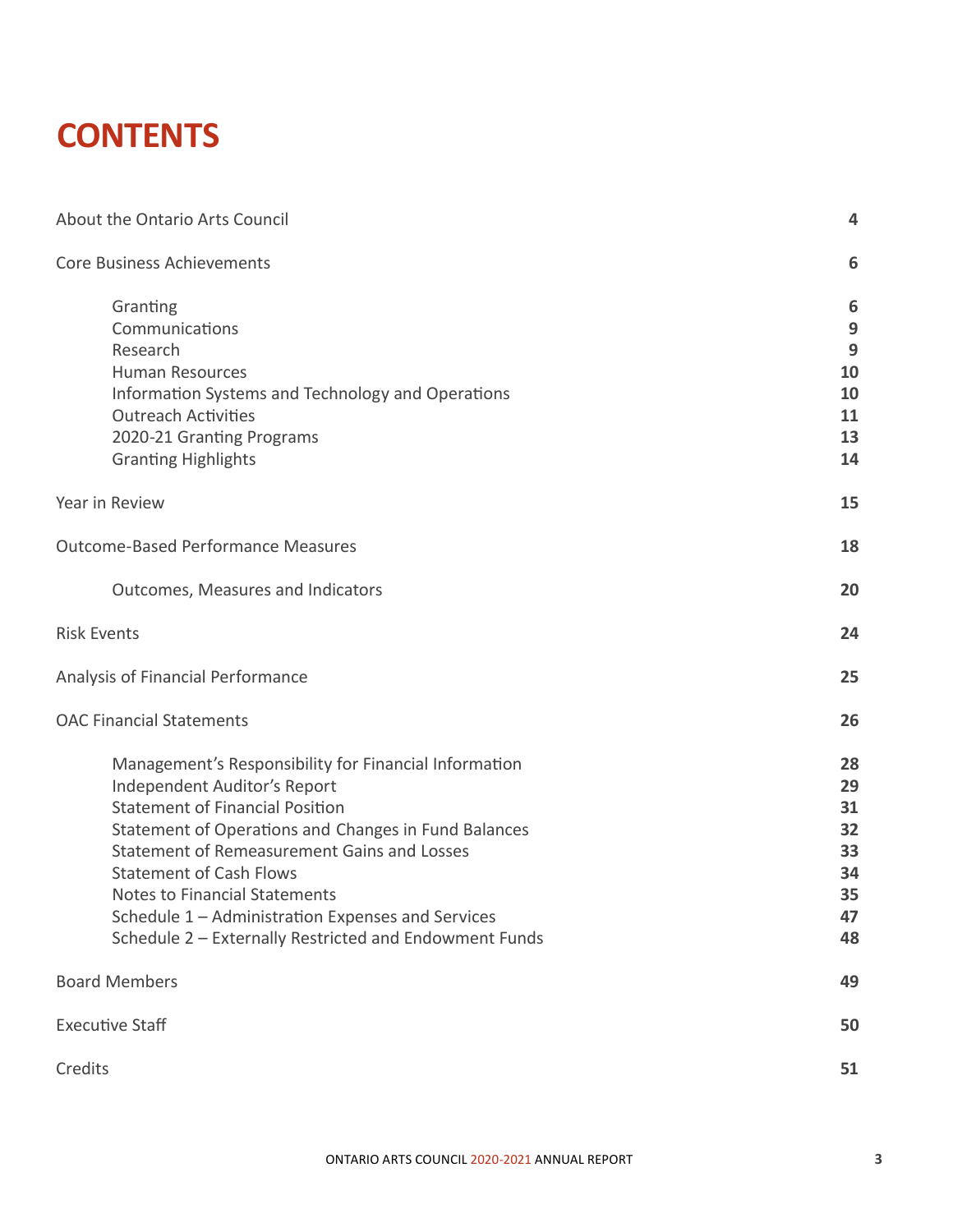# <span id="page-3-0"></span>**ABOUT THE ONTARIO ARTS COUNCIL**

Since its inception in 1963, the Ontario Arts Council (OAC) has played a vital role in promoting and supporting the development of the arts for the enjoyment and benefit of all Ontarians. The OAC has fostered the growth of Ontario's arts infrastructure by funding individual artists and arts organizations in all artistic disciplines and in all regions of the province.

The Ontario Arts Council is an agency of the Government of Ontario's Ministry of Heritage, Sport, Tourism and Culture Industries and has a publicly appointed board of directors. The 12-member volunteer board ensures that OAC activities align with the organization's mandate. OAC grant decisions are made at arm's length from the government. OAC staff manages the programs, and grants are awarded through peer-review processes.

Granting programs are organized under four funding streams: Creating and Presenting, Building Audiences and Markets, Engaging Communities and Schools, and Developing Careers and Arts Services. These streams help applicants determine which program best fits their proposed activity.

The OAC funds a variety of arts disciplines, including dance, literature, music, theatre, media arts and visual arts. In addition, OAC supports the touring, recording and presentation of arts activities as well as various collaborations between artists. Funding is also available for culturally based art forms, such as Francophone arts and Indigenous arts.

Other programs focus on particular arts activities, including arts education, community-engaged arts and multiand inter-arts. Some programs have specific goals, such as Northern Arts, which targets artists and arts groups in northern Ontario, and Skills and Career Development, which funds professional development opportunities for Indigenous and racialized arts professionals. The Deaf and Disability Arts programs provide funding support to Deaf\* artists, artists with disabilities and Deaf and disability arts organizations.

Individual artists and arts groups can apply to OAC for funding for specific projects, and arts organizations can also apply for ongoing operating support once they have met certain requirements. Grants are allocated through a peer-review system. Independent juries make funding decisions for individuals and arts groups who apply to project programs. Advisory panels review operating grant applications from arts organizations and make recommendations to OAC program officers. The OAC's board of directors approves all funding decisions for operating grants of more than \$30,000.

Granting program information, deadlines, eligibility criteria and OAC policies can change over time. The OAC's website has the most up-to-date information about granting programs and policies as well as grant result listings for past program deadlines.

<sup>\*</sup>The OAC identifies *Deaf artists* as distinct from artists with disabilities based on the Canadian Hearing Society's definition of *culturally Deaf*, a term that refers to individuals who identify with and participate in the language, culture and community of Deaf people.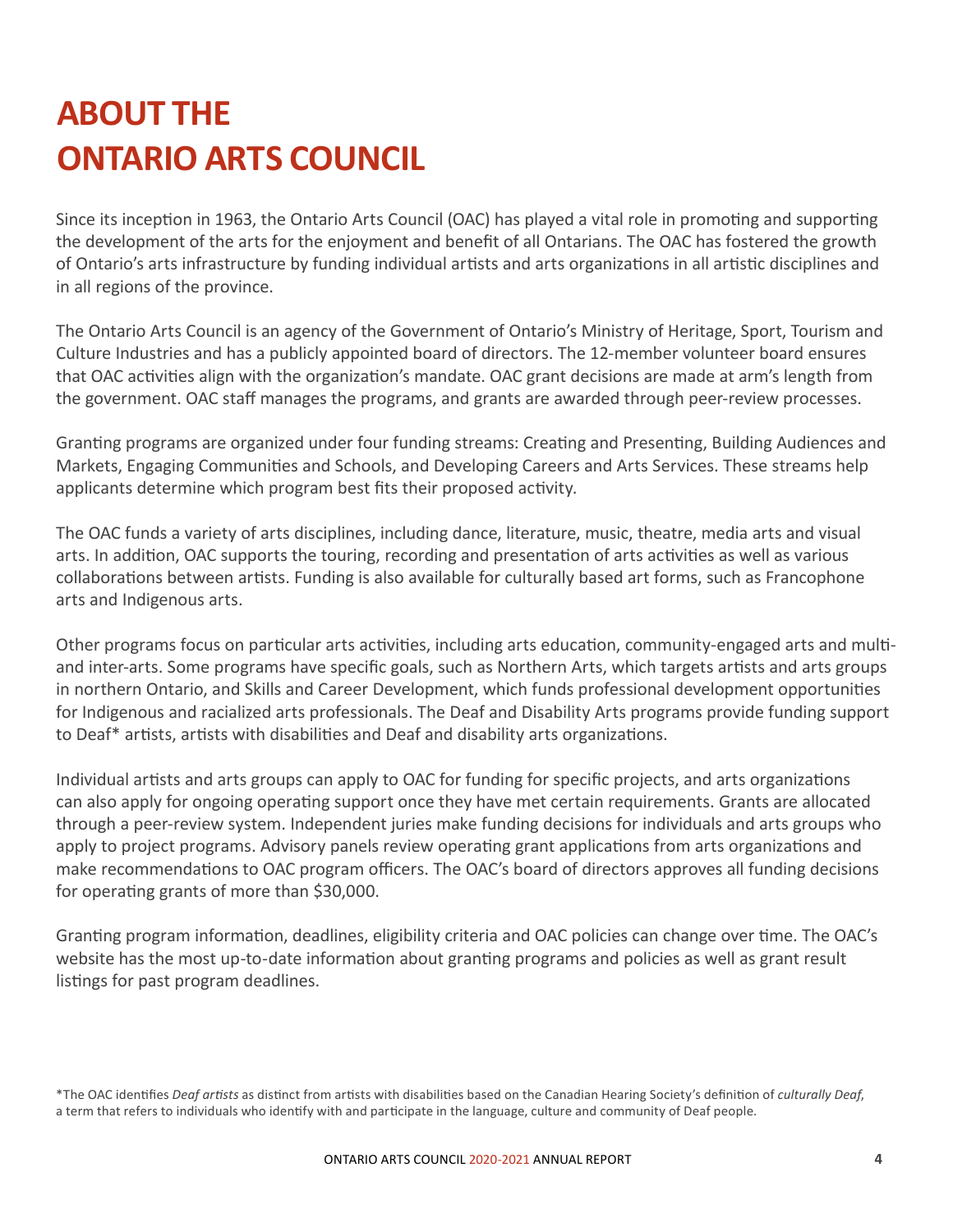#### **ABOUT THE ONTARIO ARTS COUNCIL**

Finally, OAC administers the selection process for several awards, prizes and grants, including the Chalmers programs, the Johanna Metcalf Performing Arts Prizes and a number of awards offered through the Ontario Arts Foundation. In addition to these privately funded programs, OAC funds and administers the Ontario Arts Council Indigenous Arts Award. The OAC also oversees the administration of the Pauline McGibbon Award on behalf of the Government of Ontario.

The OAC further supports Ontario's arts community through partnerships and by conducting research and statistical analyses of the arts and culture sectors. The information provided helps OAC build public awareness of the value of the arts and makes OAC a vital resource for understanding the environment in which the arts are created and produced in this province.

While OAC undertakes work on a new strategic plan, it is guided by the 2014-2020 plan, *Vital Arts and Public Value*. The OAC regularly measures the impact of its programs and consults with artists and arts organizations to stay in touch with the needs and growth of the arts. In 2020-21, the worldwide pandemic had a major impact on the arts sector in Ontario as it did around the world. Initiatives to support the provincial arts community through this crisis are outlined in this report.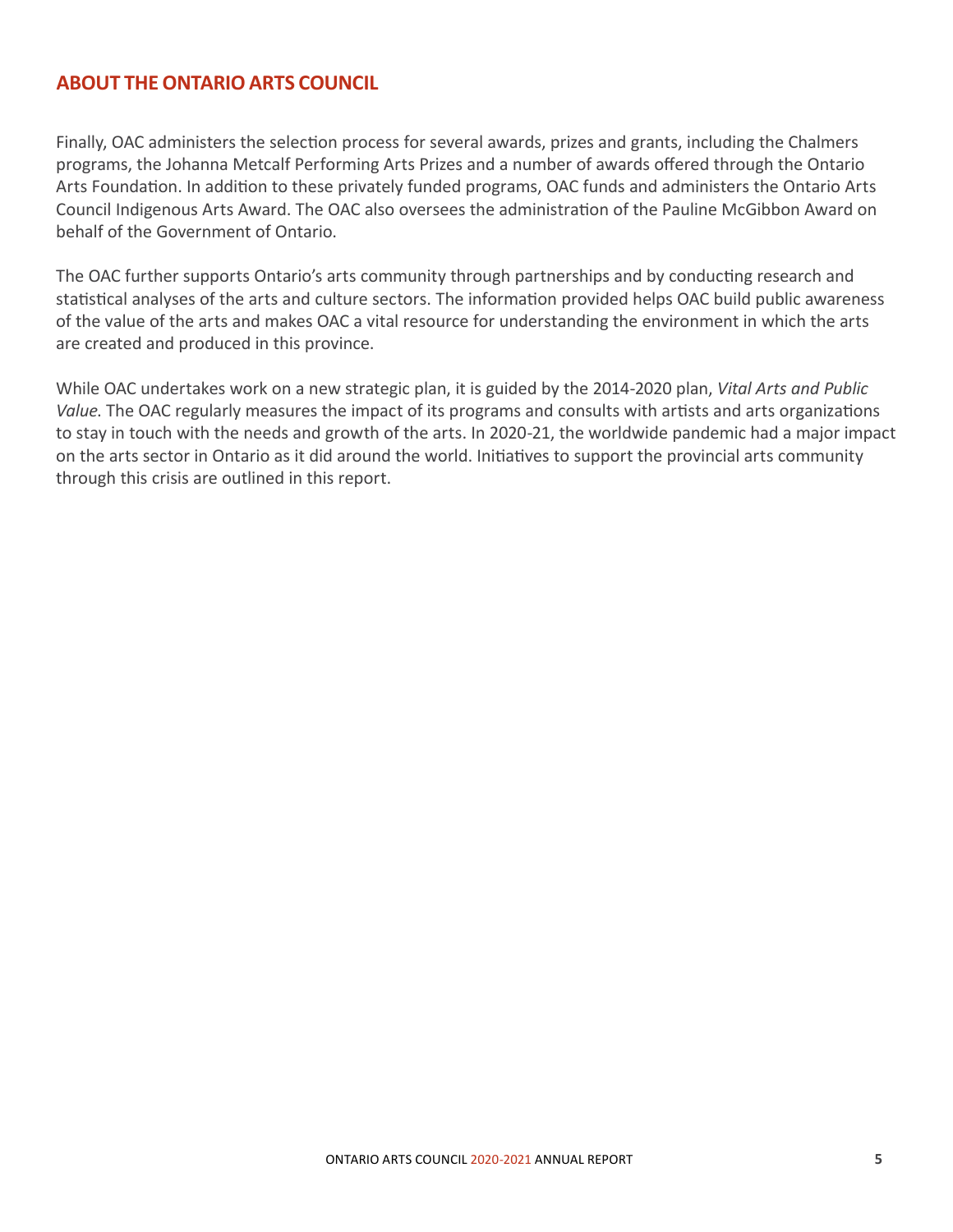<span id="page-5-0"></span>The COVID-19 pandemic that spread worldwide in 2020 dealt a heavy blow to the arts sector, and its impact was still being felt into 2021. The Ontario Arts Council responded quickly and strategically as the pandemic took hold, adapting and repurposing existing programs to meet the needs of the arts sector. One of these measures was to create the **Arts Response Initiative (ARI)** program, described below. The OAC also supported the participation of arts organizations in the WolfBrown international audience tracking study, which focused on attitudes regarding the return to in-person arts activities.

This section describes OAC's achievements in 2020-21.

## **Granting**

The Ontario Arts Council's core business is to invest in Ontario's artists and arts organizations in strategic ways. The OAC achieves this primarily through granting programs (project grants, operating grants and third-party recommender grants) and initiatives.

#### **Granting programs**

**Project grants** are awarded to individual artists, ad hoc groups/collectives and organizations. These grants fund the creation, production and presentation of artistic works; events such as festivals, music series and children's arts workshops; opportunities for mentorship, professional development and career growth; and collaborations between artists, arts organizations, schools and communities.

OAC project grants fuel creativity, innovation, skills development and organizational effectiveness. Ontario's successful cultural industries would not have grown to where they are today without the talent pool, artistic products and creative content that are made possible by these grants.

The Ontario Arts Council temporarily suspended the **Touring Projects**, **Market Development Projects** and **Market Development Travel Assistance** programs, as well as the **Chalmers Arts Fellowships** program, given that these programs typically fund activities that were not possible or advisable during the pandemic, when restrictions on social gatherings and travel were in place. In order to continue supporting the development of long-term relationships between artists and presenters, OAC developed the **Artist-Presenter Collaborations** program. This temporary program was rolled out in early 2021 to support projects that could build or maintain sustainable ways of sharing artistic works with audiences and communities within Ontario, nationally and internationally during the pandemic. The first deadline for this program was set for April 27, 2021.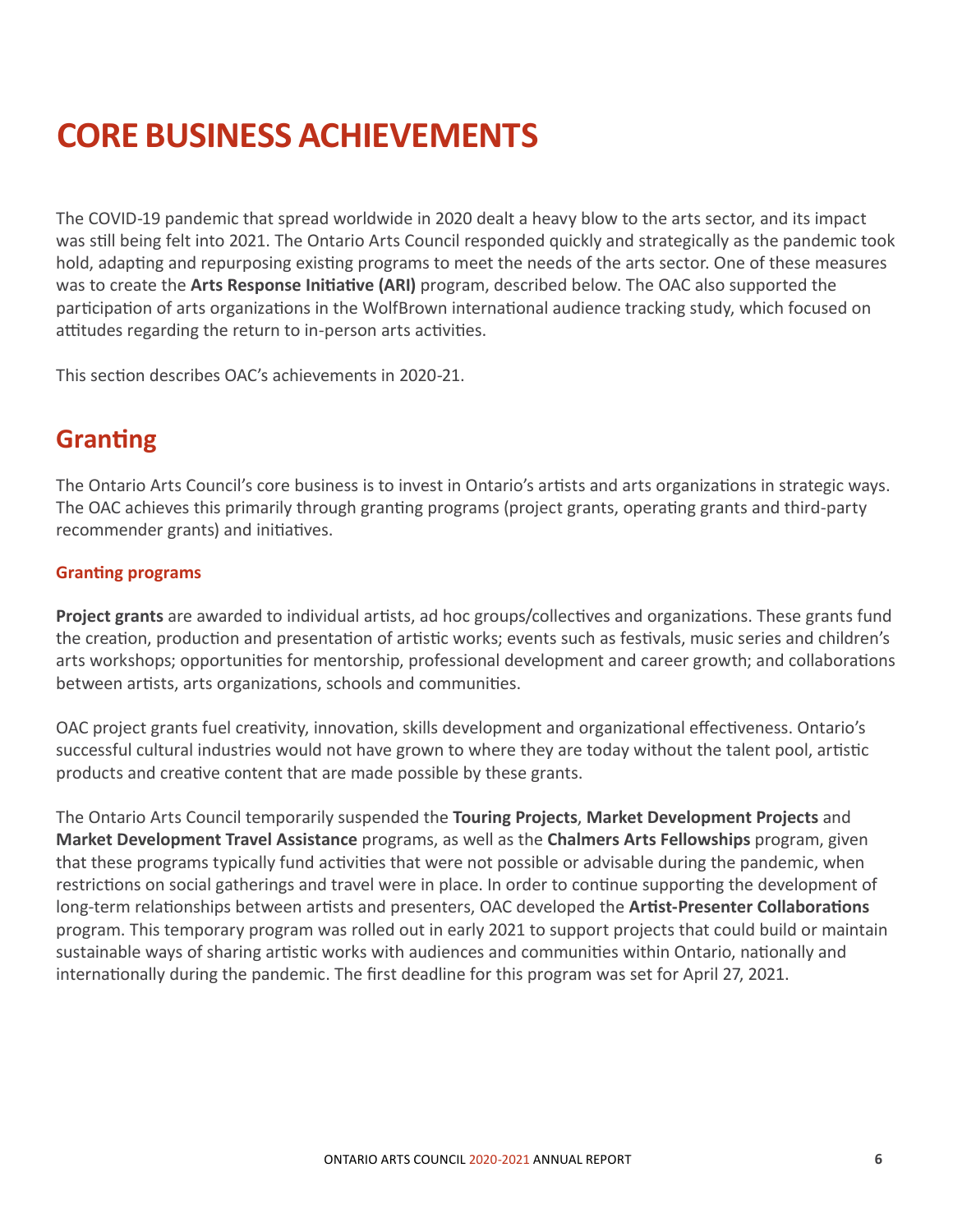#### **Arts Response Initiative**

The **Arts Response Initiative (ARI)** was a one-time program created to address the challenges faced by the arts community in the context of COVID-19. Three program envelopes were established to support individual artists, ad hoc groups, collectives, and arts organizations in carrying out their activities in an environment of change:

- Arts Response Initiative: Project Grants for Individuals
- Arts Response Initiative: Project Grants for Ad Hoc Groups, Collectives and Organizations
- Arts Response Initiative: Project Grants for Organizational Partnerships

**Operating grants** strengthen organizations that are the backbone of Ontario's arts infrastructure. Organizations can apply for operating grants once they meet specific criteria, such as having a governance structure. Operating grants allow organizations to provide jobs, increase the vitality of their communities and improve arts infrastructure. They also provide continuity and support for emerging organizations, often from underrepresented communities.

Recognizing the difficulty of preparing and assessing organizational plans amid the change and uncertainty that marked the onset of the pandemic, OAC suspended the intake and assessment of operating grant applications in March 2020. In May 2020, the board of directors unanimously approved a plan to disburse 2020-21 operating grants to eligible returning organizations based on their 2019-20 grant amounts. These organizations received the equivalent of their 2019-20 grants in two instalments of 50 per cent (one immediately and one according to their regular grant payment schedule).

**Third-party recommender grants** are administered on behalf of OAC by designated arts organizations and collectives. Recommenders use their knowledge of a particular arts sector or community to assess applications and then make grant recommendations to OAC.

There were a few noteworthy changes to the **Indigenous Visual Artists Materials** program. First, the maximum grant amount increased from \$500 to \$1,000, and the eligible expense criteria were expanded, thereby allowing the grant to go further in supporting Indigenous artists. The Inuit Art Foundation joined the program as a new recommender, enhancing the capacity of this program to serve Inuit applicants.

The **Exhibition Assistance** program opened later than in previous years, accepting applications between September 2020 and January 2021. Given that many exhibitions were cancelled throughout the pandemic, only applicants with confirmed future exhibitions were eligible for the grant. Virtual or online exhibitions were considered eligible if presented by a gallery, museum or other professional exhibition platform.

The **Recommender Grants for Writers** and **Recommender Grants for Theatre Creators** continued as scheduled, and no changes were introduced in the 2020-21 fiscal year.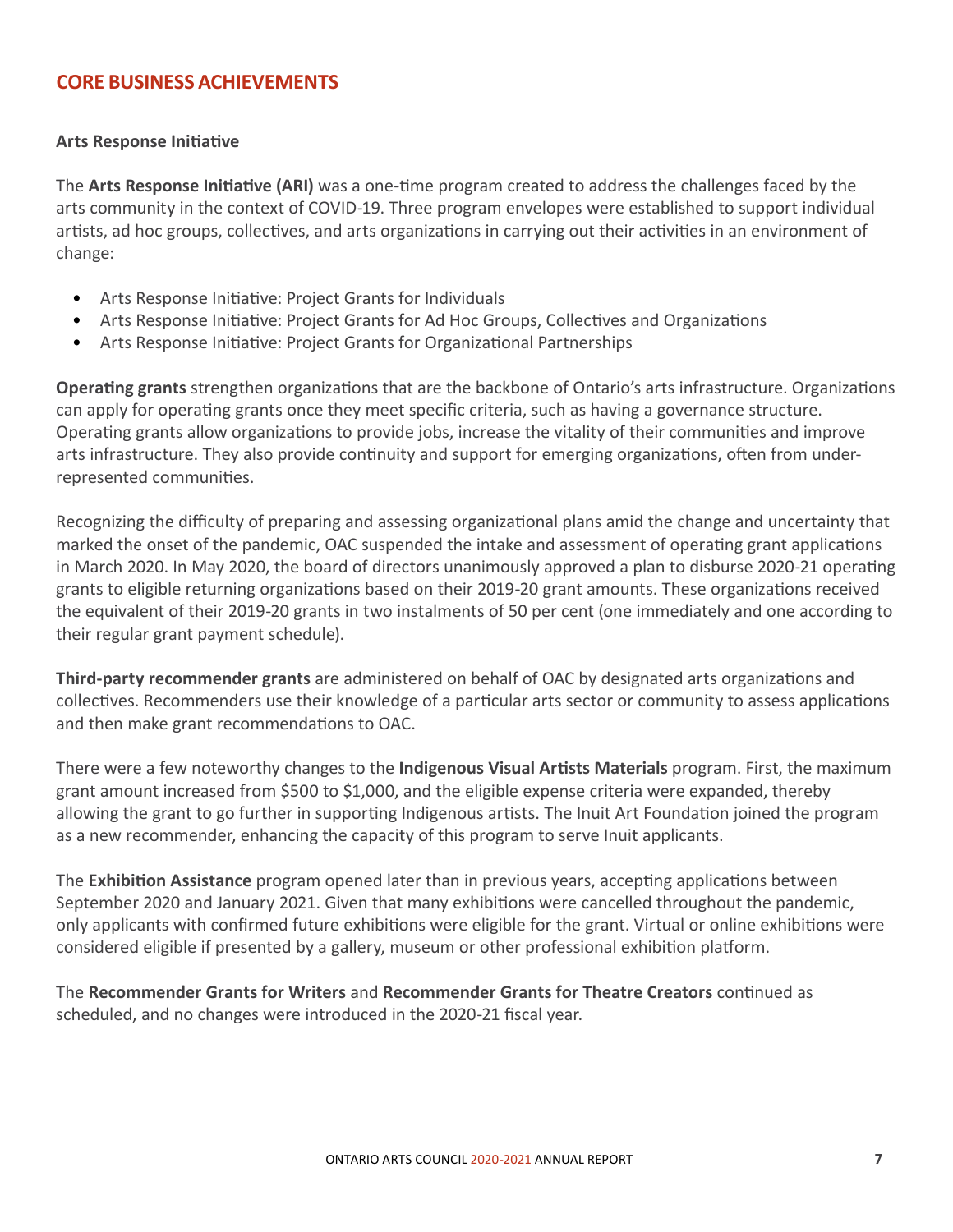#### **Granting initiatives**

Initiatives in granting are similar to granting programs in that they're designed to meet strategic objectives and have specific eligibility criteria; recipients must fulfil certain requirements and report on their activities. They are different from granting programs in that they may not have the same application or assessment process. Sometimes they are administered by third parties who are contracted by OAC. Initiatives may serve as pilots for future OAC granting programs. In 2020-21, OAC had the following initiative in granting:

#### **Strategic Collaborations Fund**

The goals of this initiative are to:

- Invest in partnerships with stakeholders that advance OAC's strategic plan, *Vital Arts and Public Value*;
- Support artistic activities that meet strategic priorities that cannot be funded by granting programs because of their scale, nature or timing; and
- Fund significant one-time artistic events that help promote OAC and raise its profile.

#### **Initiatives paused in 2020-21**

#### **Market Development Initiatives**

Market Development Initiatives invest in partnerships with stakeholders to advance regional, national and international market development opportunities for Ontario artists and arts organizations. They help ensure that high-quality works from Ontario are promoted, presented and sold effectively across the country and abroad.

Given the restrictions on social gatherings and travel throughout the year due to the pandemic, OAC decided to pause Market Development Initiatives until such time when supported activities can resume.

#### **Supporting government investments in response to COVID-19**

In addition to the core business achievements already listed, OAC administered the **Arts Recovery Support Fund**, a one-time investment of \$25 million made by the Government of Ontario through the Ministry of Heritage, Sport, Tourism and Culture Industries (MHSTCI). This investment was directed at helping arts organizations with total annual revenues at or greater than \$1 million survive the COVID-19 pandemic and prepare for reopening and future programming.

Of that \$25 million, \$24 million was allocated to supporting 140 organizations with annual revenues of \$1 million or more. The remaining \$1 million was designated to supporting individual artists and was administered through the **Arts Response Initiative: Project Grants for Individuals** program.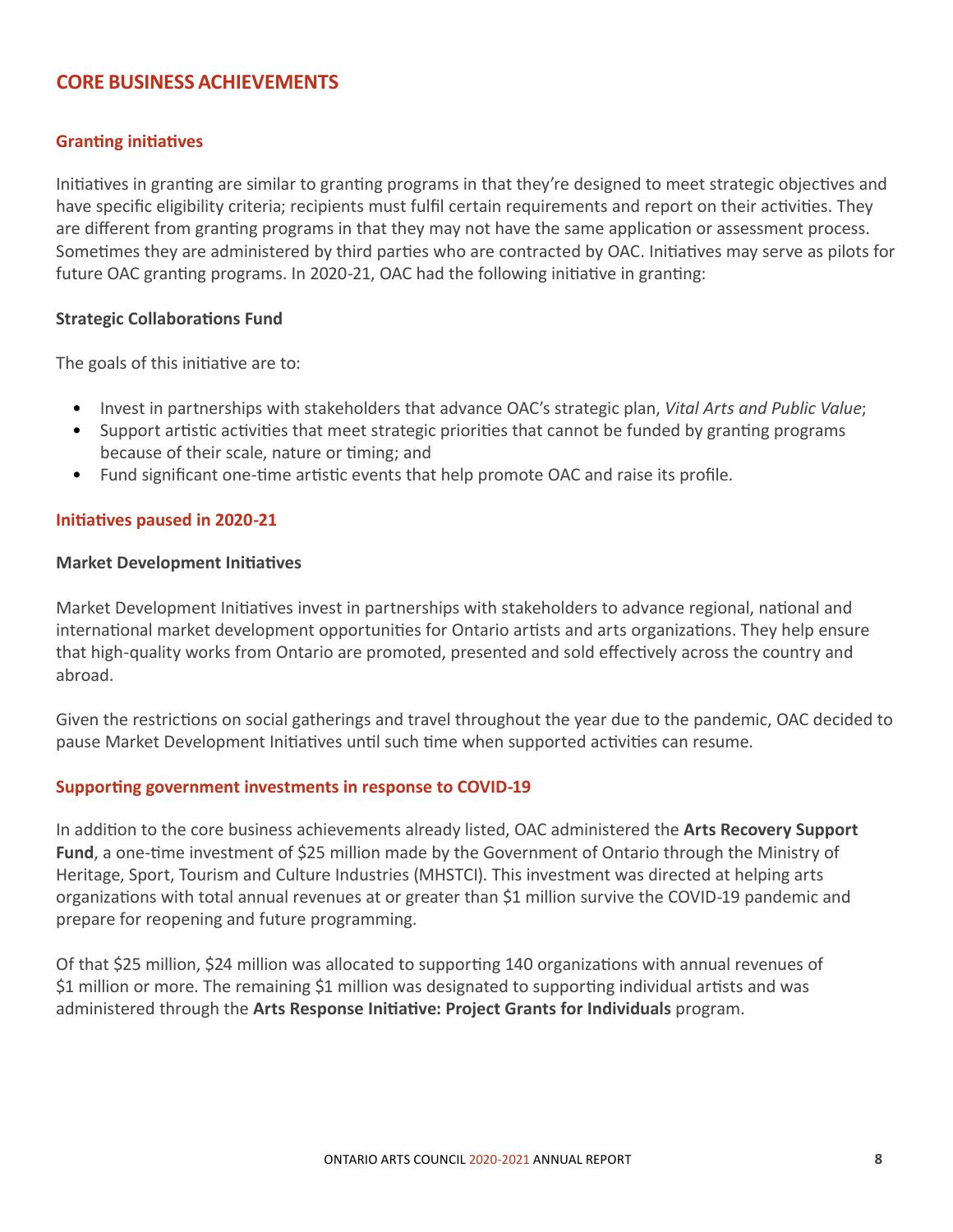### <span id="page-8-0"></span>**Communications**

Communications is responsible for a variety of activities that support core granting business, program outreach, the executive team and the board of directors. Communications also ensures that OAC fulfils government reporting requirements through the annual report and the annual grants listing and, together with the Ministry of Heritage, Sport, Tourism and Culture Industries, helps keep MPPs informed about arts activities in their ridings. Communications also supports activities related to awards administered by OAC.

As the pandemic took hold in the spring of 2020, Communications worked swiftly to create COVID-19 update web pages to keep applicants informed of deadline extensions, policy decisions and other important information under frequently shifting circumstances. Updates shared through social media platforms in English and French complemented this work.

When OAC invests in an arts activity through a project or operating grant, the benefits of this investment have a "ripple effect" beyond the grant recipients. Support for arts activities invigorates communities and economies across the province. In 2019-20, OAC launched **The Ripple Effect**, an online series of videos and articles to showcase the impact of Ontario's vital arts organizations and artists. In the first month of the 2020-21 fiscal year, OAC decided to pause the rollout of these celebratory videos due to the adverse effects of the COVID-19 pandemic on the arts community.

In the fall of 2020, Communications and Granting staff produced several informational videos aimed at artists and arts organizations interested in applying to the **Arts Response Initiative**. The videos, which were produced in English, French and ASL, were posted on OAC's YouTube channel and promoted through Facebook and Twitter, reaching over 2,000 individual viewers. In anticipation of the high demand expected for this onetime program, the videos were designed to help potential applicants understand the program's objectives and parameters: to support projects that help artists and organizations respond to the challenges caused by COVID-19.

### **Research**

Research continuously monitors external arts reports to identify credible findings relating to the personal, social and economic impacts of the arts. OAC Research conducts its own data analysis and research and partners with other organizations on specific research initiatives. Research regularly provides statistical information at the request of the Ministry of Heritage, Sport, Tourism and Culture Industries.

In April 2020, OAC conducted a survey with OAC-funded arts organizations to gather high-level indicators of the early impact of COVID-19. In May 2020, OAC offered arts organizations the opportunity to participate in the **COVID-19 Audience Outlook Monitor**, an international tracking study. Led by consulting firm WolfBrown, the research followed audience attitudes over the fiscal year about returning to in-person arts activities.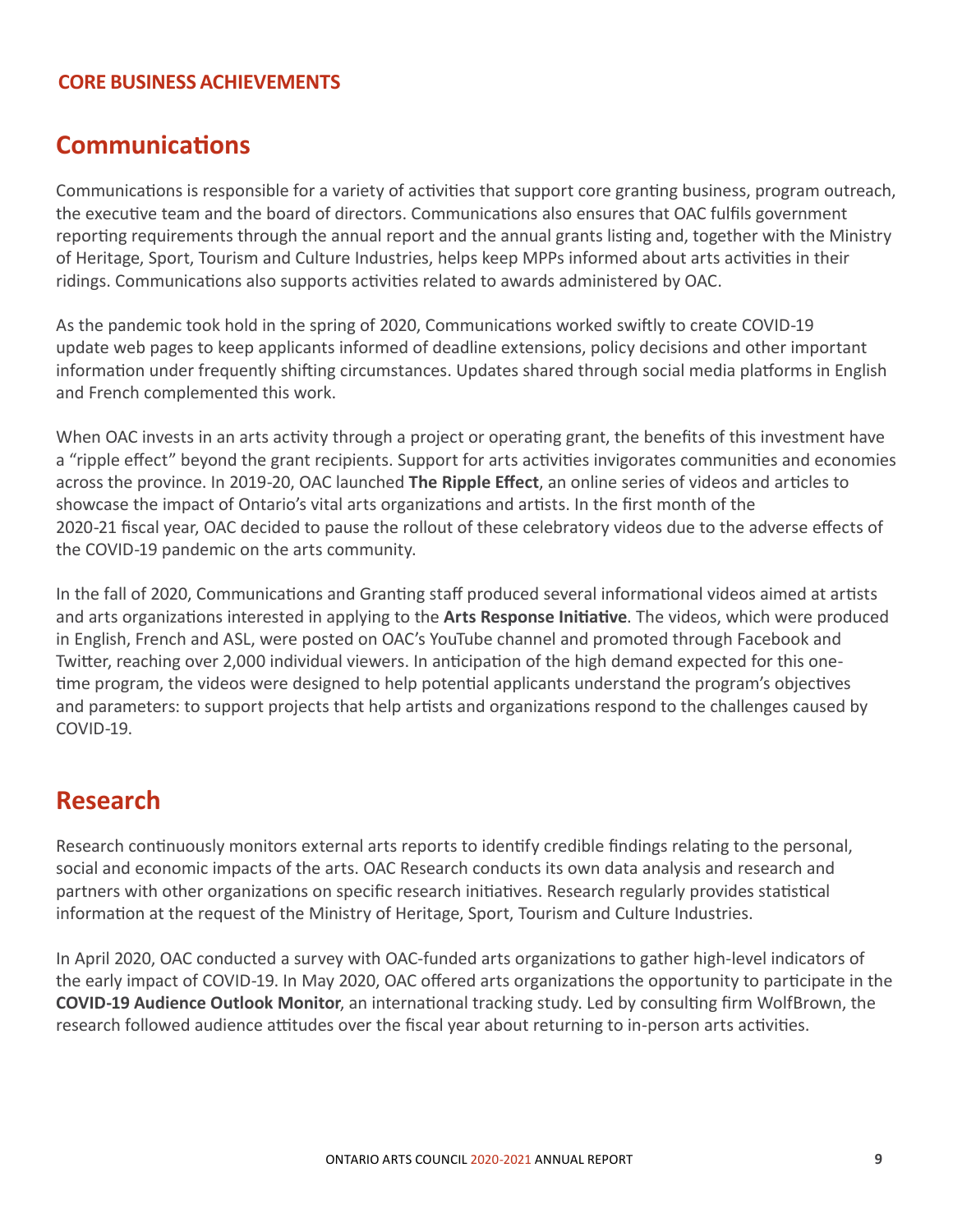### <span id="page-9-0"></span>**Human Resources**

Human Resources oversees recruitment and employee–labour relations and is responsible for ensuring that OAC meets its accessibility obligations and is advancing internal equity objectives. It also manages and ensures understanding of expected workplace behaviour through OAC's policies on Respect in the Workplace, Health and Safety, Conflict of Interest and Code of Conduct.

To ensure that OAC is supporting and improving accessibility for employees and members of the public who have disabilities, OAC has a Multi-Year Accessibility Plan that outlines accessibility-related objectives and reports annually on accomplishments. Some notable achievements are the successful desk audit of OAC's requirements under the *Accessibility for Ontarians with Disabilities Act* (AODA), improved access to information for Deaf individuals on OAC's website, and training for front-line staff who provide customer service to individuals with mental health issues or who are in distress, which has been on the rise throughout the pandemic.

The OAC consults with the Deaf and Disability Arts and Access Advisory Group – an external group of arts workers who are Deaf or who have lived experience with disability – regarding OAC policies, programs and services and how they serve the Deaf and disability arts community. The group was able to meet virtually during the pandemic. The group's discussions focused on the impact of the pandemic on the community and OAC's upcoming strategic planning process.

With guidance from its internal Equity Committee, OAC invited presenters to lead presentations and workshops for staff on mental health, Indigenous culture and history and the impact of residential schools, Black history in Ontario and anti-Black racism.

## **Information Systems and Technology and Operations**

Perhaps no staff group at OAC was more affected by the sudden and urgent needs caused by the onset of the pandemic than the Information Systems and Technology (IST) and Operations teams. Almost overnight, this group sourced equipment for 23 OAC employees and trained all staff on how to work effectively from home. The diligence and support from IST and Operations made the transition to working remotely relatively painless for staff and ensured continued service to OAC applicants during uncertain times.

The rapid shift to working remotely also accelerated IST's migration of OAC operations to the cloud and the phasing out of OAC's landline phone system in favour of Microsoft Teams, which has proven to be a costeffective, innovative solution.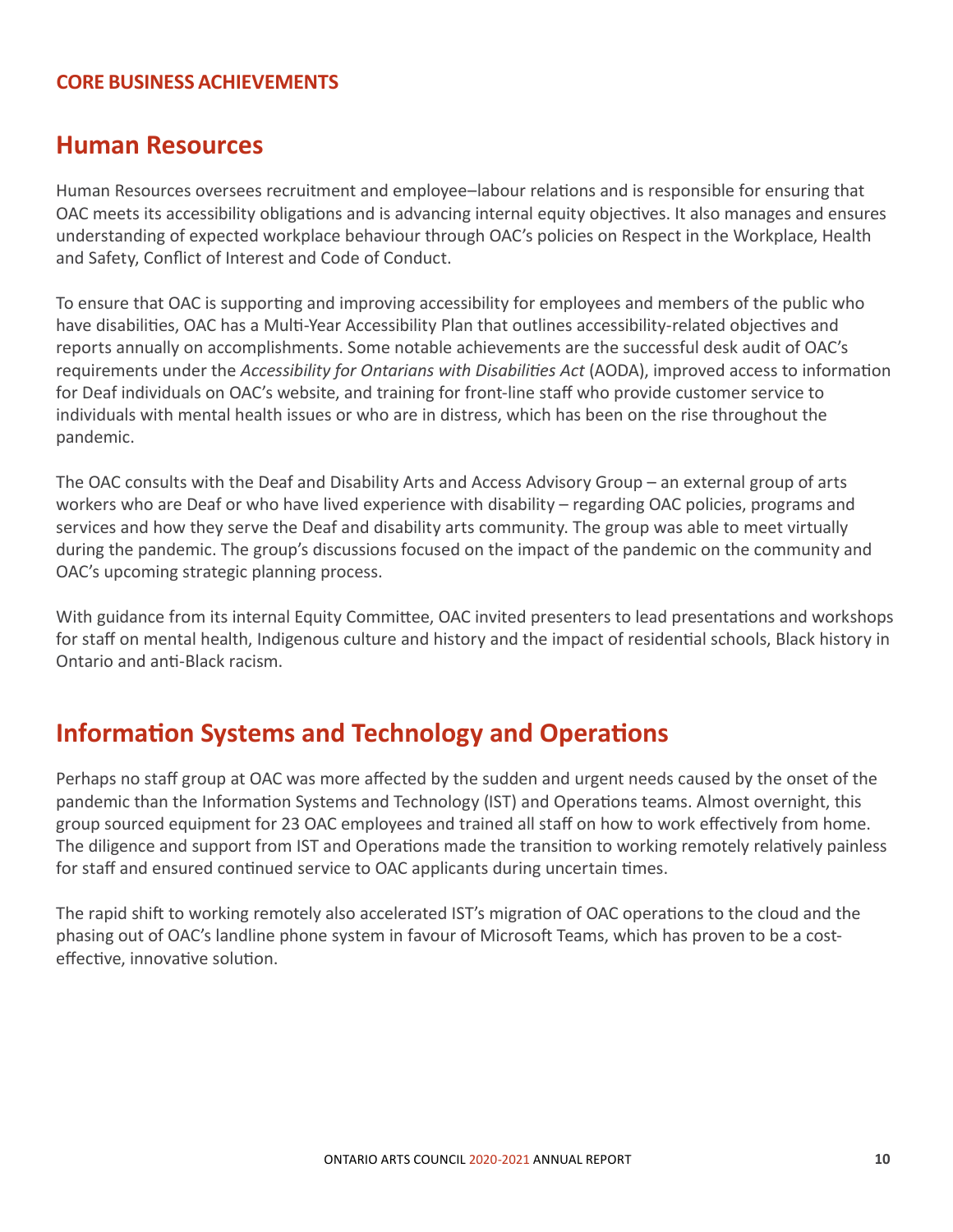### <span id="page-10-0"></span>**Outreach Activities**

The Ontario Arts Council conducts outreach activities to help increase access to programs and services. Outreach not only supports Ontario's artists and arts organizations but also creates links between the arts and other sectors, such as education, tourism and community services.

Throughout the year most program officers and the Northwestern Representative are involved in information sessions, grant application workshops and webinars for new applicants. Outreach activities can also include developing a relationship with a particular group when there is a gap in a community's arts infrastructure.

#### **Northern Ontario**

The Ontario Arts Council's Northwestern Representative, Alana Forslund, collaborates with other staff members to support artists and arts organizations located across all northern Ontario regions. During the pandemic, OAC conducted its outreach activities online. In doing so, OAC reached stakeholders from 40 different communities in the Northwest, Northeast and Far North regions of Ontario.

Two northern examples in 2020-21:

- The Ojibwe Cultural Foundation and Anemki Art Collective hosted a session to provide information on OAC's Indigenous Visual Artists' Materials program. Presentations were made by Indigenous Arts Officer Erika Iserhoff and Associate Visual Arts and Craft Officer Lisa Wöhrle.
- The Media Arts Network of Ontario (MANO) and Indigenous Culture and Media Innovations hosted Media Arts Officer Mark Haslam's presentation for media artists in northern Ontario.

With OAC's pivot from in-person to online information sessions, many more northern artists were able to join these sessions, which were promoted through OAC's Communication section and by OAC's Northwestern Representative.

#### **Outreach for the Arts Response Initiative**

The Arts Response Initiative was a one-time program created to address the challenges faced by the arts community in the context of COVID-19. Communications and Granting staff developed in-house videos, connected with other organizations to host seven online sessions in English and hosted four online information sessions in French. Partner organizations included the Media Arts Network of Ontario, Indigenous Performing Arts Alliance, Alliance of Arts Councils of Ontario, Cultural Pluralism in the Arts Movement Ontario and Tangled Art + Disability. These organizations were chosen as partners because of their wide reach within the artistic community, particularly to artists and arts organizations from marginalized and priority group communities, including those without a previous relationship with OAC. Overall, OAC's outreach efforts drew about 550 people to these sessions. Leading up to the program deadlines, OAC program staff held hundreds of one-onone virtual meetings and phone calls with artists and arts administrators to discuss their needs and to guide them on how the Arts Response Initiative could support their goals.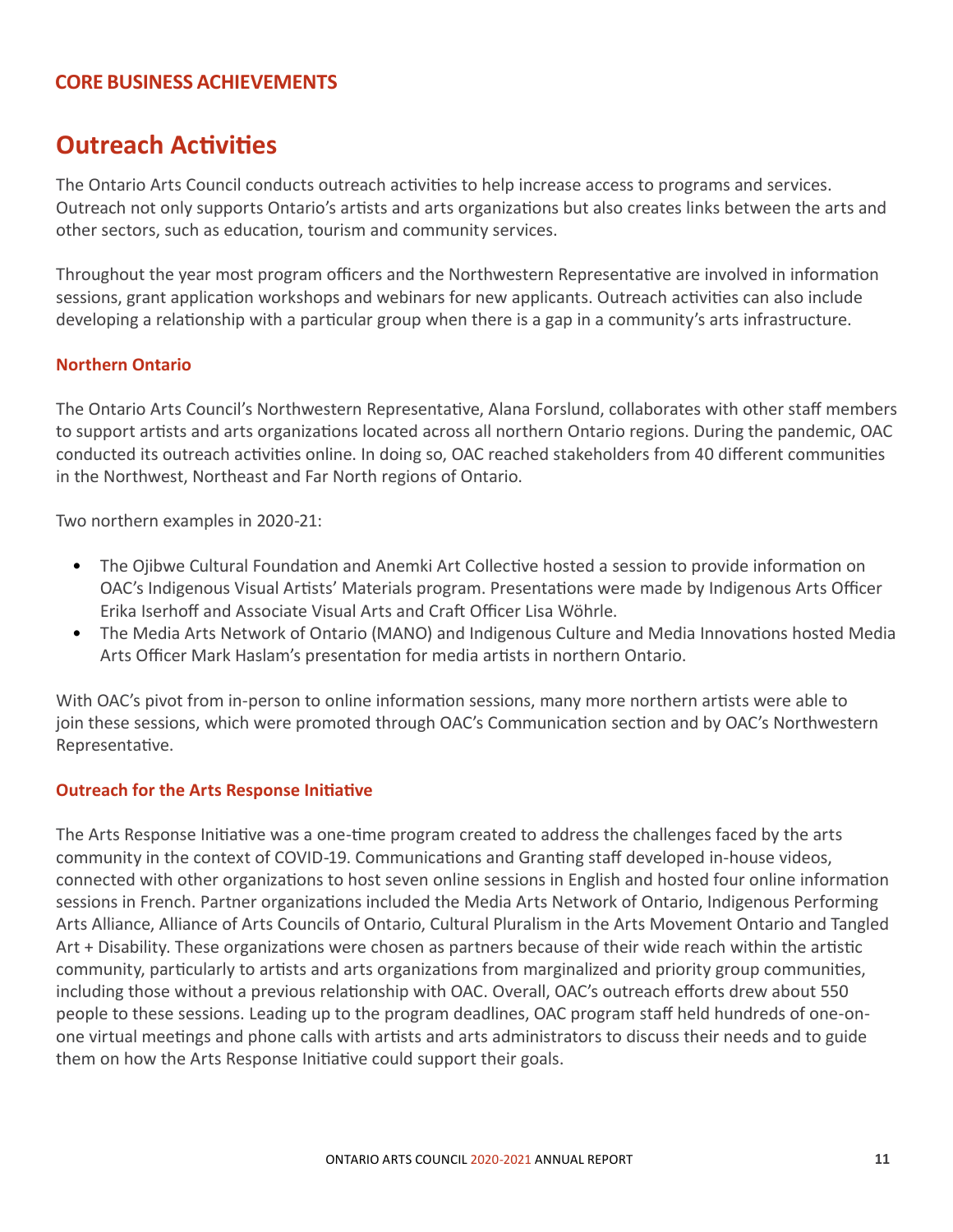## **Outreach Activities**

#### **Skills Connect**

In January and February of 2021, OAC held *Skills Connect*, a series of three professional development and networking sessions (two in English, one in French) about OAC's Skills and Career Development program for Indigenous arts professionals and arts professionals of colour.

In each of the online panel sessions, previous recipients of Skills and Career Development grants shared: 

- Their professional arts practice and experience;
- How they developed their practice;
- The challenges they have faced;
- How they are exploring, adapting and finding new ways to work during the pandemic;
- What arts professionals who are Indigenous, Black or persons of colour (IBPOC) need in order to push forward in their careers; and
- Opportunities, resources and ideas for collaboration.

The three sessions were promoted on Facebook and Twitter as well as through a targeted eblast. A total of 179 participants attended, creating new possibilities for mentorship and collaboration among artists and arts professionals who identify as Indigenous, Black or racialized.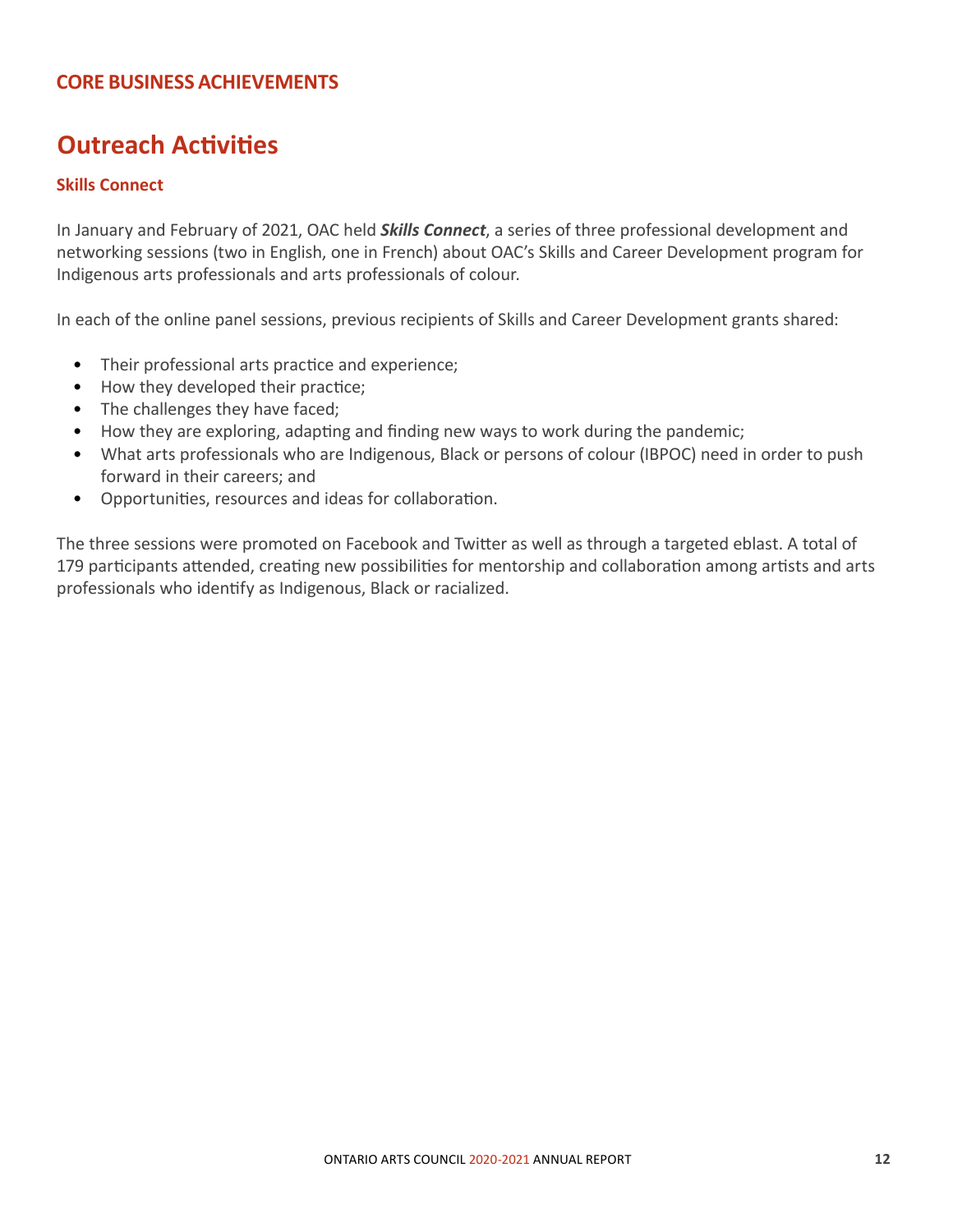## <span id="page-12-0"></span>**2020-21 Granting Programs**

#### **Creating and Presenting**

*Arts médiatiques – projets francophones Arts visuels et métiers d'art – projets francophones Arts visuels, arts médiatiques et métiers d'art : organismes et centres d'artistes autogérés francophones – fonctionnement*  Craft Projects Curatorial Projects: Indigenous and Culturally Diverse Dance Organizations: Operating Dance Projects Deaf and Disability Arts Projects Deaf and Disability Arts: Materials for Visual Artists *Édition francophone – fonctionnement*  Exhibition Assistance Indigenous Arts Projects Indigenous Visual Artists Materials Literary Creation Projects (Works for Performance) Literary Creation Projects (Works for Publication) Literary Organizations Projects Literary Organizations: Operating *Littérature – projets francophones*  Major Organizations: Operating Media Artists Creation Projects

#### **Building Audiences and Markets**

Artist-Presenter Collaboration Projects *Diffusion – projets francophones Diffusion francophone – fonctionnement*  Market Development Projects (no deadline in 2020-21) Market Development Travel Assistance (no deadline in 2020-21) Ontario Arts Presenters Projects Touring Projects

#### **Engaging Communities and Schools**

Artists in Communities and Schools Projects Artists in Residence (Education) Arts Organizations in Communities and Schools: Operating

Indigenous Artists in Communities and Schools Projects

Media Arts Organizations: Operating Media Arts Projects Multi and Inter-Arts Organizations: Operating Multi and Inter-Arts Projects Music Creation Projects Music Organizations: Operating Music Production and Presentation Projects Music Recording Projects *Musique – projets francophones*  Northern Arts Projects Public Art Galleries: Operating Publishing Organizations: Operating Recommender Grants for Theatre Creators Recommender Grants for Writers *Théâtre – projets francophones Théâtre francophone – fonctionnement*  Theatre Organizations: Operating Theatre Projects Visual Artists Creation Projects Visual Arts Artist-Run Centres and Organizations: Operating Visual Arts Projects

#### **Developing Careers and Arts Services**

Arts Service Organizations: Operating Chalmers Arts Fellowships (no deadline in 2020-21) Chalmers Professional Development Projects (no deadline in 2020-21) *Organismes francophones de service aux arts – fonctionnement*  Skills and Career Development: Indigenous Arts Professionals and Arts Professionals of Colour

Dance Training Projects: Equity and Access

#### **One-Time Pandemic Support for the Arts**

Arts Response Initiative: Project Grants for Ad Hoc Groups, Collectives and Organizations Arts Response Initiative: Project Grants for Individuals Arts Response Initiative: Project Grants for Organizational Partnerships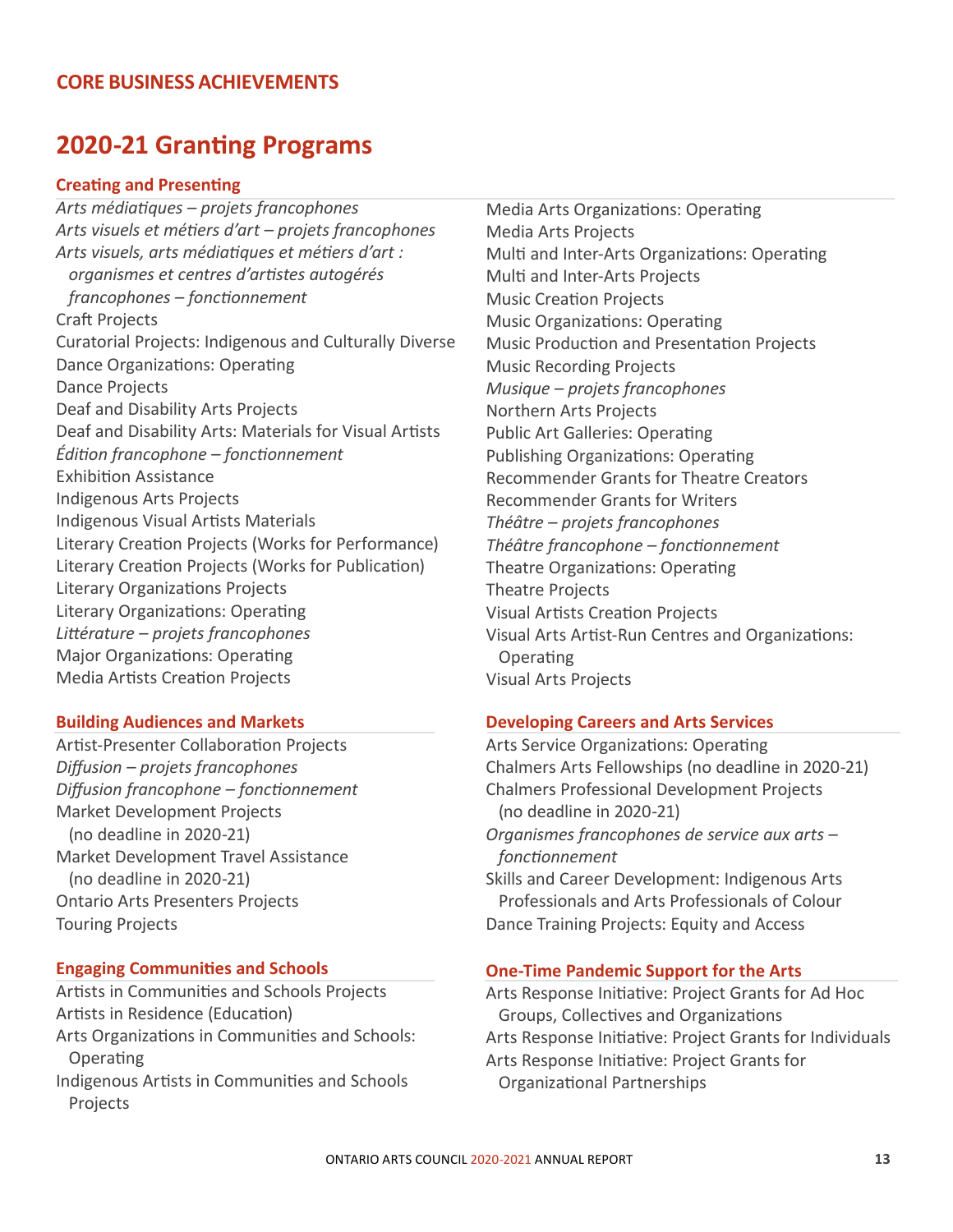<span id="page-13-0"></span>**Granting Highlights**

# **\$78.6 million**

Total OAC grants<sup>1</sup>

**3,488** Total number of grants awarded by OAC

**12,056** Total number of grant applications submitted to OAC

**2,176** Number of OAC grants to individual artists

# **\$10.4 million**

Total in OAC grants to individual artists

# **\$5.34 per Ontarian<sup>2</sup>**

Total public support to the arts through OAC

**1,312** Number of OAC grants to organizations

# **206**

Total number of Ontario communities where resident artists and arts organizations received OAC grants

# **\$68.2 million**

Total in OAC grants to organizations

# **123**

Total number of Ontario's 124 ridings where artists and arts organizations received OAC grants

<sup>1</sup>The 2020-21 grant figures include the Arts Recovery Support Fund, a one-time investment of \$25 million from the Government of Ontario.

<sup>2</sup> Based on an Ontario population of 14,734,014 as of July 2020. (Source: Statistics Canada, Table 17-10-0005-01)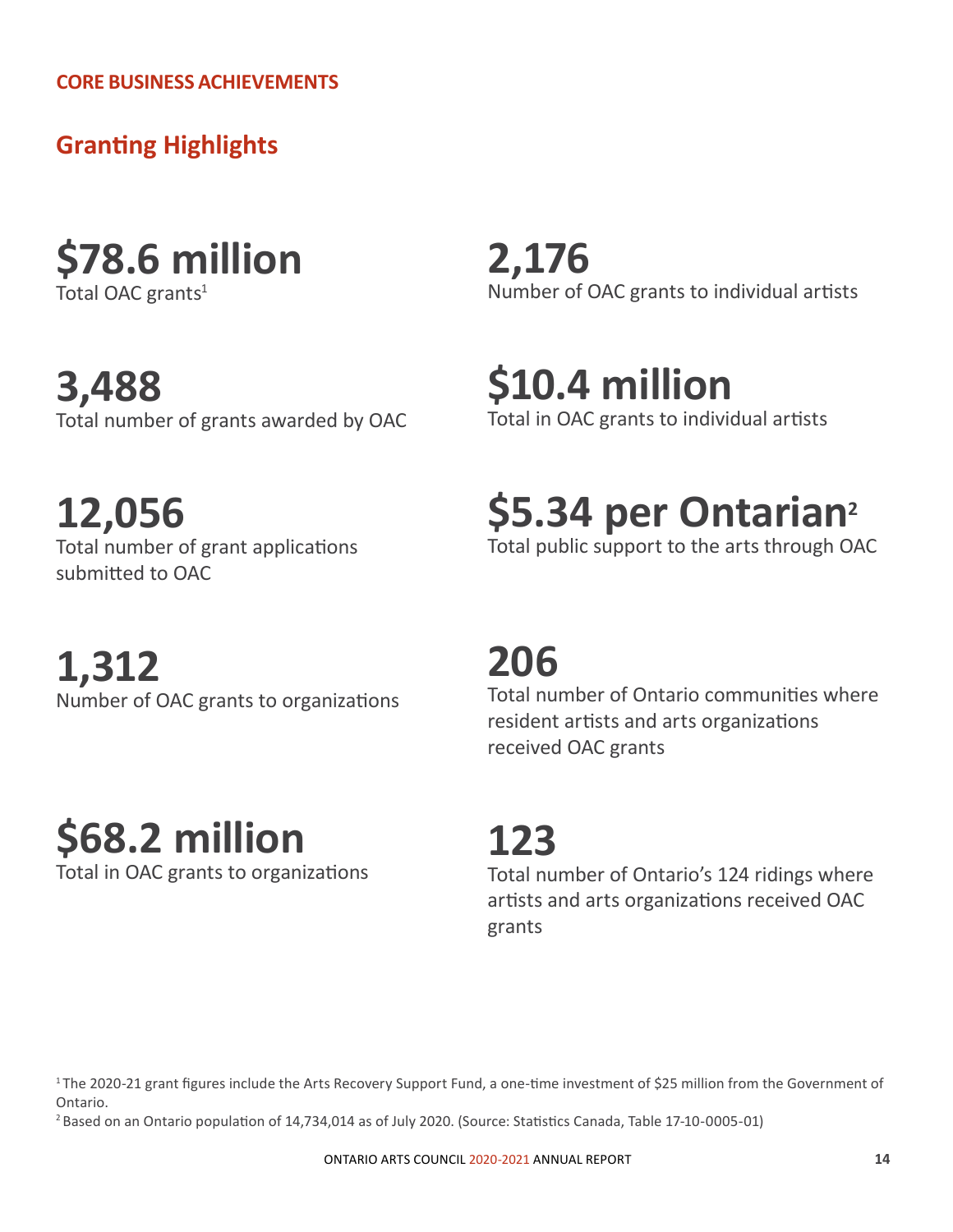# <span id="page-14-0"></span>**YEAR INREVIEW**

The Ontario Arts Council's base budget was set at \$60 million in 2020-21 by the Ministry of Heritage, Sport, Tourism and Culture Industries. In early March 2021, the Ministry announced the **Arts Recovery Support Fund**, a one-time investment of \$25 million to be administered by OAC to support the arts sector in its recovery from the COVID-19 pandemic. With this additional funding, the Ontario Arts Council invested \$78.6 million in 206 communities across Ontario in the 2020-21 fiscal year through 2,176 grants to individual artists and 1,312 grants to organizations.

The year 2020-21 was like no other. On March 11, 2020, the World Health Organization declared a worldwide pandemic as COVID-19 spread. Governments across Canada at the federal, provincial and municipal levels followed with travel advisories and restrictions on public gatherings. The Ontario Arts Council's staff began working remotely.

As it became clear that the "return to normal" was not imminent, OAC made several decisions to support artists and organizations adjusting to the pandemic context. All program deadlines in March were extended by two weeks, and flexibility was granted for application requirements such as confirmation letters that might have been difficult to obtain as a result of rapidly changing circumstances. The OAC announced it would work with grant recipients facing unanticipated expenses and changes related to COVID-19 and would not ask for repayment of grants for which related expenses had been incurred. The OAC also stated it would continue to disburse grant payments even in cases of altered events and plans.

Many organizations that receive operating grants saw their public activities halted due to the pandemic and their audiences disappear. A major decision for OAC was to suspend all 2020-21 fiscal year operating program deadlines and assessments. To support these organizations, OAC swiftly processed payments based on their previous operating grant.

Despite the irregular circumstances, OAC continued to administer programs and issue grant payments while working remotely. Project program assessments took place online through virtual meeting platforms, and program staff continued to support applicants by phone and through email. The OAC also continued to support awards programs and carry out research projects for the benefit of Ontario's arts sector.

#### **2020-21 milestones for OAC:**

- The Ontario Arts Council extends all April and May program deadlines by two weeks so that artists and arts professionals whose lives and work are impacted by COVID-19 have extra time to develop their applications. (April 1, 2020)
- The OAC announces that it will not award new grants for activities involving travel or in-person gatherings taking place before June 30, 2020. Applicants who proposed such activities to take place before June 30, 2020, are invited to submit revised plans. The **Market Development Projects** and **Chalmers Arts Fellowships** programs are temporarily paused as a result. (April 9, 2020)
- The OAC announces the temporary pause of the **Market Development Travel Assistance** program because of travel advisories related to the COVID-19 pandemic. (April 14, 2020)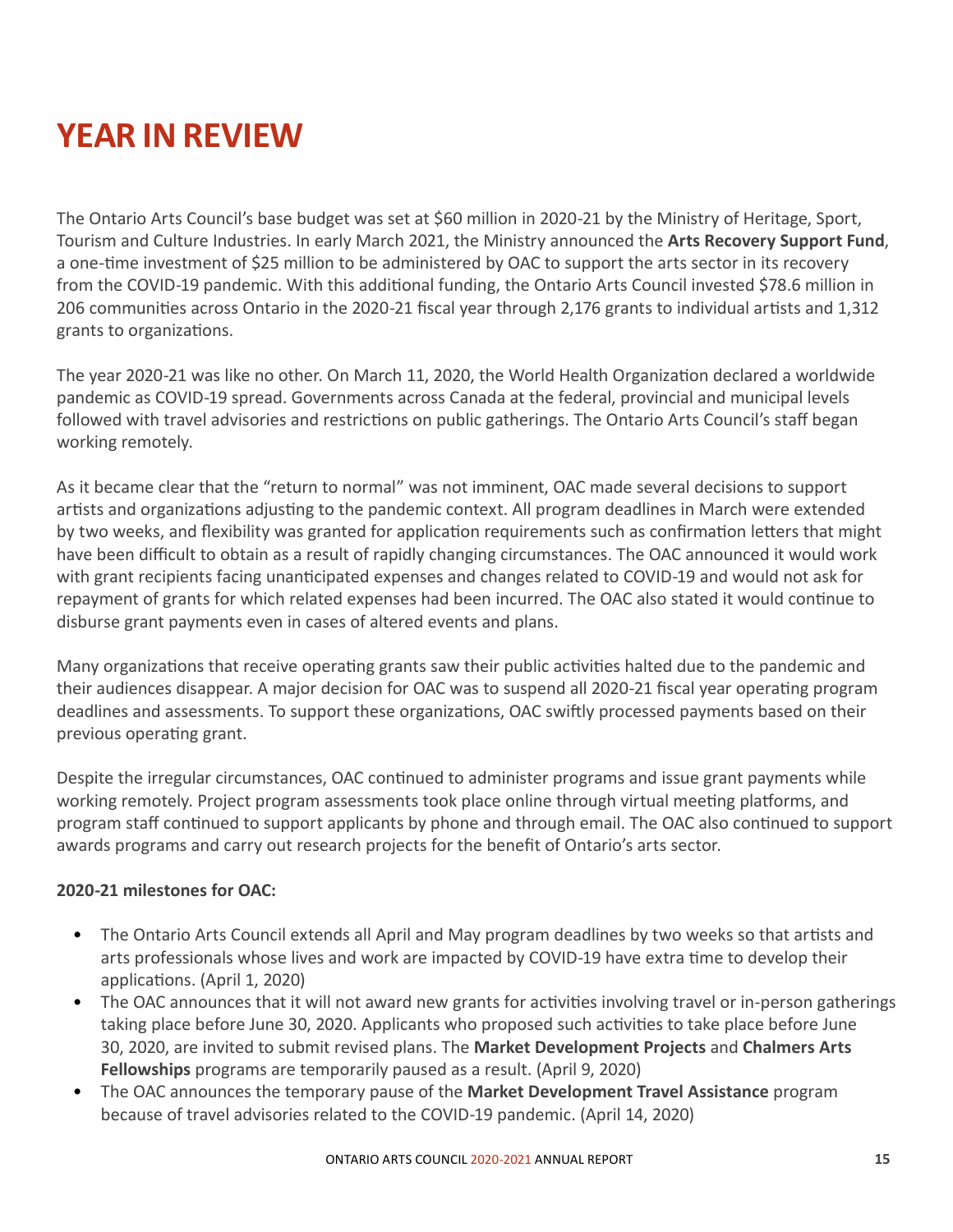#### **YEAR IN REVIEW**

- The OAC announces that it is working on several measures to support artists and organizations through the pandemic, including a response initiative to help artists and arts organizations respond to the impacts of the pandemic. In addition, change and cancellation costs incurred by artists and organizations are now considered eligible expenses. The OAC makes a policy decision not to ask for grant repayment when activities are halted but for which expenses were already incurred. (April 17, 2020)
- The OAC releases the findings of a survey conducted in April 2020 showing high-level indicators of early impacts of COVID-19 on OAC-funded organizations. (May 1, 2020)
- The OAC announces the appointments of **Maura Broadhurst** as Arts Sector Development Officer and **Myron Kozak** as Cross-Sectoral Associate Officer. (May 7, 2020)
- Sound designer Deanna H. Choi is announced as the recipient of the 2020 Pauline McGibbon Award. (June 8, 2020)
- **Barbara Gilbert** is appointed as Associate Francophone Arts Officer. (June 11, 2020)
- Shortlist for the 2020 Ruth and Sylvia Schwartz Children's Book Awards is announced. (June 23, 2020)
- Visual artist Mary Anne Barkhouse is announced as the recipient of the 2020 Ontario Arts Council Indigenous Arts Award. She selects visual artist Olivia Whetung as the Emerging Artist Laureate. (June 25, 2020)
- The Legislative Assembly of Ontario launches the call for nominations for Ontario's first Poet Laureate with the assistance of the Ontario Arts Council. (July 7, 2020)
- Nicole Testa, Annie Boulanger and Kelley Armstrong are announced as winners of the 2020 Ruth & Sylvia Schwartz Children's Book Awards. (July 8, 2020)
- The OAC announces the appointment of **Geneviève Painchaud (Ottawa)** to Ontario Arts Council board of directors. (July 13, 2020)
- The OAC announces the **Arts Response Initiative**, a \$1.6-million fund to support artists, ad hoc groups, collectives and organizations adapting their practices and activities in response to the COVID-19 pandemic. (August 11, 2020)
- The OAC announces the suspension of the October 14th deadline for the **Touring Projects** program due to ongoing advisories against travel and public gatherings. (September 1, 2020)
- The OAC launches a series of informational videos that support applicants to the Arts Response Initiative. (September 17, 2020)
- The OAC announces the upcoming retirement of **Kathryn Townshend**, Director of Research, Policy & Evaluation. (October 5, 2020)
- The OAC launches the search for the new Director of Research, Policy & Evaluation. (October 5, 2020)
- Singer-songwriter Danielle Knibbe is announced as the recipient of the 2020 Colleen Peterson Songwriting Award. (October 20, 2020)
- **Dwayne Dixon** is appointed as Interim Music Officer. (October 30, 2020)
- **Jessica Deljouravesh** is appointed Interim Associate Director of Granting (Granting Policies and Programs). (November 2, 2020)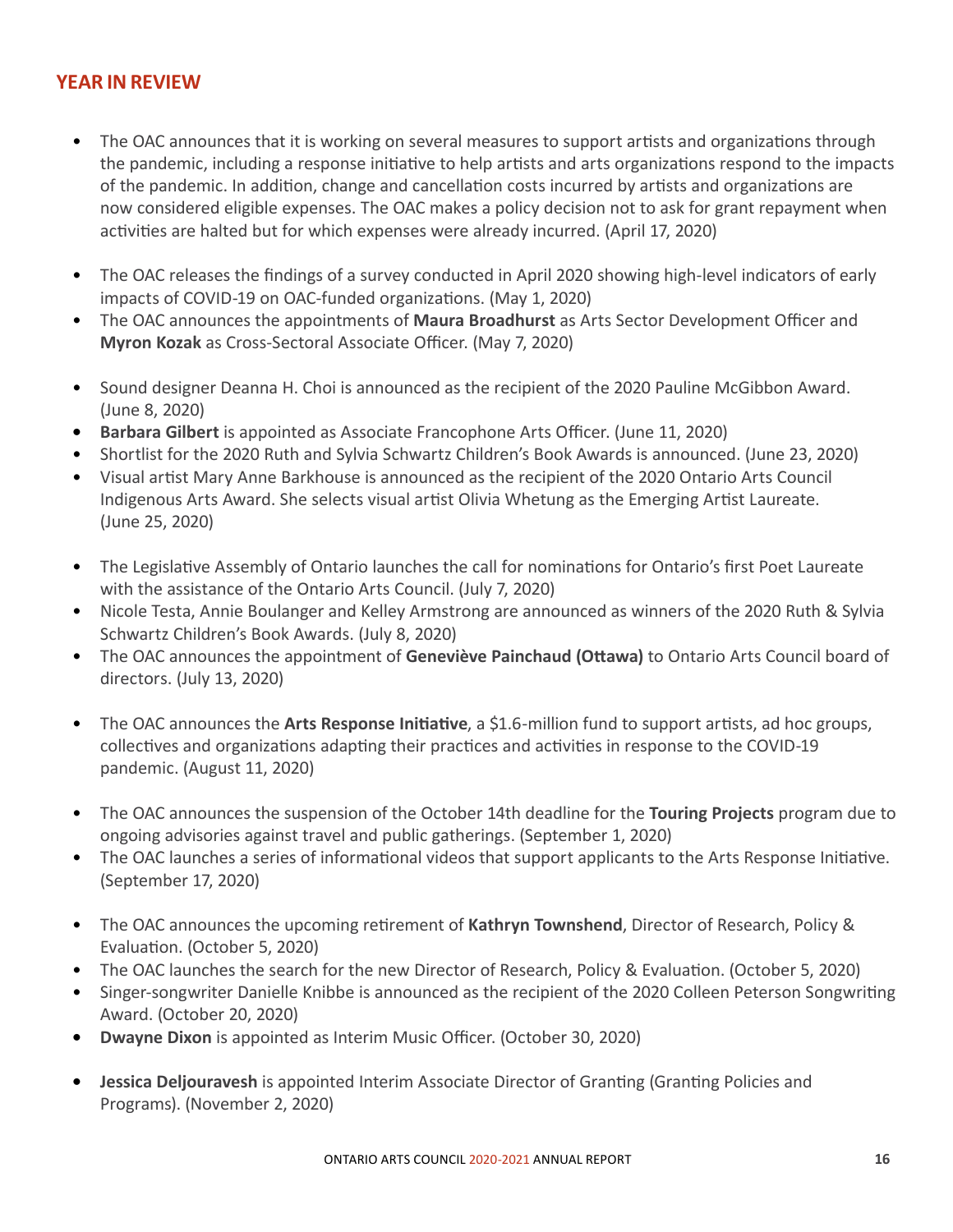#### **YEAR IN REVIEW**

- **Rita Davies**, Chair of the OAC board of directors, is named a Member of the Order of Canada. (January 4, 2021)
- **Heather Alinsangan** is appointed as OAC's new Director of Research and Evaluation. (January 11, 2021)
- The Honourable Lisa MacLeod, Minister of Heritage, Sport, Tourism and Culture Industries, announces that the Government of Ontario is supporting the arts sector with the **Arts Recovery Support Fund**, a one-time investment of \$25 million for artists and arts organizations to help them overcome financial challenges related to the pandemic. Of this \$25 million, \$1 million is designated for individual artists. (March 2, 2021)
- **The OAC awards 348 grants under the Arts Response Initiative: Project Grants for Individuals program. (notification date March 5, 2021)**
- The OAC launches **Artist-Presenter Collaboration Projects**, a temporary program designed to support collaborative initiatives between artists and arts presenters and help them share artistic works with audiences when physical touring is not possible. (March 9, 2021)
- The OAC announces the appointment of **Lilly Obina (Ottawa)** to the board of directors. (March 11, 2021)
- **The OAC awards 138 grants under the Arts Response Initiative: Project Grants for Ad Hoc Groups, Collectives and Organizations program. (notification date March 12, 2021)**
- **The OAC awards 35 grants under the Arts Response Initiative: Project Grants for Organizational Partnerships program. (notification date March 12, 2021)**
- The OAC announces the appointment of **Robin Jones (Westport)** to the board of directors. (March 31, 2021)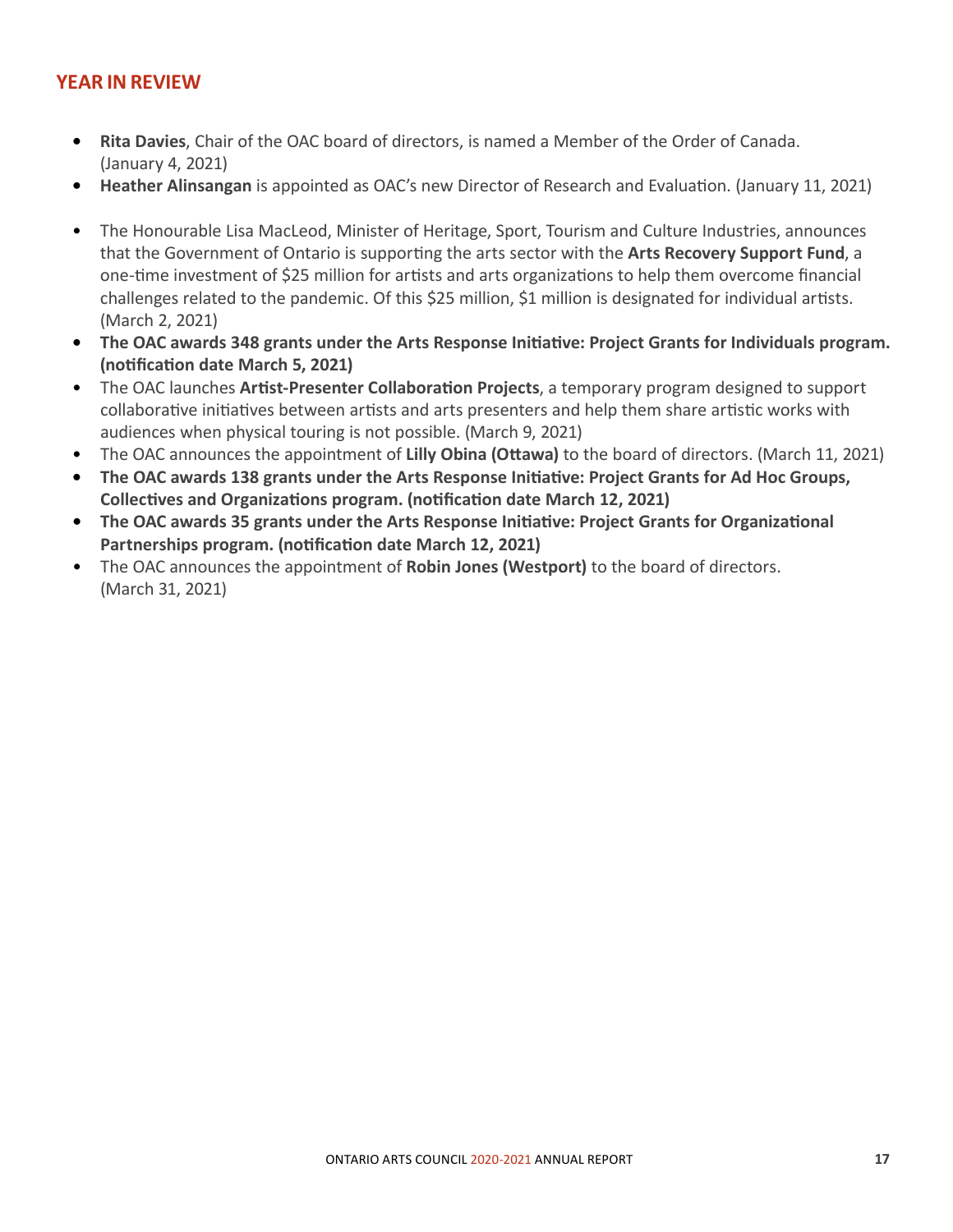# <span id="page-17-0"></span>**OUTCOME-BASED PERFORMANCE MEASURES**

The Ontario Arts Council has been tracking corporate-level outcomes-based performance measures for more than 10 years. The first set of performance measures tracked outcomes from 2006-07 through 2014-15. In 2016, OAC launched a process to develop new outcomes-based performance measures in the context of the current strategic plan, *Vital Arts and Public Value*. A key purpose of these performance measures is to articulate and then track the public value that OAC provides to the people of Ontario.  

The OAC's performance measures framework is based on a logic model that clearly links OAC's key activities to positive societal outcomes – from short-term and mid-term outcomes through to long-term outcomes or impacts. The outcomes and long-term impacts that are identified in OAC's logic model directly align with OAC's strategic plan and mandate – *to foster the creation and production of art for the benefit of all Ontarians* – as well as with overall government priorities.  

Based on best practices in the field, performance measures are attributable to organizational activities. As such, measures are typically outputs (of activities) that relate to short-term outcomes – those outcomes that arise most directly from the organization's activities. For the short-term outcomes in its logic model, OAC identified a number of related performance measures. The measures for each outcome were selected based on what information would be most helpful in guiding decisions and understanding how OAC is achieving its goals. 

The framework includes both program-based and operational performance measures. In 2019-20, OAC expanded on the operational impact measures in its performance measures framework, identifying additional measures, indicators and targets relating to service standards in the following areas: administrative efficiency, stakeholder satisfaction and the complaints process.

| <b>Dutcomes</b><br>Short-Term | Creation, production,<br>and presentation of<br>vital art in Ontario.            | Increased skills and<br>capacity in the arts<br>sector.                 | More public<br>participation in and<br>appreciation of the<br>arts.                                        | Continuous<br>improvement in<br>fostering a vital and<br>sustainable arts<br>sector. |
|-------------------------------|----------------------------------------------------------------------------------|-------------------------------------------------------------------------|------------------------------------------------------------------------------------------------------------|--------------------------------------------------------------------------------------|
| Measures                      | Funding of artists and<br>arts organizations<br>in all parts of the<br>province. | Funding of grants and<br>services that increase<br>skills and capacity. | Opportunities<br>for Ontarians to<br>experience and<br>participate in the arts.                            | Administrative<br>efficiency in<br>assessment process.                               |
|                               | Employment and<br>income for arts<br>professionals in<br>Ontario.                |                                                                         | Opportunities for<br>people outside<br>Ontario to experience<br>Ontario artists and<br>arts organizations. | Stakeholder<br>satisfaction with<br>OAC processes and<br>decisions.                  |

The key short-term outcomes and selected measures include: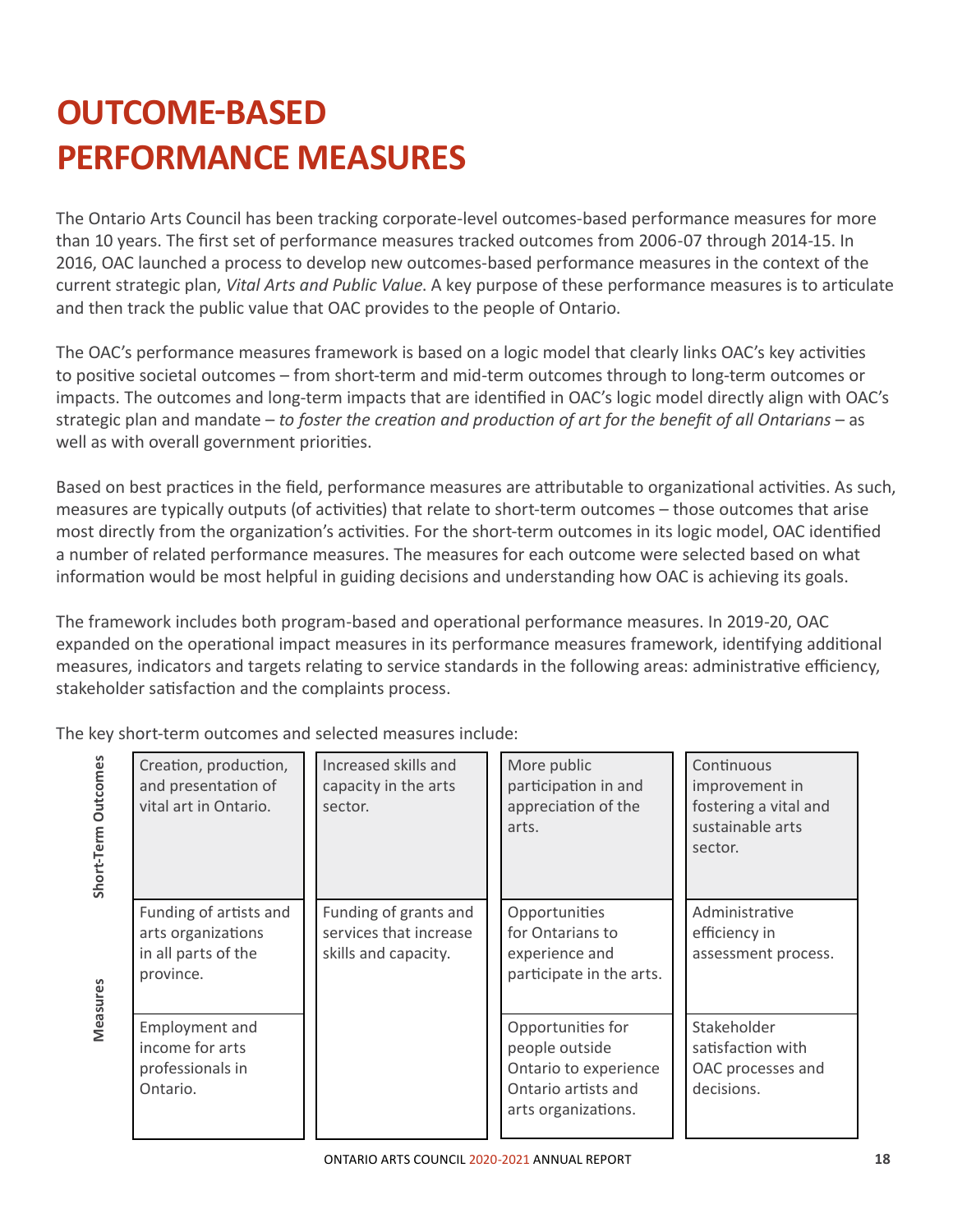#### **OUTCOME-BASED PERFORMANCE MEASURES**

A small number of relevant indicators have been identified for each of the above measures. By using a variety of indicators to describe OAC's performance, it is possible to track specific values (# and \$) as well as relative performance (%). The OAC established baselines and targets for each indicator in order to track performance over the implementation time frame of the strategic plan. 

The following pages present the report on key short-term outcomes, performance measures and related indicators, including associated targets and results by year. This is an abridged version of a more detailed document, *OAC's Performance Measures Framework*, which includes the logic model and the complete set of performance measures and indicators.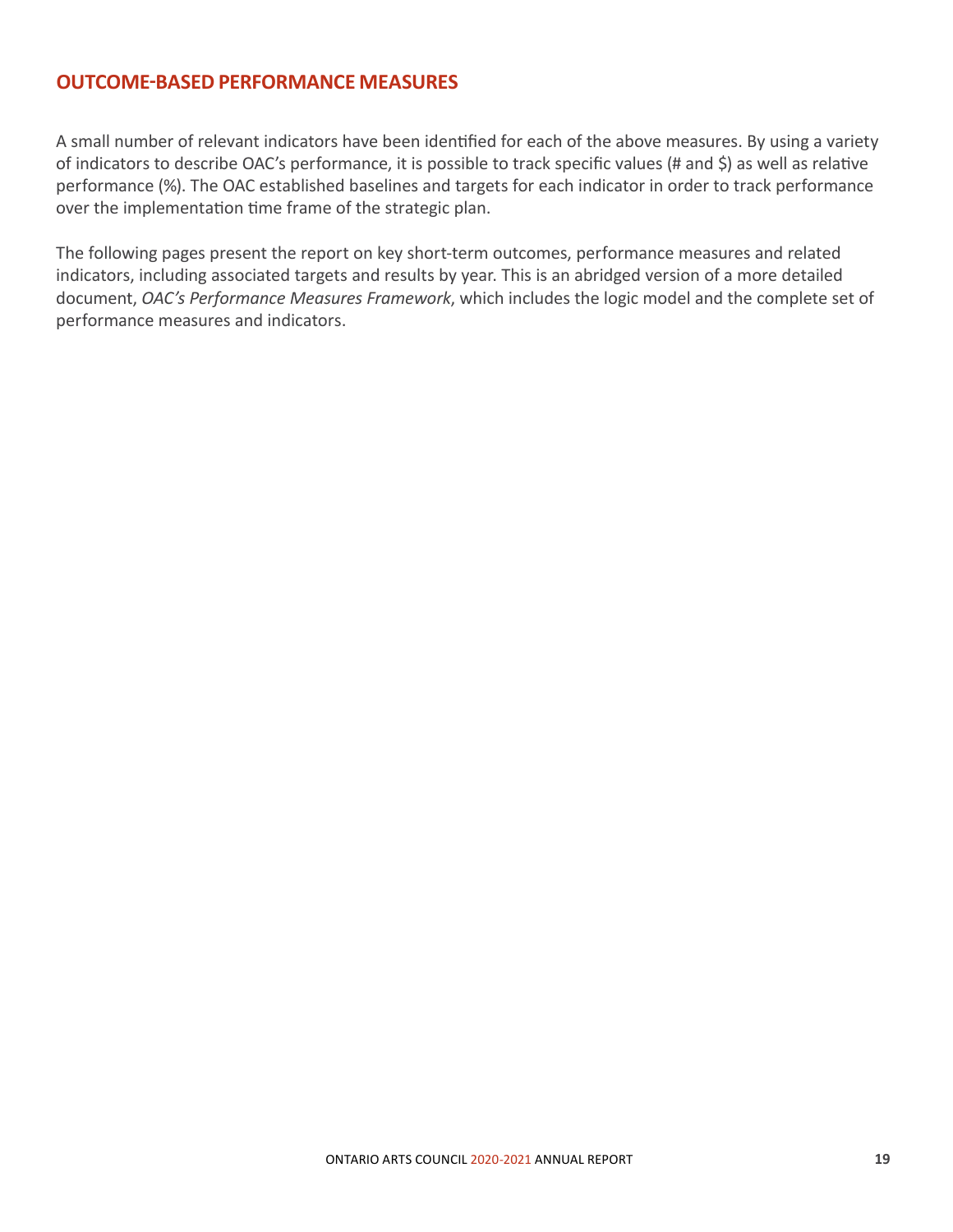# <span id="page-19-0"></span>**PERFORMANCE MEASURES: OUTCOMES, MEASURES AND INDICATORS**

### **Outcome A: Creation, production, and presentation of vital art in Ontario**

| <b>Measure</b>                                                                            | Indicator                                                                                                   | <b>Target</b> | <b>Baseline</b><br>2013-141 | Results<br>2014-15 | Results<br>2015-16 | Results<br>2016-17 | Results<br>2017-18 | Results<br>2018-19 | <b>Results</b><br>2019-20 |
|-------------------------------------------------------------------------------------------|-------------------------------------------------------------------------------------------------------------|---------------|-----------------------------|--------------------|--------------------|--------------------|--------------------|--------------------|---------------------------|
| <b>Funding of</b><br>artists and arts<br>organizations<br>in all parts of<br>the province | % of Ontario<br>counties/districts<br>where resident artist<br>or arts organization<br>received OAC funding | 100%          | 100%                        | 100%               | 100%               | 100%               | 100%               | 100%               | 100%                      |

| <b>Measure</b>                                                             | <b>Indicators</b>                                                                                     | <b>Target</b><br>(> baseline<br>over 5<br>years) | <b>Baseline</b><br>2013-14 | <b>Results</b><br>2014-15 | <b>Results</b><br>2015-16 | Results<br>2016-17 | <b>Results</b><br>2017-18 <sup>2</sup> |
|----------------------------------------------------------------------------|-------------------------------------------------------------------------------------------------------|--------------------------------------------------|----------------------------|---------------------------|---------------------------|--------------------|----------------------------------------|
| <b>Employment</b><br>and income<br>for arts<br>professionals<br>in Ontario | # of artists and arts<br>professionals paid<br>(fees or salaries)<br>through OAC-funded<br>activities | > 56,255                                         | 56,255                     | 57,001                    | 56,634                    | 62,073             | 67,375                                 |
|                                                                            | \$ value of income<br>paid to artists/<br>arts professionals<br>through OAC-funded<br>activities      | $>$ \$345.9<br>million                           | \$345.9<br>million         | \$356.5<br>million        | \$361.9<br>million        | \$382.6<br>million | \$419.3<br>million                     |

1 The 2013-14 baseline was chosen because it is the year before OAC's current strategic plan was launched.

<sup>2</sup> Presented here and elsewhere in this document are actual figures for 2017-18 as submitted with the 2019-20 OAC operating applications/CADAC, or with the 2017-18 project grant final reports, which represent the most currently available data.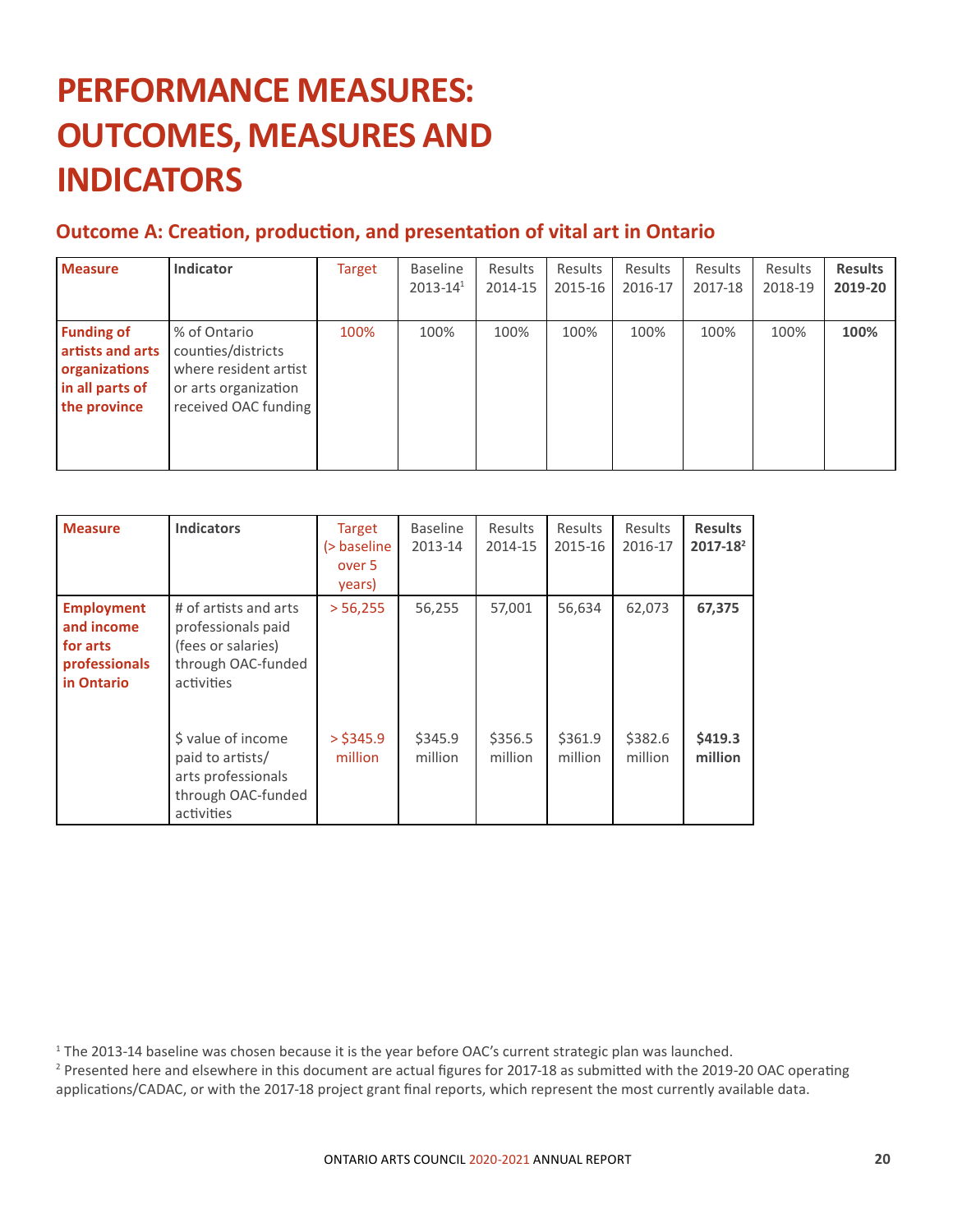### **OUTCOMES, MEASURES AND INDICATORS PERFORMANCE MEASURES:**

#### **Outcome B: Increased skills and capacity in the arts sector**

| <b>Measure</b>                                                                   | <b>Indicators</b>                                                                                                                                   | <b>Target</b><br>(> baseline<br>over 5 years) | <b>Baseline</b><br>2013-14 | Results<br>2014-15 | Results<br>2015-16 | Results<br>2016-17 | Results<br>2017-18 | Results<br>2018-19 | <b>Results</b><br>2019-20 | \$ Value<br>2019-20 |
|----------------------------------------------------------------------------------|-----------------------------------------------------------------------------------------------------------------------------------------------------|-----------------------------------------------|----------------------------|--------------------|--------------------|--------------------|--------------------|--------------------|---------------------------|---------------------|
| <b>Funding of grants</b><br>and services that<br>increase skills and<br>capacity | # of artists and arts<br>professionals who<br>attend activities/<br>events for training<br>and skill development<br>supported or<br>provided by OAC | >123,725                                      | 123,725                    | 128,628            | 128,444            | 135,261            | 161,193            |                    |                           | $- - -$             |
|                                                                                  | # of activities/events<br>for training and<br>skill development<br>supported or<br>provided by OAC                                                  | > 4,888                                       | 4,888                      | 4,964              | 4,786              | 4,951              | 4,846              |                    |                           |                     |
|                                                                                  | % of total # grants<br>allocated by OAC<br>for training and skill<br>development                                                                    | > 8%                                          | 8%                         | 8%                 | 8%                 | 9%                 | 9%                 | 8%                 | 6%                        | \$5.3\$<br>million  |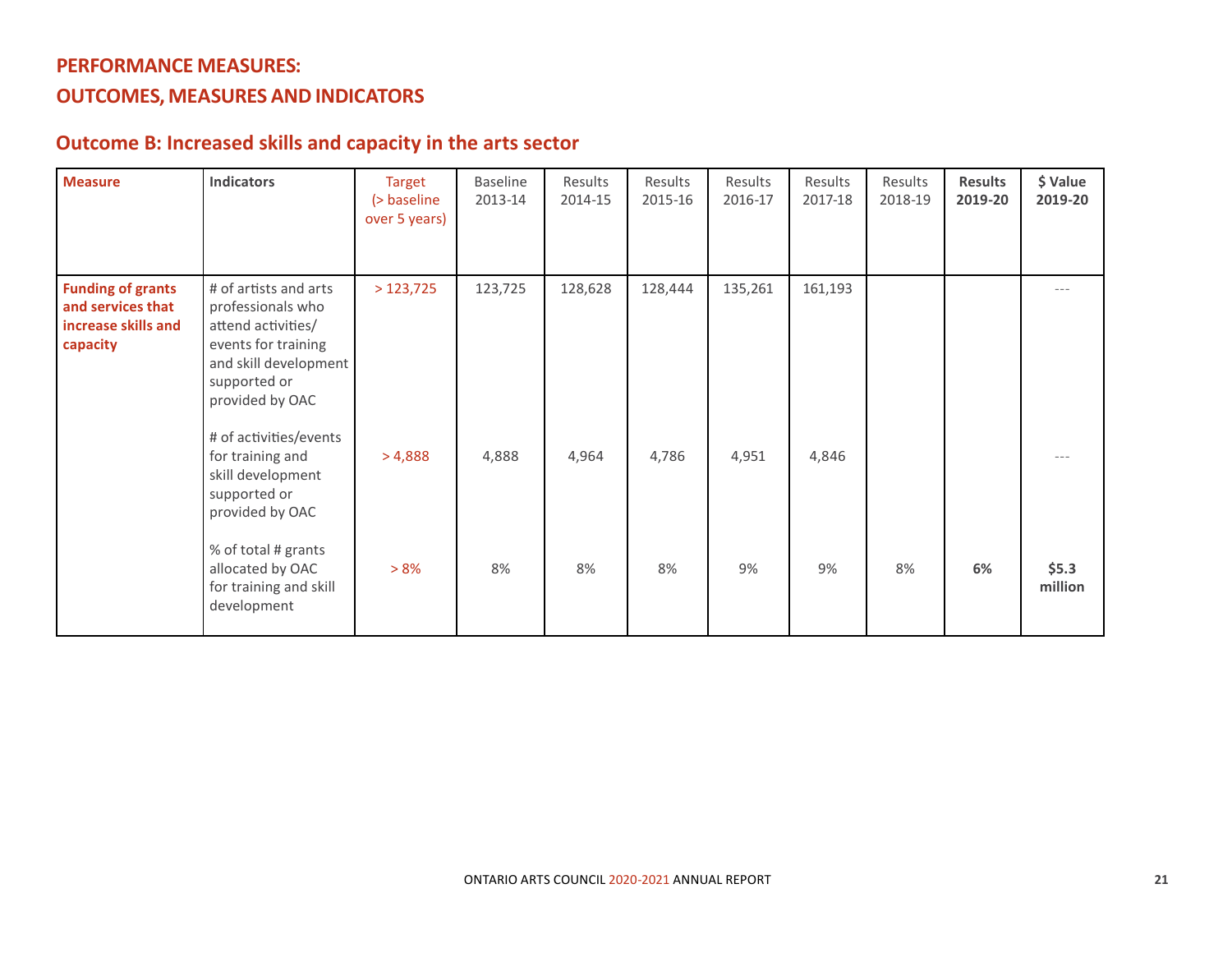#### **PERFORMANCE MEASURES:**

#### **OUTCOMES, MEASURES AND INDICATORS**

#### **Outcome C: More public participation in and appreciation of the arts**

| <b>Measure</b>                                                                           | <b>Indicators</b>                                                                                                        | <b>Target</b><br>(> baseline<br>over 5 years) | <b>Baseline</b><br>2013-14 | Results<br>2014-15 | Results<br>2015-16 | Results<br>2016-17 | <b>Results</b><br>2017-18 |
|------------------------------------------------------------------------------------------|--------------------------------------------------------------------------------------------------------------------------|-----------------------------------------------|----------------------------|--------------------|--------------------|--------------------|---------------------------|
| <b>Opportunities</b><br>for Ontarians<br>to experience<br>and participate<br>in the arts | # of public activities<br>and events produced by<br>OAC-funded artists and<br>organizations in their<br>home communities | > 36,507                                      | 36,507                     | 37,037             | 38,912             | 40,841             | 46,880                    |
|                                                                                          | # of total audience<br>for home community<br>events in Ontario                                                           | $>17.6$ million                               | 17.6 million               | 17.1 million       | 19.2 million       | 19.6 million       | 21.0 million              |
|                                                                                          | # of public activities<br>and events produced by<br>OAC-funded artists and<br>organizations touring in<br>Ontario        | > 4,063                                       | 4,063                      | 4,762              | 4,464              | 4,889              | 5,175                     |
|                                                                                          | # of total audience<br>for touring events in<br>Ontario                                                                  | $> 1.2$ million                               | 1.2 million                | 1.3 million        | 993,799            | 1.2 million        | 891,020                   |

| <b>Measure</b>                                                                                                                          | <b>Indicators</b>                                                                                                                                                                           | <b>Target</b><br>(> baseline<br>over 5 years) | <b>Baseline</b><br>2013-14 | Results<br>2014-15   | Results<br>2015-16   | Results<br>2016-17   | <b>Results</b><br>2017-18 |
|-----------------------------------------------------------------------------------------------------------------------------------------|---------------------------------------------------------------------------------------------------------------------------------------------------------------------------------------------|-----------------------------------------------|----------------------------|----------------------|----------------------|----------------------|---------------------------|
| <b>Opportunities</b><br>for people<br>outside<br><b>Ontario to</b><br>experience<br><b>Ontario artists</b><br>and arts<br>organizations | # of public activities<br>and events produced<br>by OAC-funded artists<br>and organizations<br>and toured nationally<br>(outside Ontario) and<br>internationally<br># of total audience for | > 4,872<br>$>1.6$ million                     | 4,872<br>1.6 million       | 3,727<br>1.4 million | 3,842<br>1.5 million | 4,354<br>1.6 million | 4,225<br>1.2 million      |
|                                                                                                                                         | events toured nationally<br>(outside Ontario) and<br>internationally                                                                                                                        |                                               |                            |                      |                      |                      |                           |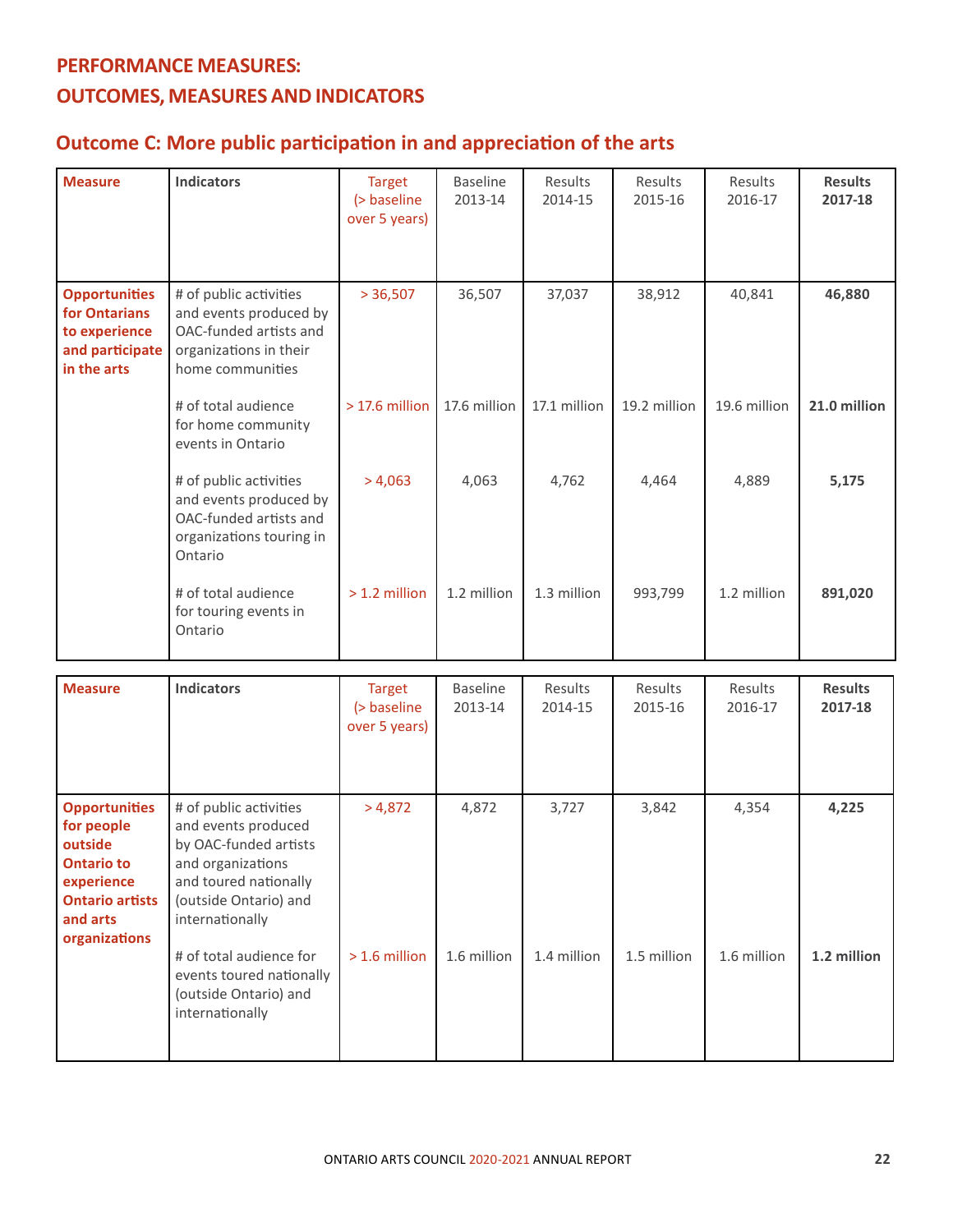#### **PERFORMANCE MEASURES:**

#### **OUTCOMES, MEASURES AND INDICATORS**

#### **Outcome D: Continuous improvement in fostering a vital and sustainable arts sector**

| <b>Measure</b>                                                  | <b>Indicator</b>                                                                                                          | <b>Target</b> | <b>Baseline</b><br>2019-20 | 2020-21 |
|-----------------------------------------------------------------|---------------------------------------------------------------------------------------------------------------------------|---------------|----------------------------|---------|
| <b>Administrative</b><br>efficiency in<br>assessment<br>process | % of applications<br>meeting the service<br>commitment to a<br>4-month turnaround<br>from program deadline<br>to decision | 85%           | 90%                        | 96%     |

| <b>Measure</b>                                                               | <b>Indicators</b>                                                                       | <b>Target</b><br>(over 3 years) | <b>Baseline</b><br>2019-20 | 2020-21     |
|------------------------------------------------------------------------------|-----------------------------------------------------------------------------------------|---------------------------------|----------------------------|-------------|
| <b>Stakeholder</b><br>satisfaction<br>with OAC<br>processes and<br>decisions | % of applicants who<br>report satisfaction with<br>OAC grant process<br>% of complaints | 85%<br>90%                      | 86%<br>90%                 | 87%<br>100% |
|                                                                              | responded to within<br>three business days                                              |                                 |                            |             |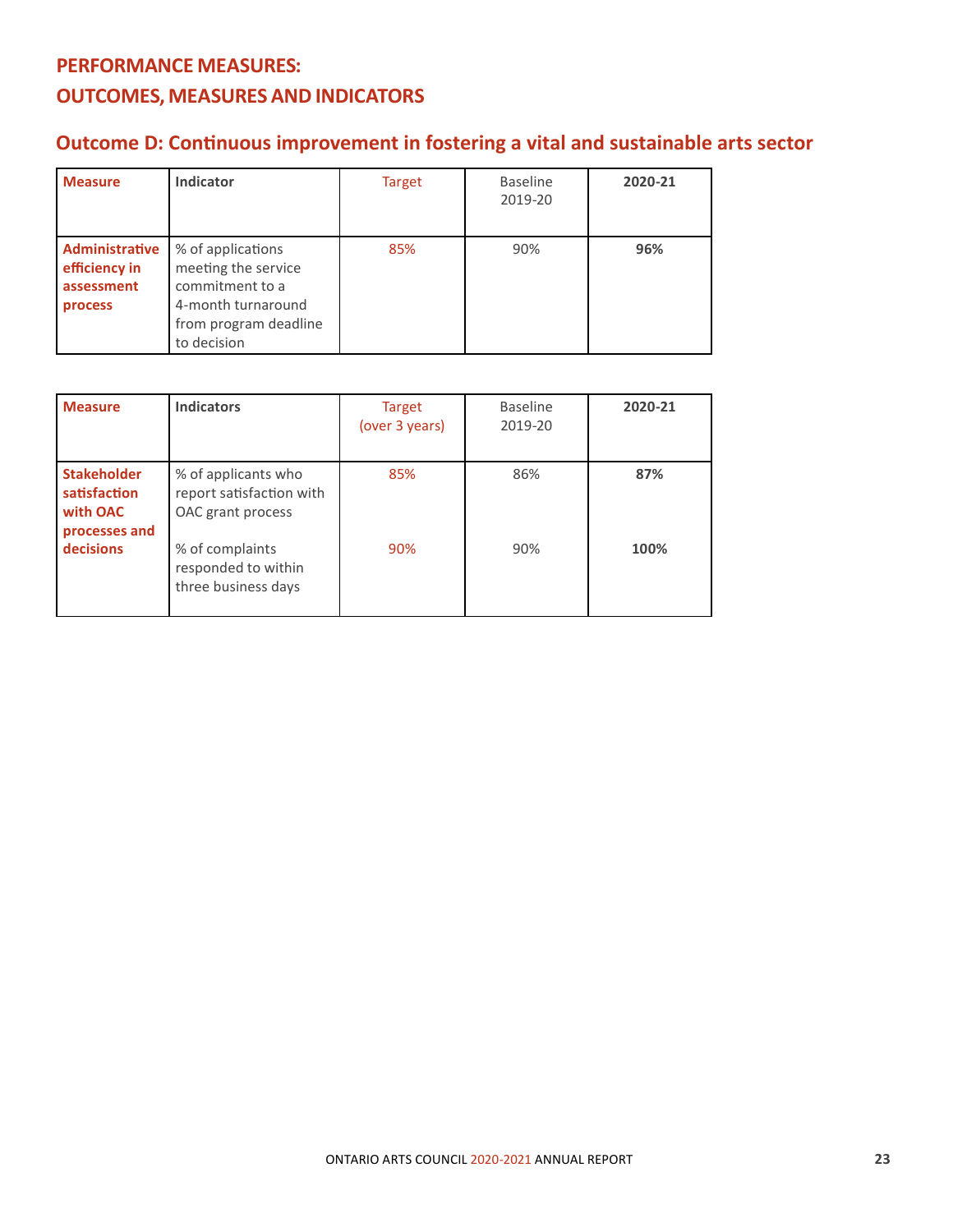# <span id="page-23-0"></span>**RISK EVENTS**

During the 2020-21 fiscal year, the COVID-19 pandemic and related public health restrictions had a significant impact on OAC operations. Employees worked remotely during the year as the office was closed, and inprovince travel plans for juries, board and staff were cancelled. To support the solvency of the arts sector, the Government of Ontario provided a special grant to OAC under the **Arts Recovery Support Fund**, which OAC administered during the fiscal year and significantly increased OAC revenue and grant expenditures as a result. The long-term impact of the pandemic is uncertain at this point. The OAC has been adjusting its operations and working with Ontario's arts community to support the recovery and restoration of the sector.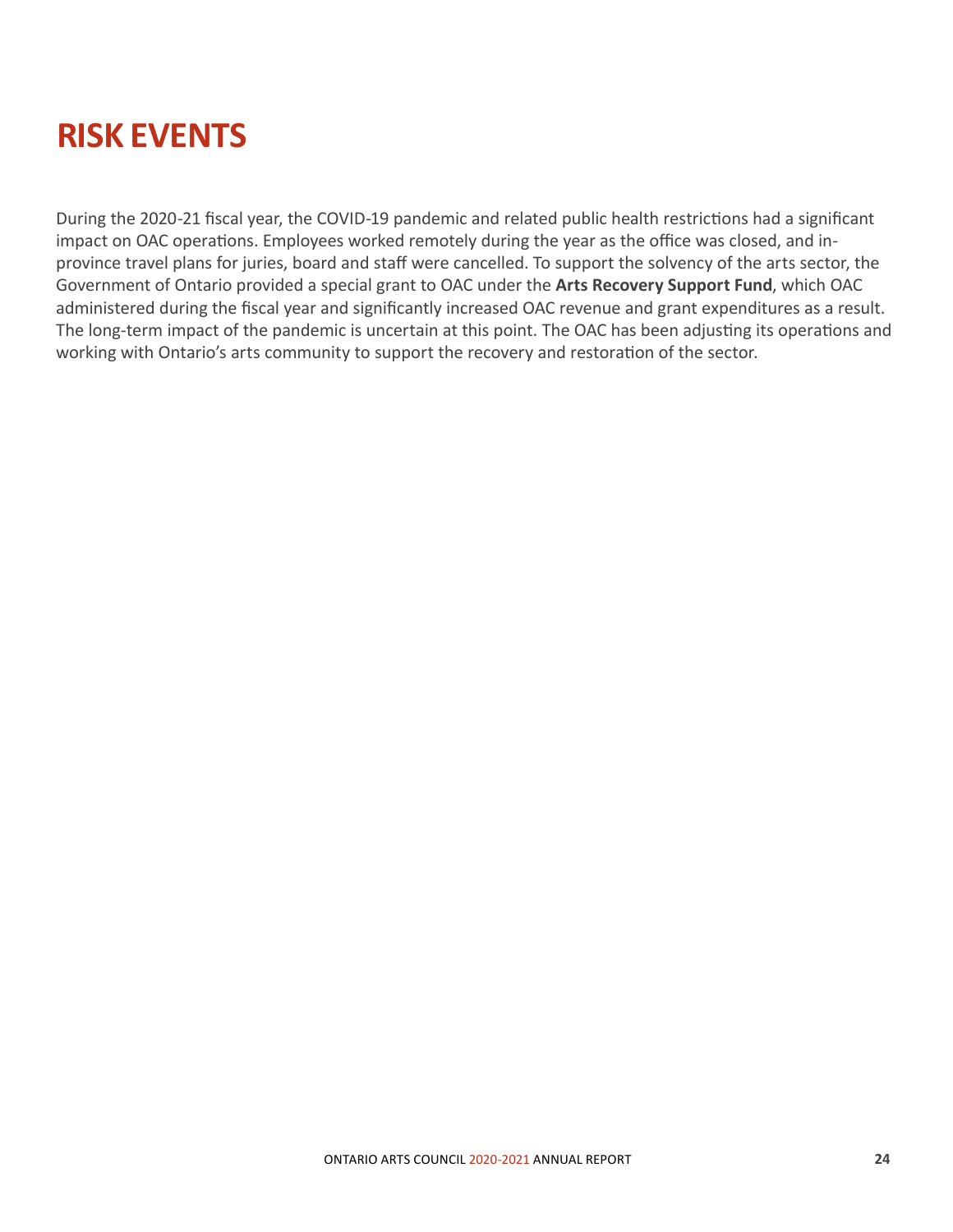# <span id="page-24-0"></span>**ANALYSISOF FINANCIAL PERFORMANCE**

#### **Overview**

The Ontario Arts Council (OAC) receives most of its revenues from the Government of Ontario in the form of general grants as well as special grants for specific programs. In addition, OAC realizes investment income primarily from bank balances as well as restricted and endowment funds in pooled investments. In the fiscal year 2020-21, which ended on March 31, 2021, total revenues were \$86.7 million, an increase of 38.7 per cent from the previous year.

The OAC's expenditures are primarily through investment in Ontario's professional, not-for-profit arts sector in the form of operating grants to arts organizations and project grants and awards to individual artists, ad hoc group and collectives, and organizations. The OAC also incurs service expenses related to programs and services it provides to the arts sector. Administration expenses are primarily employee salaries and benefits. Other notable administrative expenses include office rent, amortization of capital assets, and information services and technology costs. In 2020-21, total expenditures were \$87.0 million, an increase of 39.8 per cent from the previous year.

#### **Revenue**

Total revenue for the year was \$86.7 million. The general grant from the Government of Ontario was \$59.9 million, matching the general grant from 2019-20. Total special grants were \$25 million, driven by the Arts Recovery Support Fund, a one-time investment by the Government of Ontario to support the arts sector, which was hit hard by the COVID-19 pandemic. Investment income was \$1.5 million, a decrease from the prior year by \$0.3 million, primarily because of lower realized investment gains in the year.

#### **Expenditures**

Total expenditures were \$87.0 million, representing a significant increase from \$62.2 million in the prior year. Special grants increased by \$24.6 million as a result of the new Arts Recovery Support Fund, which provided grants to artists, ad hoc groups, collectives and arts organizations negatively impacted by the COVID-19 pandemic and related public health restrictions. Other granting programs also recorded increases of \$2.1 million, mainly driven by the Arts Response Initiative, a temporary program designed to help artists, ad hoc groups, collectives and organizations adapt their practices and activities to the circumstances of the pandemic. Both administration and services expenditures decreased from the prior year, reflecting operational changes such as employees working remotely and few travel activities due to public health restrictions. Together, administration and services expenses accounted for 9.4 per cent of total expenditures in the year, significantly lower than the 14.6 per cent in the prior year.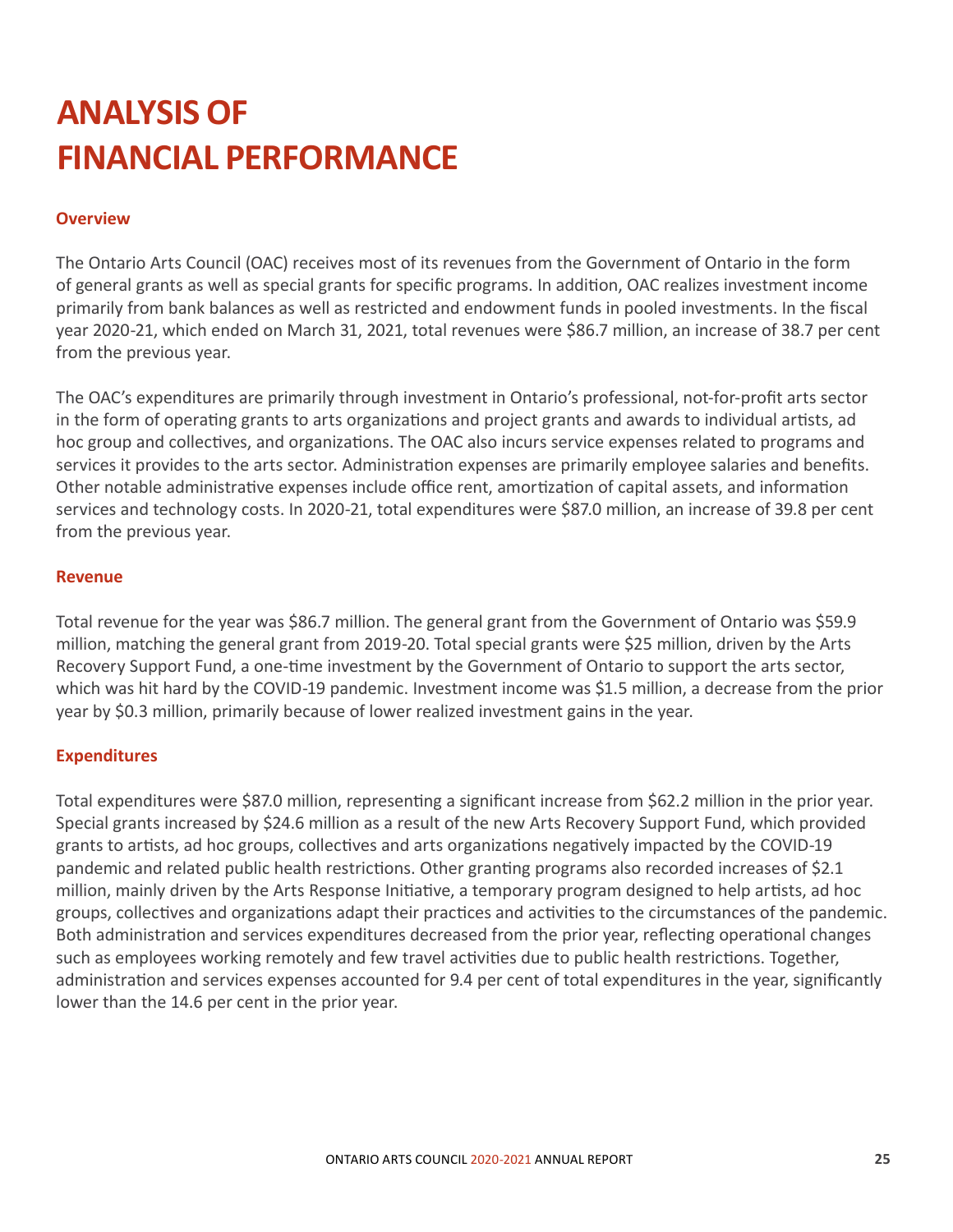# <span id="page-25-0"></span>**OAC FINANCIAL STATEMENTS**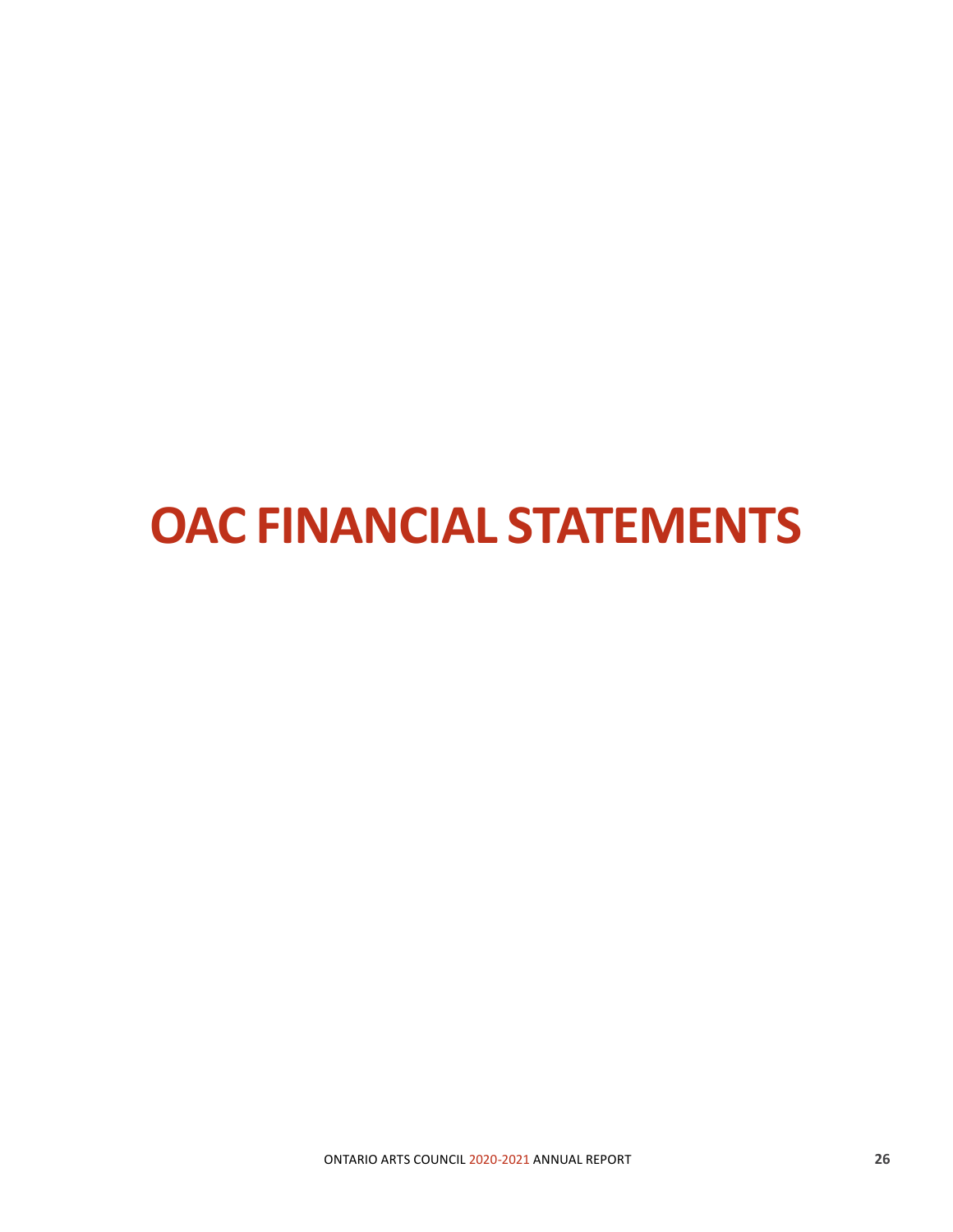Financial Statements of

### **PROVINCE OF ONTARIO COUNCIL FOR THE ARTS**  (OPERATING AS ONTARIO ARTS COUNCIL)

And Independent Auditors' Report thereon

Year ended March 31, 2021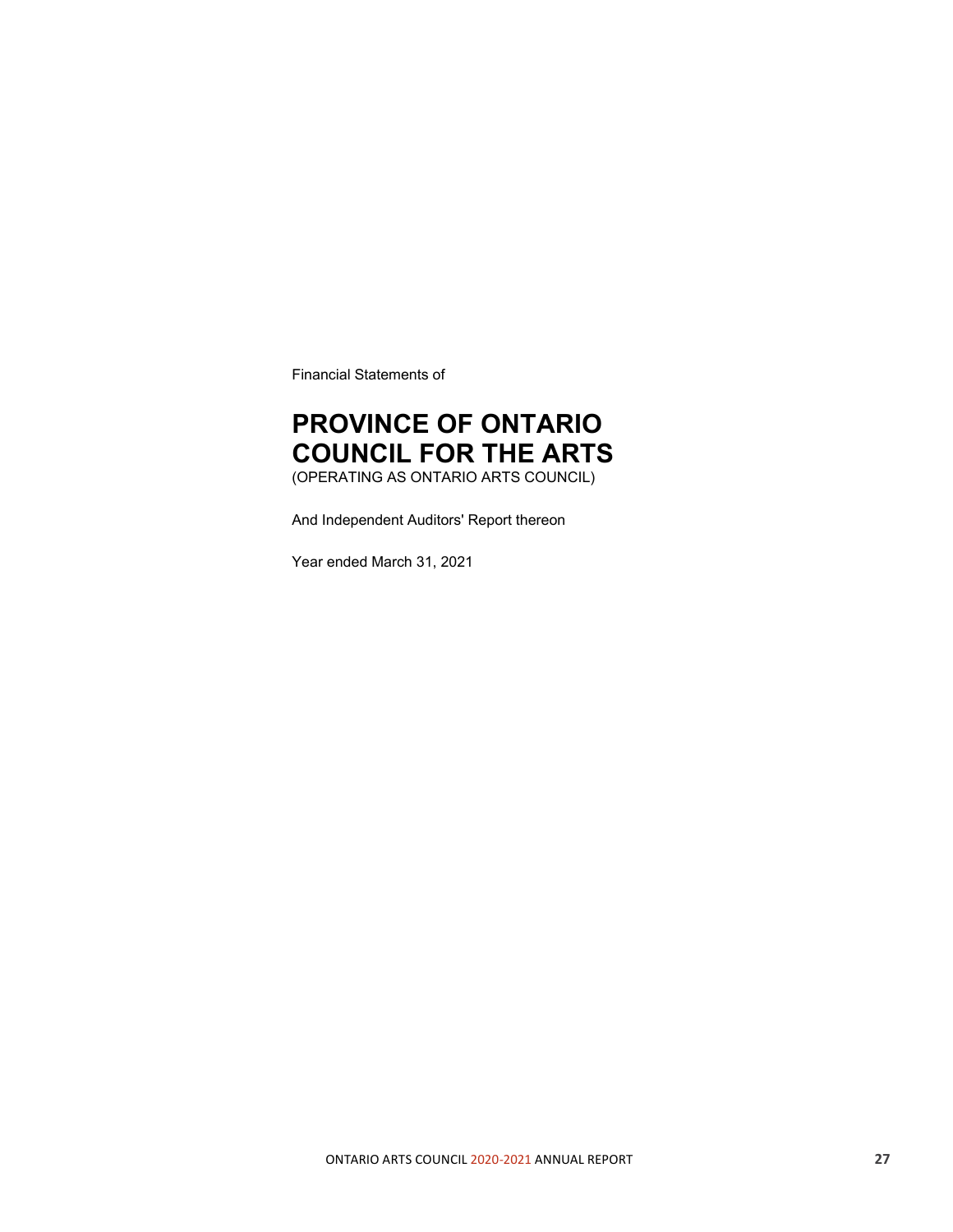### <span id="page-27-0"></span>**Province of Ontario Council for the Arts**

#### **Management's Responsibility for Financial Information**

The accompanying financial statements of the Province of Ontario Council for the Arts (the OAC) are the responsibility of management and have been prepared in accordance with Canadian public sector accounting standards.

Management maintains a system of internal controls designed to provide reasonable assurance that financial information is accurate and that assets are protected.

The Board of Directors ensures that management fulfils its responsibilities for financial reporting and internal control. The Finance and Audit Committee and the Board of Directors meet regularly to oversee the financial activities of the OAC, and annually to review the audited financial statements and the external auditor's report thereon.

The financial statements have been audited by the Office of the Auditor General of Ontario, whose responsibility is to express an opinion on the financial statements. The Auditor's Report that appears as part of the financial statements outlines the scope of the Auditor's examination and opinion.

On behalf of management:

Carolyn Vesely CEO

Teneté / 7

Jerry Zhang Director of Finance and Administration

June 9, 2021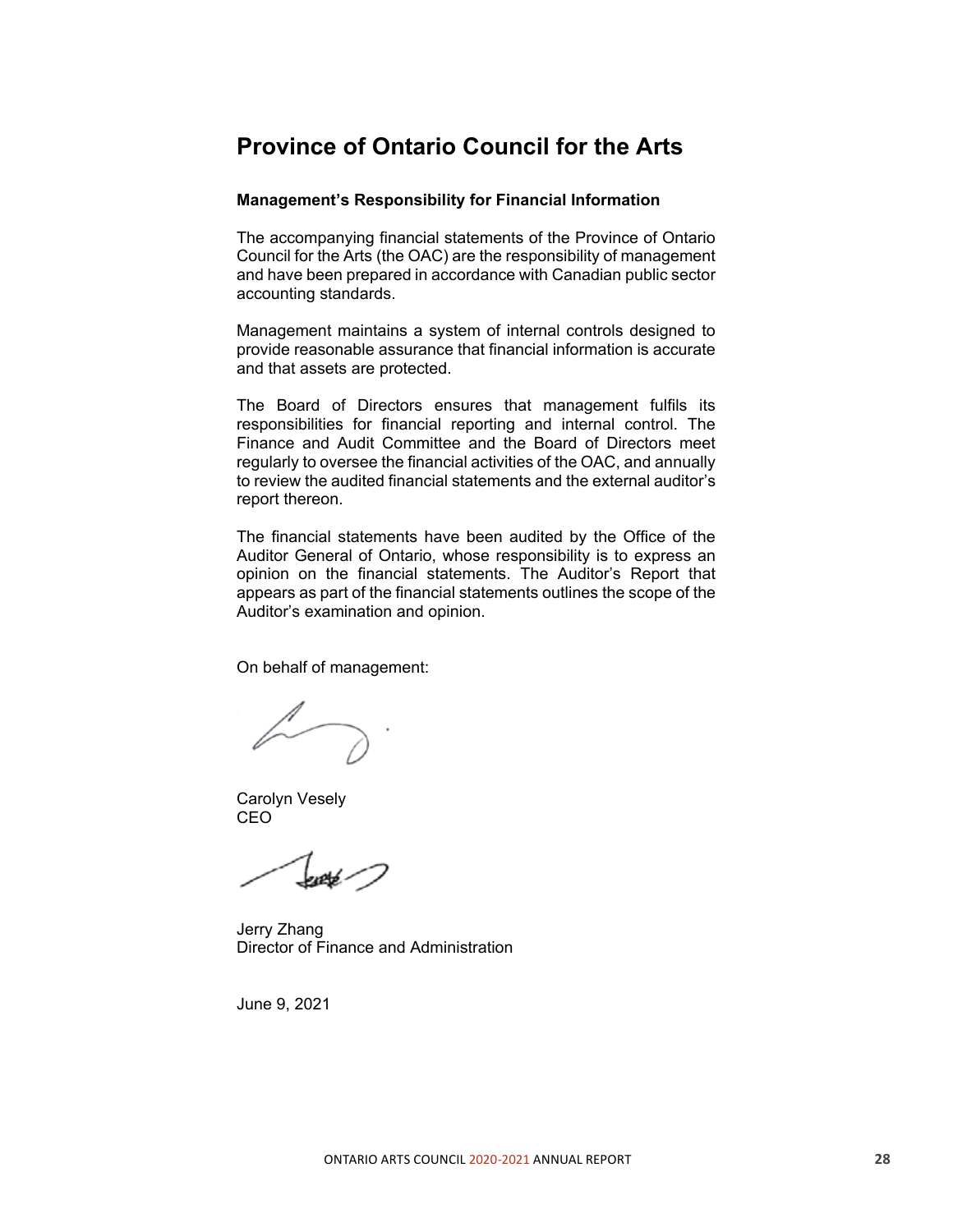<span id="page-28-0"></span>

#### INDEPENDENT AUDITOR'S REPORT

To the Province of Ontario Council for the Arts and to the Minister of Heritage, Sport, Tourism and Culture Industries

#### Opinion Opinion

I have audited the financial statements of the Province of Ontario Council for the Arts (operating as Ontario Arts Council), which comprise the statement of financial position as at March 31, 2021 and the statements of operations and changes in fund balances, remeasurement gains and losses and cash flows for the year then ended, and notes to the financial statements, including a summary of significant accounting policies.

In my opinion, the accompanying financial statements present fairly, in all material respects, the financial position of the Ontario Arts Council as at March 31, 2021 and the results of its operations, its remeasurement gains and losses and its cash flows for the year then ended in accordance with Canadian public sector accounting standards.

#### Basis for Opinion Opinion

I conducted my audit in accordance with Canadian generally accepted auditing standards. My responsibilities under those standards are further described in the Auditor's Responsibilities for the Audit of the Financial Statements section of my report. I am independent of the Ontario Arts Council in accordance with the ethical requirements that are relevant to my audit of the financial statements in Canada, and I have fulfilled my other ethical responsibilities in accordance with these requirements. I believe that the audit evidence I have obtained is sufficient and appropriate to provide a basis for my opinion.

#### Responsibilities of Management and Those Charged with Governance for the Financial Statements Statements

Management is responsible for the preparation and fair presentation of these financial statements in accordance with Canadian public sector accounting standards, and for such internal control as management determines is necessary to enable the preparation of financial statements that are free from material misstatement, whether due to fraud or error.

In preparing the financial statements, management is responsible for assessing the Ontario Arts Council's ability to continue as a going concern, disclosing, as applicable, matters related to going concern and using the going concern basis of accounting unless the Ontario Arts Council either intends to cease operations, or has no realistic alternative but to do so.

Those charged with governance are responsible for overseeing the Ontario Arts Council's financial reporting process.

Box 105, 15th Floor 20 Dundas Street West Toronto, Ontario M5G 2C2 416-327-2381 fax 416-326-3812

B.P. 105, 15<sup>e</sup> étage 20, rue Dundas ouest Toronto (Ontario) **M5G 2C2** 416-327-2381 télécopieur 416-326-3812

[www.auditor.on.ca](http://www.auditor.on.ca)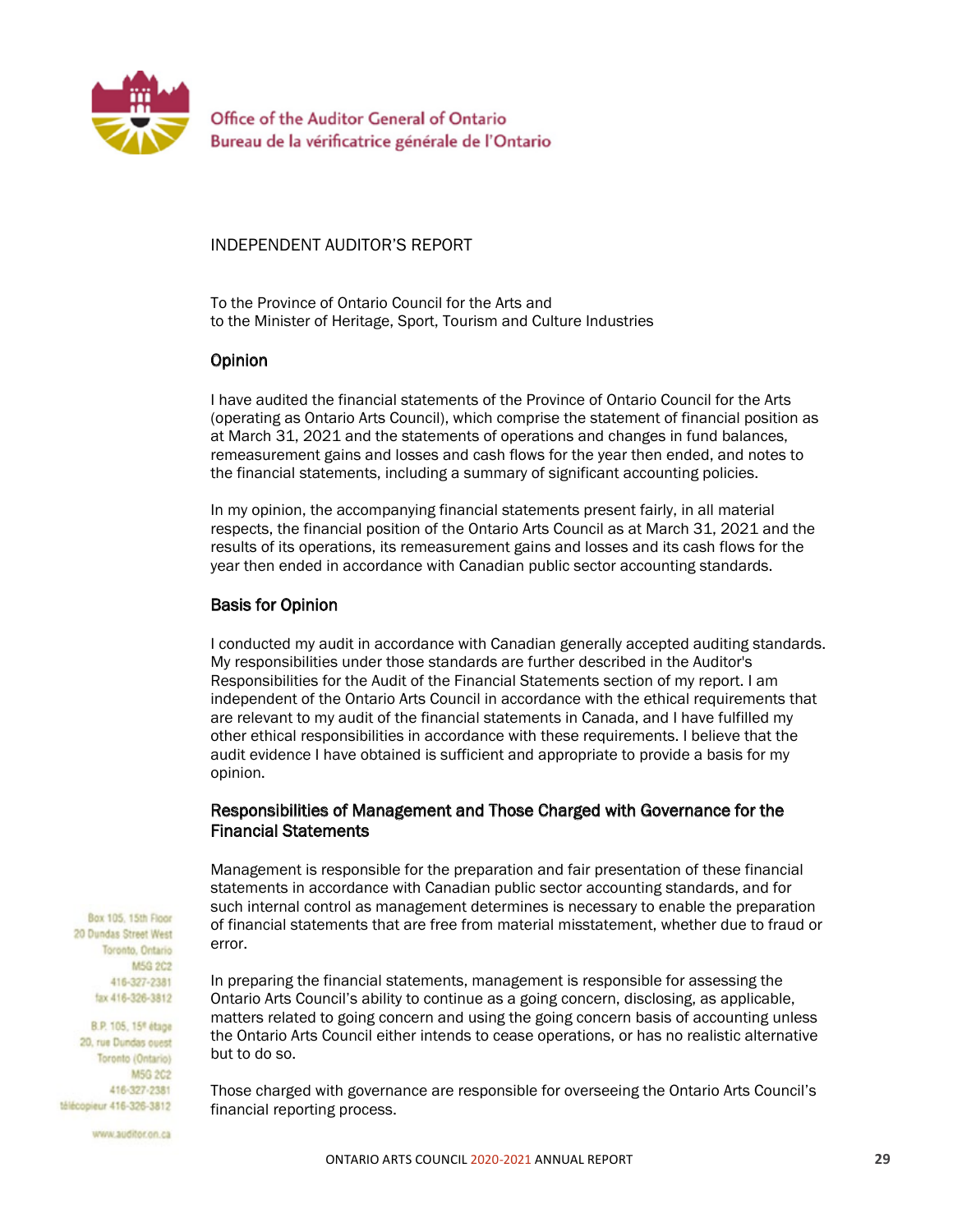#### Auditor's Responsibilities for the Audit of the Financial Statements Statements

 issue an auditor's report that includes my opinion. Reasonable assurance is a high level of assurance, but is not a guarantee that an audit conducted in accordance with misstatement when it exists. Misstatements can arise from fraud or error and are considered material if, individually or in the aggregate, they could reasonably be expected My objectives are to obtain reasonable assurance about whether the financial statements as a whole are free from material misstatement, whether due to fraud or error, and to Canadian generally accepted auditing standards will always detect a material to influence the economic decisions of users taken on the basis of these financial statements.

As part of an audit in accordance with Canadian generally accepted auditing standards, I exercise professional judgment and maintain professional skepticism throughout the audit. I also:

- whether due to fraud or error, design and perform audit procedures responsive to • Identify and assess the risks of material misstatement of the financial statements, those risks, and obtain audit evidence that is sufficient and appropriate to provide a basis for my opinion. The risk of not detecting a material misstatement resulting from fraud is higher than for one resulting from error, as fraud may involve collusion, forgery, intentional omissions, misrepresentations, or the override of internal control.
- audit procedures that are appropriate in the circumstances, but not for the purpose of • Obtain an understanding of internal control relevant to the audit in order to design expressing an opinion on the effectiveness of the Ontario Arts Council's internal control.
- Evaluate the appropriateness of accounting policies used and the reasonableness of accounting estimates and related disclosures made by management.
- exists related to events or conditions that may cast significant doubt on the Ontario • Conclude on the appropriateness of management's use of the going concern basis of accounting and based on the audit evidence obtained, whether a material uncertainty Arts Council's ability to continue as a going concern. If I conclude that a material uncertainty exists, I am required to draw attention in my auditor's report to the related disclosures in the financial statements or, if such disclosures are inadequate, to modify my opinion. My conclusions are based on the audit evidence obtained up to the date of my auditor's report. However, future events or conditions may cause the Ontario Arts Council to cease to continue as a going concern.
- including the disclosures, and whether the financial statements represent the • Evaluate the overall presentation, structure and content of the financial statements, underlying transactions and events in a manner that achieves fair presentation.
- statements. I am responsible for the direction, supervision and performance of the group audit. I remain solely responsible for our audit opinion. • Obtain sufficient appropriate audit evidence regarding the financial information of the entities or business activities within the Group to express an opinion on the financial

significant deficiencies in internal control that I identify during my audit.<br>Toronto, Ontario Susan Klein, CPA, CA, LPA I communicate with those charged with governance regarding, among other matters, the planned scope and timing of the audit and significant audit findings, including any

Toronto, Ontario Toronto, Ontario<br>June 9, 2021 Assistant Auditor General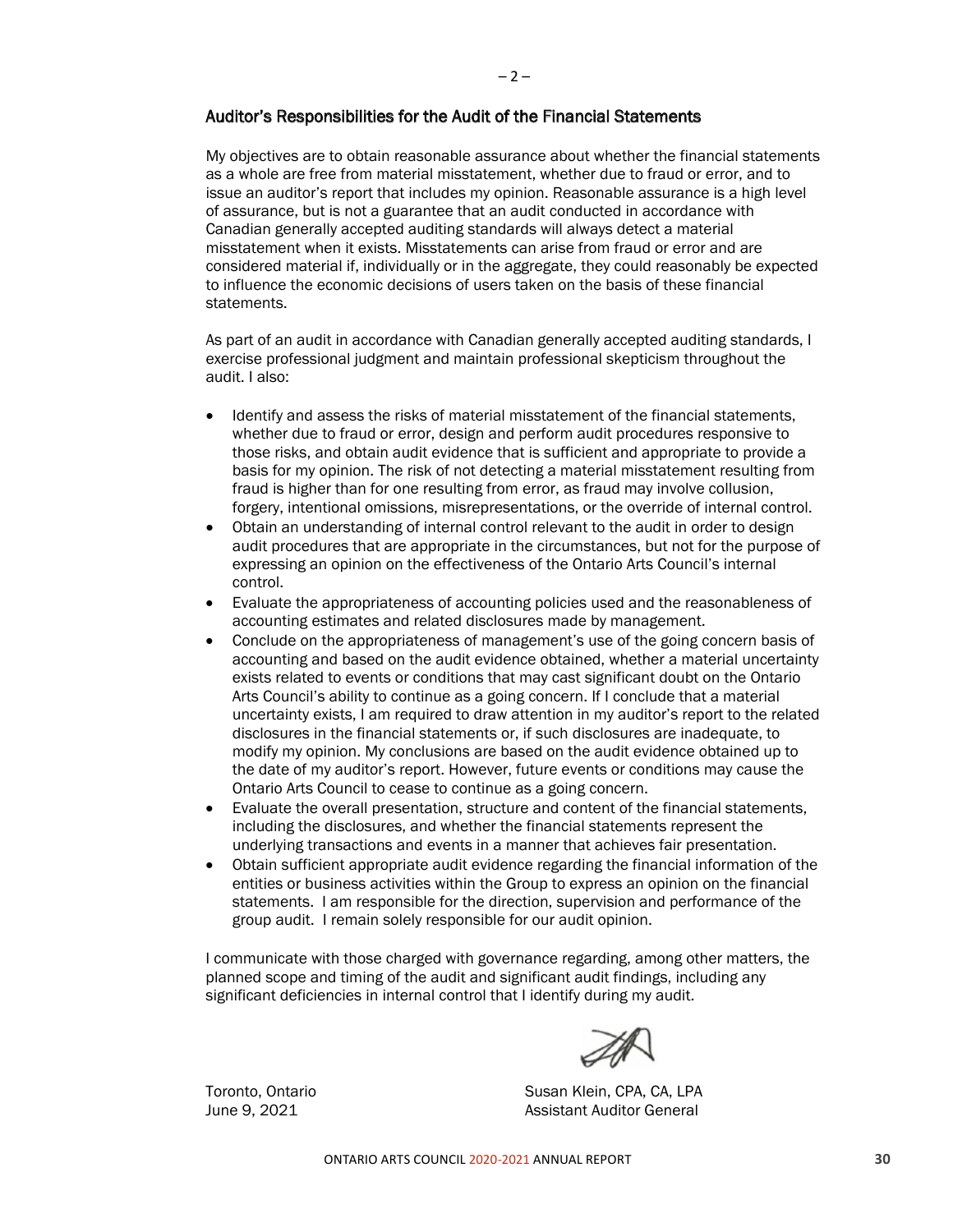<span id="page-30-0"></span>(OPERATING AS ONTARIO ARTS COUNCIL)

Statement of Financial Position

March 31, 2021, with comparative information for 2020

|                                                                         |                 |                          | 2021             | 2020             |
|-------------------------------------------------------------------------|-----------------|--------------------------|------------------|------------------|
|                                                                         |                 | Restricted and           |                  |                  |
|                                                                         | Operating       | endowment                |                  |                  |
|                                                                         | fund            | funds                    | Total            | Total            |
| Assets                                                                  |                 |                          |                  |                  |
| Current assets:                                                         |                 |                          |                  |                  |
| Cash                                                                    | \$2,033,429     | \$<br>1,539,274          | \$<br>3,572,703  | \$<br>4,253,342  |
| Accounts receivable                                                     | 36,083          |                          | 36,083           | 12,870           |
| Prepaid expenses                                                        | 52,574          |                          | 52,574           | 61,348           |
|                                                                         | 2,122,086       | 1,539,274                | 3,661,360        | 4,327,560        |
| Investments (notes 2(b) and 8)                                          | 1,100,583       | 28,883,075               | 29,983,658       | 24,317,531       |
| Capital assets (note 3)                                                 | 821,386         |                          | 821,386          | 994,631          |
|                                                                         | \$<br>4,044,055 | \$<br>30,422,349         | \$ 34,466,404    | \$<br>29,639,722 |
| <b>Liabilities and Fund Balances</b>                                    |                 |                          |                  |                  |
|                                                                         |                 |                          |                  |                  |
| <b>Current liabilities:</b><br>Accounts payable and accrued liabilities | \$<br>265,120   | \$                       | \$<br>265,120    | \$<br>279,867    |
| Deferred contributions (note 4)                                         | 331,971         |                          | 331,971          | 280,598          |
| Current portion of deferred lease                                       |                 |                          |                  |                  |
| inducement                                                              | 165,322         |                          | 165,322          | 165,322          |
| Employee future benefits (note 2(b))                                    | 277,722         |                          | 277,722          | 345,704          |
|                                                                         | 1,040,135       |                          | 1,040,135        | 1,071,491        |
| Deferred lease inducement                                               | 619,957         | $\overline{\phantom{0}}$ | 619,957          | 785,279          |
|                                                                         | 1,660,092       |                          | 1,660,092        | 1,856,770        |
| Fund balances:                                                          |                 |                          |                  |                  |
| Invested in capital assets                                              | 36,107          |                          | 36,107           | 44,030           |
| Restricted for endowment purposes                                       |                 |                          |                  |                  |
| (Schedule 2)                                                            |                 | 70,311                   | 70,311           | 70,311           |
| Externally restricted funds (Schedule 2)                                |                 | 17,063,019               | 17,063,019       | 17,871,548       |
| Internally restricted funds (note 5)                                    |                 | 6,141,926                | 6,141,926        | 6,212,151        |
| Unrestricted                                                            | 2,163,490       |                          | 2,163,490        | 1,531,275        |
| Accumulated remeasurement gains                                         |                 |                          |                  |                  |
| (Schedule 2)                                                            | 184,366         | 7,147,093                | 7,331,459        | 2,053,637        |
|                                                                         | 2,383,963       | 30,422,349               | 32,806,312       | 27,782,952       |
|                                                                         | \$<br>4,044,055 | \$<br>30,422,349         | \$<br>34,466,404 | \$<br>29,639,722 |

Commitments (note 10) Economic dependence (note 11)

See accompanying notes to financial statements.

 $\overline{\phantom{a}}$ 

On behalf of the Board:

aum

Director

**Director**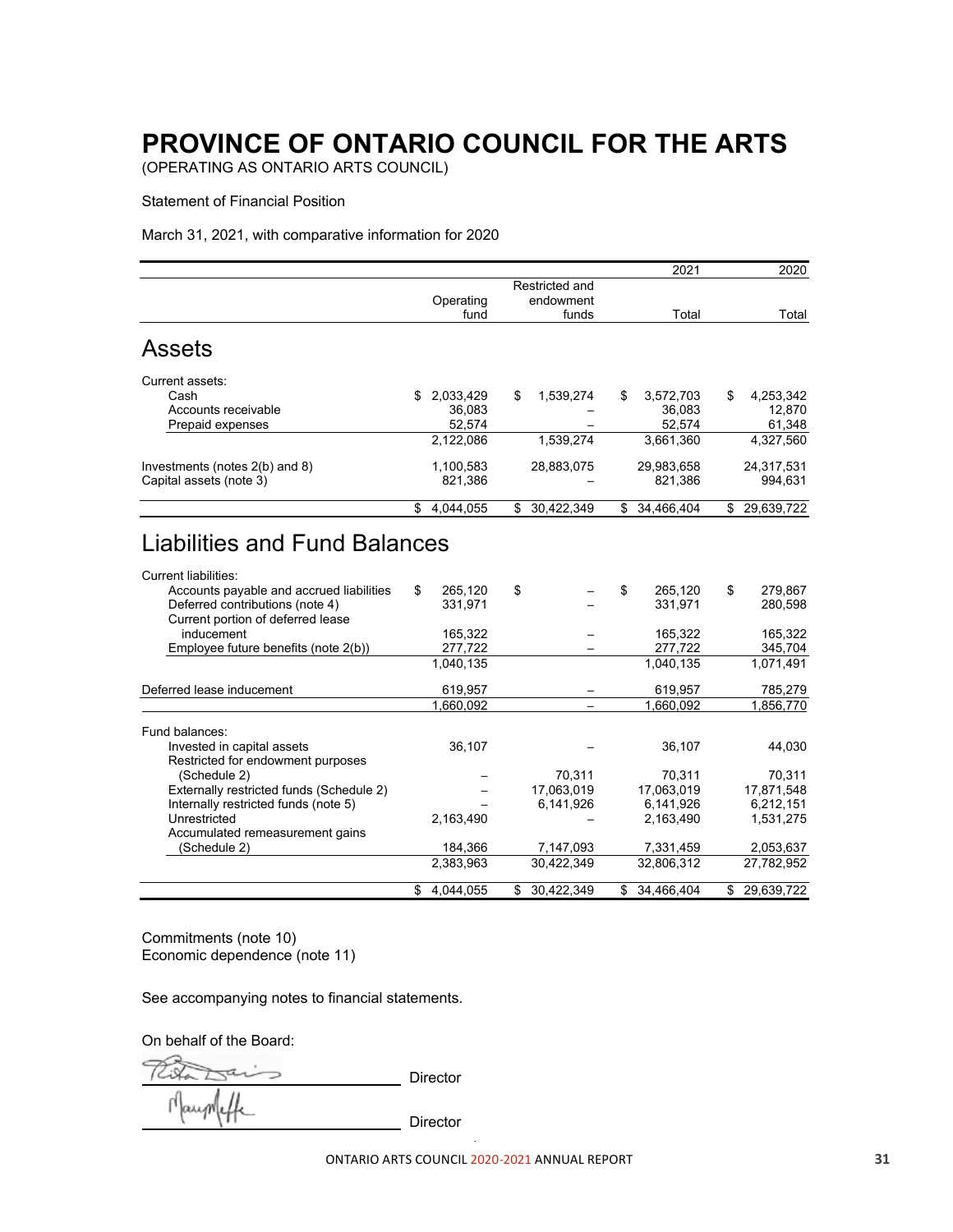<span id="page-31-0"></span>(OPERATING AS ONTARIO ARTS COUNCIL)

Statement of Operations and Changes in Fund Balances

Year ended March 31, 2021, with comparative information for 2020

|                                               |                  |                 | Restricted and   |                  |                  |                  |
|-----------------------------------------------|------------------|-----------------|------------------|------------------|------------------|------------------|
|                                               | Operating fund   |                 | endowment funds  |                  |                  | Total            |
|                                               | 2021             | 2020            | 2021             | 2020             | 2021             | 2020             |
| Revenue:                                      |                  |                 |                  |                  |                  |                  |
|                                               |                  | \$              |                  | \$               | \$               |                  |
| General grant - Province of Ontario           | 59,937,400<br>\$ | 59,937,400      | \$               |                  | 59,937,400       | 59,937,400<br>\$ |
| Special grants:<br>Arts Recovery Support Fund | 24,901,881       |                 |                  |                  | 24,901,881       |                  |
| <b>Creative Engagement Fund</b>               |                  | 4,672           |                  |                  |                  | 4,672            |
| Canada/Ontario                                |                  |                 |                  |                  |                  |                  |
| French Language Projects                      | 37,500           | 116.783         |                  |                  | 37,500           | 116.783          |
| Indigenous Culture Fund                       | 49,748           | 337,894         |                  |                  | 49,748           | 337,894          |
| Investment income (note 8)                    | 253,517          | 516.720         | 1,212,089        | 1,243,922        | 1,465,606        | 1,760,642        |
|                                               |                  |                 |                  |                  |                  |                  |
| Fund administration fee (note 6(a))           | 71,236           | 68,134          |                  |                  | 71,236           | 68,134           |
| Recovery of prior years' grants               | 121,463          | 50,579          |                  |                  | 121,463          | 50,579           |
| Miscellaneous                                 | 146,424          | 260,167         |                  |                  | 146,424          | 260,167          |
| Contributions                                 |                  |                 | 17,185           | 8,254            | 17,185           | 8,254            |
|                                               | 85,519,169       | 61,292,349      | 1,229,274        | 1,252,176        | 86,748,443       | 62,544,525       |
| Expenses:                                     |                  |                 |                  |                  |                  |                  |
| Awards and expenses                           |                  |                 | 234.206          | 1.211.388        | 234,206          | 1,211,388        |
| Grants                                        | 52.011.195       | 51,186,513      | 1,710,000        | 424,000          | 53,721,195       | 51,610,513       |
| Special grants                                | 24,899,816       | 328,100         |                  |                  | 24,899,816       | 328,100          |
| Administration (Schedule 1)                   | 7,352,310        | 7,711,890       |                  |                  | 7,352,310        | 7,711,890        |
| Services (Schedule 1)                         | 795,378          | 1,320,984       |                  | 55,000           | 795,378          | 1,375,984        |
|                                               | 85,058,699       | 60,547,487      | 1,944,206        | 1,690,388        | 87,002,905       | 62,237,875       |
|                                               |                  |                 |                  |                  |                  |                  |
| Excess of revenue over expenses               |                  |                 |                  |                  |                  |                  |
| (expenses over revenue)                       | 460,470          | 744,862         | (714, 932)       | (438, 212)       | (254, 462)       | 306,650          |
|                                               |                  |                 |                  |                  |                  |                  |
| Fund balances, beginning of year              | 1,626,948        | 1,497,921       | 26,156,004       | 29,763,738       | 27,782,952       | 31,261,659       |
| Interfund transfers (note 5 and Schedule 2)   | 163,823          | (520, 644)      | (163, 823)       | 520,644          |                  |                  |
| Net remeasurement change for the year         | 132,722          | (95, 191)       | 5,145,100        | (3,690,166)      | 5,277,822        | (3,785,357)      |
| Fund balances, end of year                    | 2,383,963<br>\$  | \$<br>1,626,948 | \$<br>30,422,349 | 26,156,004<br>\$ | 32,806,312<br>\$ | 27.782.952<br>\$ |

See accompanying notes to financial statements.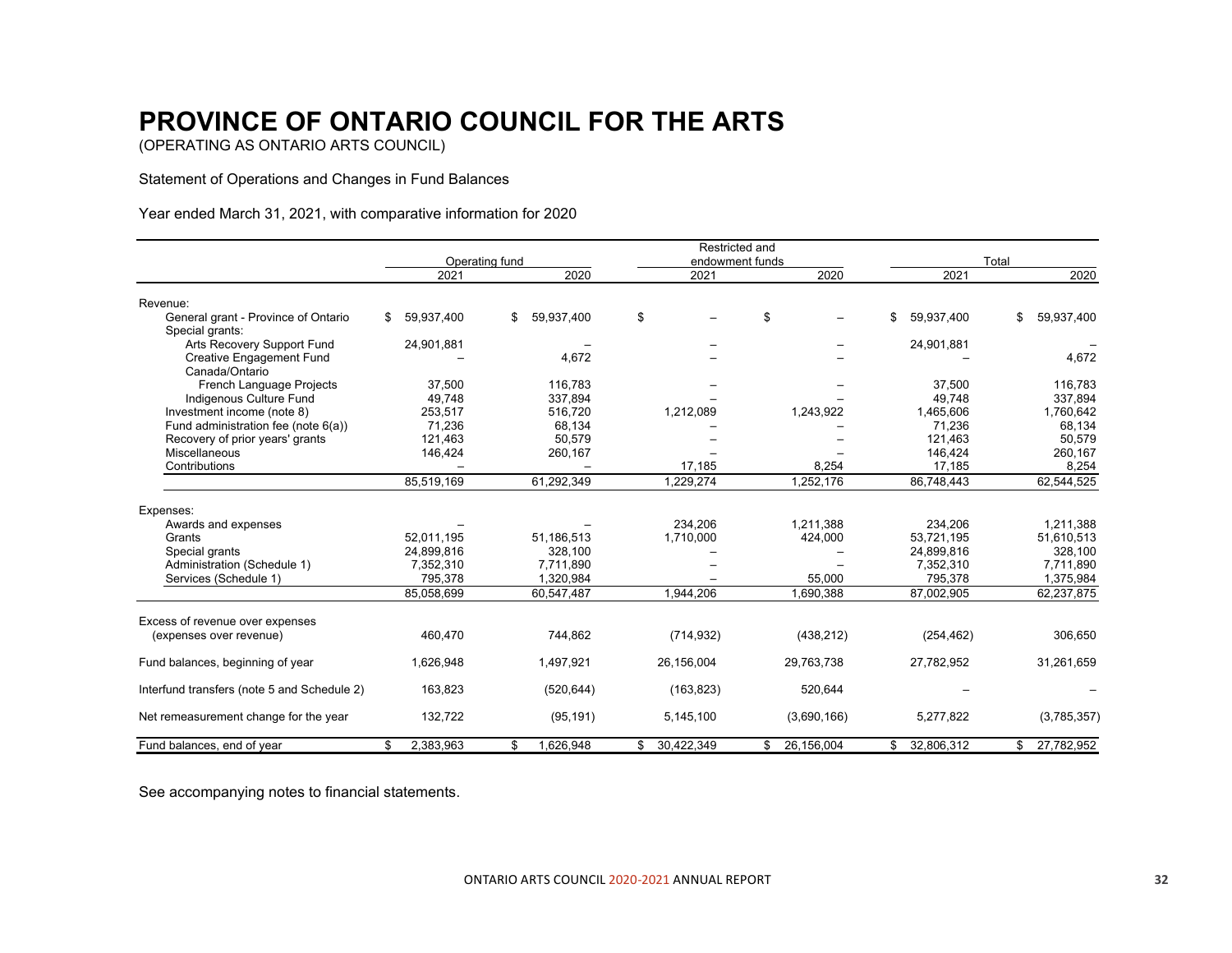<span id="page-32-0"></span>(OPERATING AS ONTARIO ARTS COUNCIL)

Statement of Remeasurement Gains and Losses

Year ended March 31, 2021, with comparative information for 2020

|                                                                                                                           | 2021            | 2020            |
|---------------------------------------------------------------------------------------------------------------------------|-----------------|-----------------|
| Accumulated remeasurement gains, beginning of year                                                                        | 2,053,637<br>S. | 5,838,994<br>S. |
| Unrealized gains (losses) attributed to:<br>Portfolio investments<br>Amounts reclassified to the statement of operations: | 5,784,823       | (3,646,966)     |
| Portfolio investments                                                                                                     | (507,001)       | (138,391)       |
| Net remeasurement change for the year                                                                                     | 5,277,822       | (3,785,357)     |
| Accumulated remeasurement gains, end of year                                                                              | 7,331,459       | 2,053,637       |

See accompanying notes to financial statements.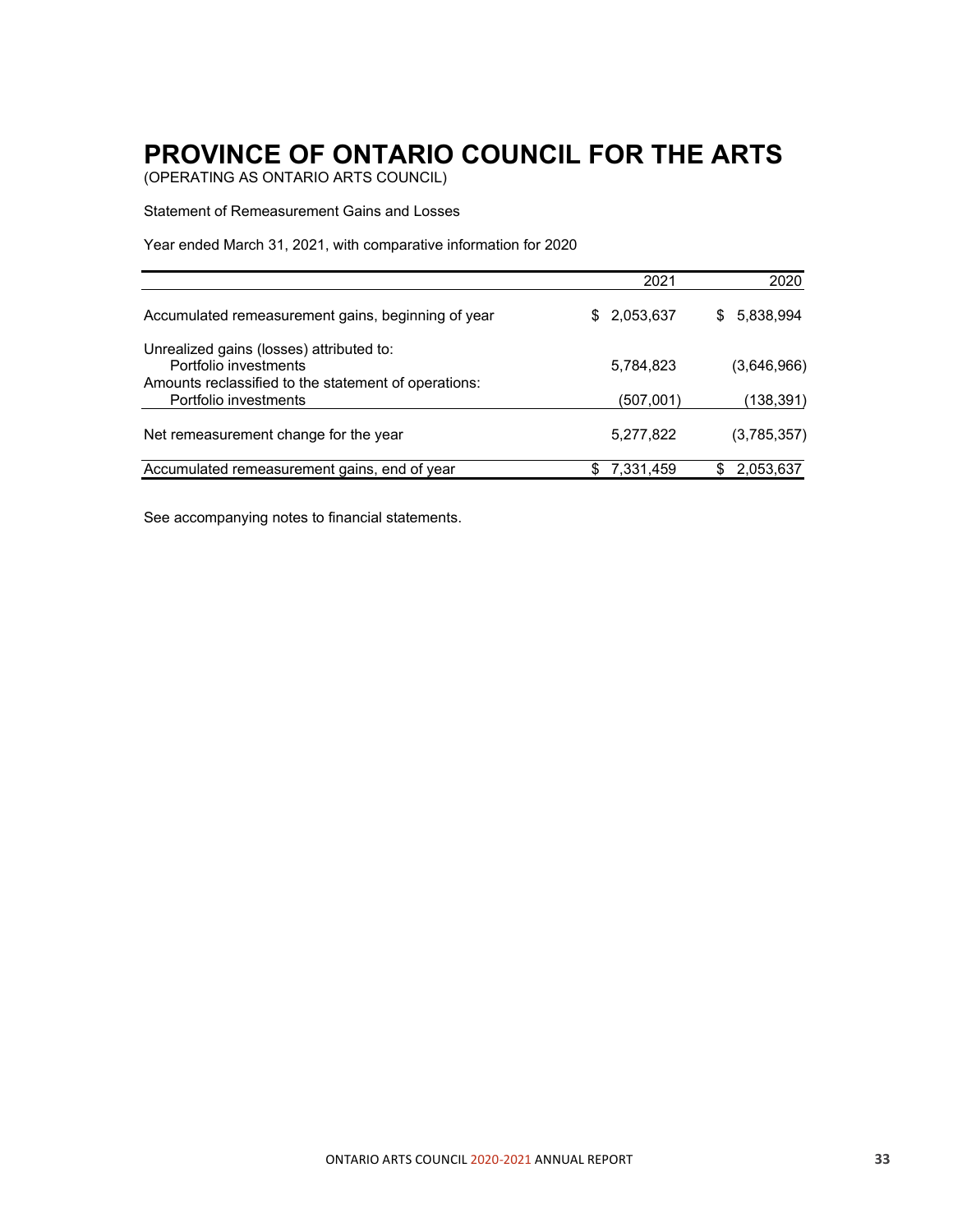<span id="page-33-0"></span>(OPERATING AS ONTARIO ARTS COUNCIL)

Statement of Cash Flows

Year ended March 31, 2021, with comparative information for 2020

|                                               | 2021             | 2020          |
|-----------------------------------------------|------------------|---------------|
| Cash provided by (used in):                   |                  |               |
| Operating activities:                         |                  |               |
| Excess of (expenses over revenue)             |                  |               |
| revenue over expenses                         | \$<br>(254, 462) | \$<br>306,650 |
| Items not involving cash:                     |                  |               |
| Gain on income distributions                  | (807, 160)       | (1, 118, 813) |
| Gain on sale of investments                   | (507,001)        | (138, 391)    |
| Amortization of capital assets                | 256,349          | 379,770       |
| Change in deferred lease inducement           | (165, 322)       | (165, 322)    |
| Change in non-cash operating working capital: |                  |               |
| Accounts receivable                           | (23, 213)        | 60,354        |
| Prepaid expenses                              | 8,774            | (29, 845)     |
| Accounts payable and accrued liabilities      | (14, 747)        | (1,003,470)   |
| Deferred contributions                        | 51,373           | (305, 863)    |
| Employee future benefits                      | (67, 982)        | (58,962)      |
|                                               | (1,523,391)      | (2,073,892)   |
| Capital activities:                           |                  |               |
| Purchase of capital assets                    | (83, 104)        | (34, 209)     |
|                                               |                  |               |
| Investing activities:                         |                  |               |
| Purchase of new investments                   | (1,000,000)      | (2,000,000)   |
| Proceeds from sale of investments             | 1,925,856        | 1,681,826     |
|                                               | 925,856          | (318, 174)    |
| Decrease in cash                              | (680, 639)       | (2,426,275)   |
| Cash, beginning of year                       | 4,253,342        | 6,679,617     |
| Cash, end of year                             | \$<br>3,572,703  | \$4,253,342   |

See accompanying notes to financial statements.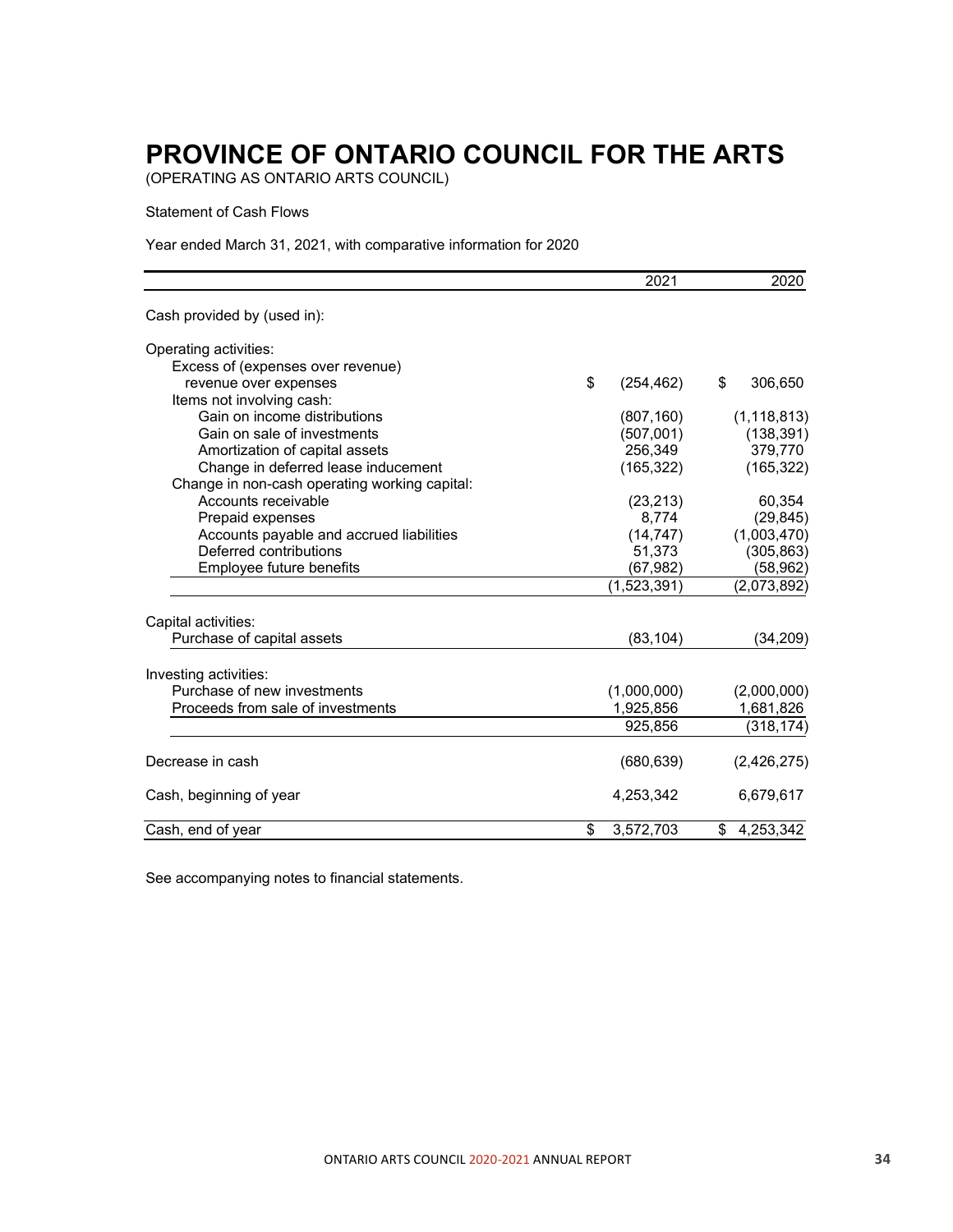<span id="page-34-0"></span>(OPERATING AS ONTARIO ARTS COUNCIL)

Notes to Financial Statements

Year ended March 31, 2021

The Province of Ontario Council for the Arts (operating as Ontario Arts Council) (the "OAC") was established in 1963 by the Government of Ontario to promote the development and enjoyment of the arts across the province. The OAC plays a leadership role in fostering excellence in the arts and making the arts accessible to all Ontarians. The OAC is a registered charity and is exempt from tax under the Income Tax Act (Canada).

#### **1. Significant accounting policies:**

(a) Basis of presentation:

The financial statements have been prepared by management in accordance with Public Sector Accounting Standards, which constitutes generally accepted accounting principles for government not-for-profit organizations in Canada. The OAC has elected to use the standards for government not-for-profit organizations that include the 4200 series of the Public Sector Accounting Standards.

The OAC follows the restricted fund method of accounting for contributions.

The OAC has elected not to consolidate controlled entities (note 7).

(b) Fund accounting:

Resources are classified for accounting and reporting purposes into funds that are held in accordance with their specified purposes.

The operating fund reports the publicly funded activities of the OAC funded mainly through a general grant from the Province of Ontario. Funding from the Province of Ontario for restricted programs is accounted for as deferred contributions and recognized when the related expenses are incurred.

The restricted and endowment funds are internally restricted by the OAC or by the terms specified by the donors in their trust agreements.

Grants approved to be paid in the future upon specific requirements being met are not included in the statement of operations and changes in fund balances (note 10(b)) .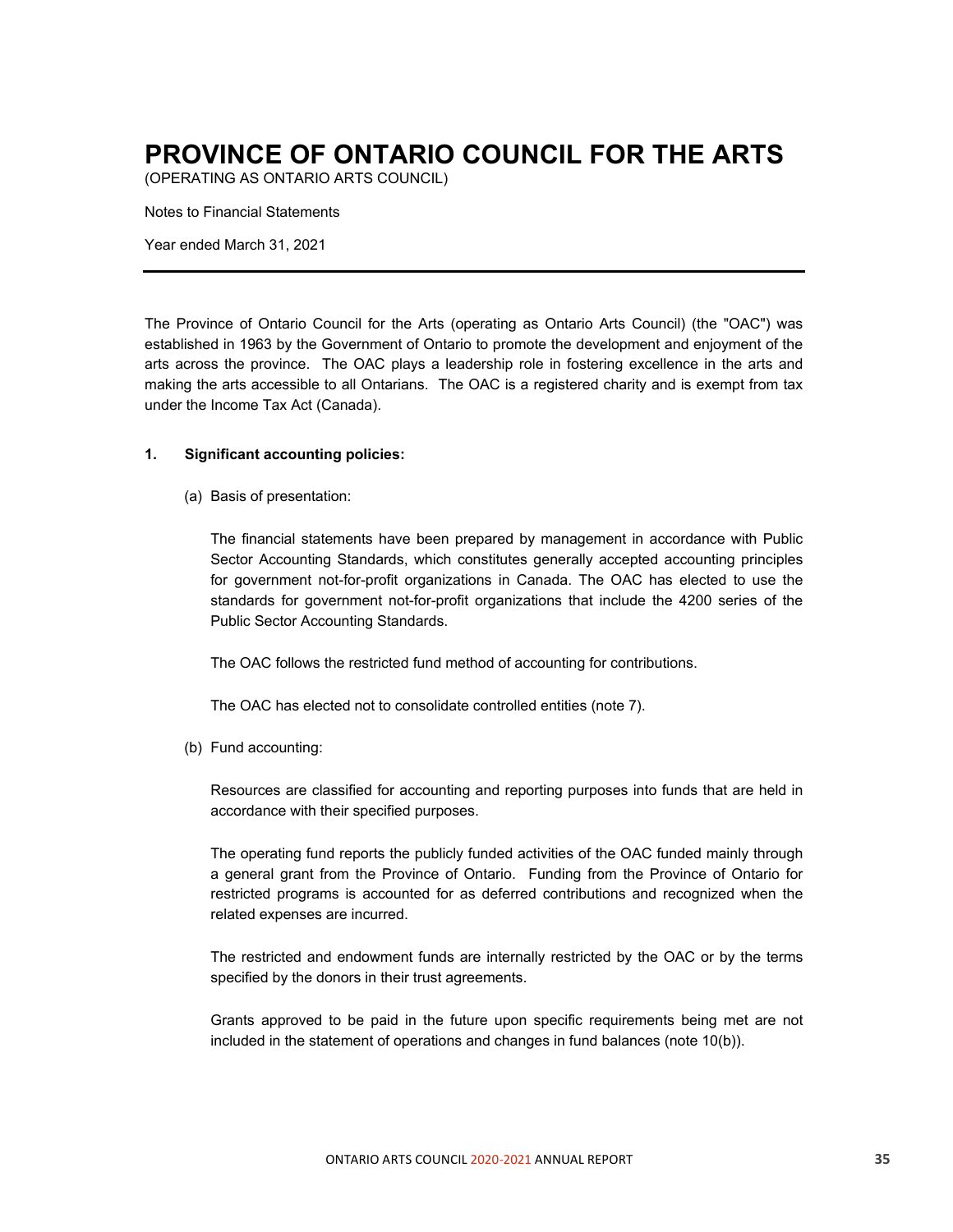(OPERATING AS ONTARIO ARTS COUNCIL)

Notes to Financial Statements (continued)

Year ended March 31, 2021

#### **1. Significant accounting policies (continued):**

(c) Investment income:

Investment income comprises income on pooled investments and bank balances.

 Investment income related to the operating fund is recognized based on the actual number of units held in the pooled investment and recognized as income of the operating fund.

 funds is recognized as income of the restricted funds. Investment income on the pooled investments related to the restricted and endowment

- (d) Employee benefits:
	- future benefits, which include post-employment benefits payable upon termination. future benefits, which include post-employment benefits payable upon termination.<br>Under these standards, the cost of the post-employment benefits paid upon termination is charged to operations annually as earned. (i) The OAC follows Public Sector Accounting Standards for accounting for employee
	- amounts that accrue but have not vested. (ii) The OAC accrues for vacation pay, sick leave liabilities and other earned benefits for
- (e) Lease inducements:

 the OAC. The total amount of the lease inducements is amortized on a straight-line basis Lease inducements include a leasehold improvement allowance and free rents received by over the lease term.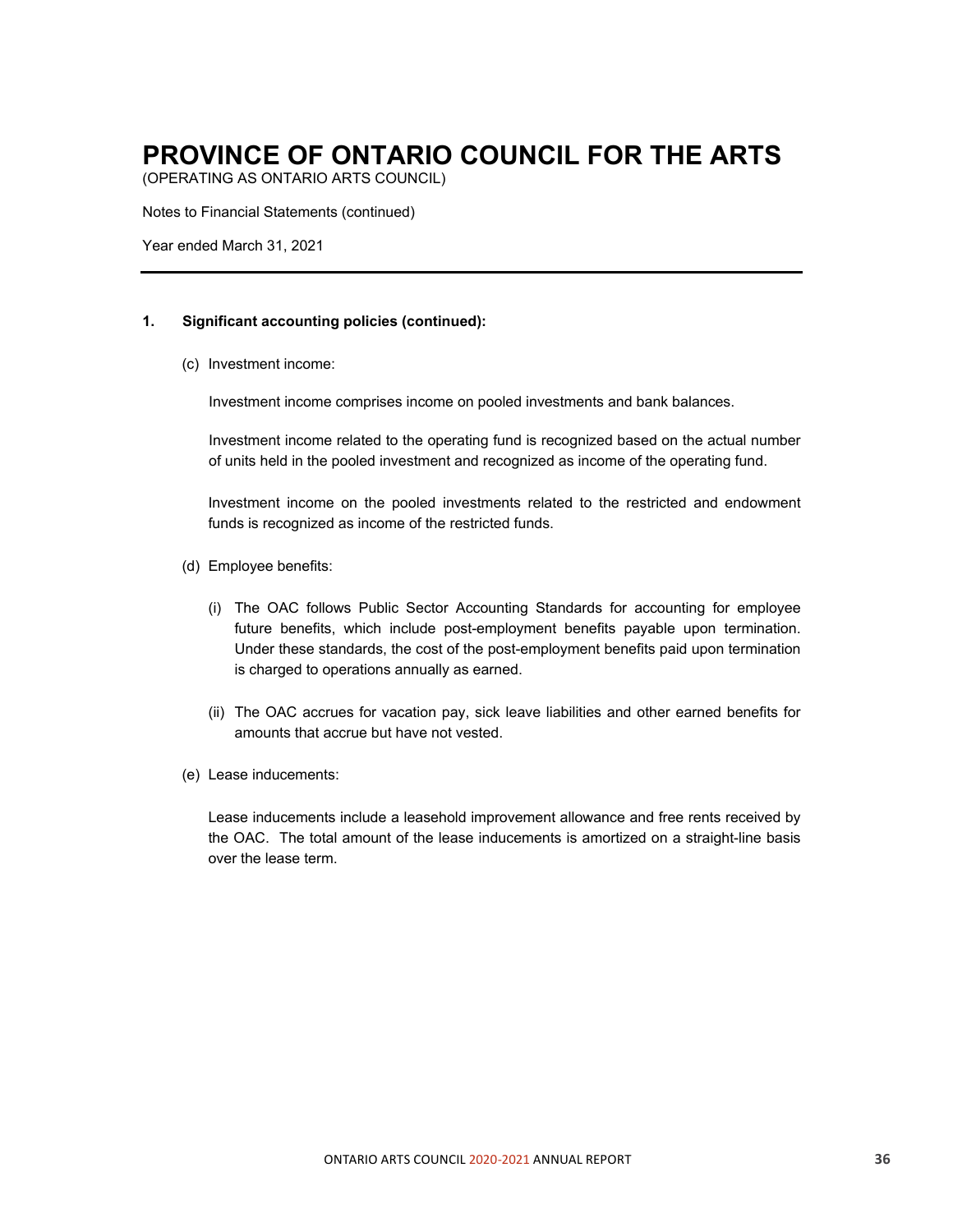(OPERATING AS ONTARIO ARTS COUNCIL)

Notes to Financial Statements (continued)

Year ended March 31, 2021

#### **1. Significant accounting policies (continued):**

(f) Capital assets:

 Capital assets are recorded at cost (purchase price). All capital assets are amortized on a straight-line basis over the assets' estimated useful lives as follows:

| Audiovisual equipment          | 5 years    |
|--------------------------------|------------|
| Computer hardware and software | 3 years    |
| Furniture and fixtures         | 5 years    |
| Office equipment               | 5 years    |
| Office renovations             | 5 years    |
| Leasehold improvements         | Lease term |

 When a capital asset no longer contributes to OAC's ability to provide services, its carrying value is written down to its residual value.

(g) Financial instruments:

 Financial instruments are recorded at fair value on initial recognition. Derivative instruments and equity instruments that are quoted in an active market are reported at fair value. All other financial instruments are subsequently recorded at cost or amortized cost elected to record all investments at fair value as they are managed and evaluated on a fair unless management has elected to carry the instruments at fair value. Management has value basis.

 Unrealized changes in fair value are recognized in the statement of remeasurement gains and losses until they are realized, when they are transferred to the statement of operations and changes in fund balances.

Transaction costs incurred on the acquisition of financial instruments measured subsequently at fair value are expensed as incurred. All other financial instruments are adjusted by transaction costs incurred on acquisition and financing costs, which are amortized using the straight-line method.

 All financial assets are assessed for impairment on an annual basis. When a decline is determined to be other than temporary, the amount of the loss is reported in the statement through the statement of remeasurement gains and losses. of operations and changes in fund balances and any unrealized gain or loss is adjusted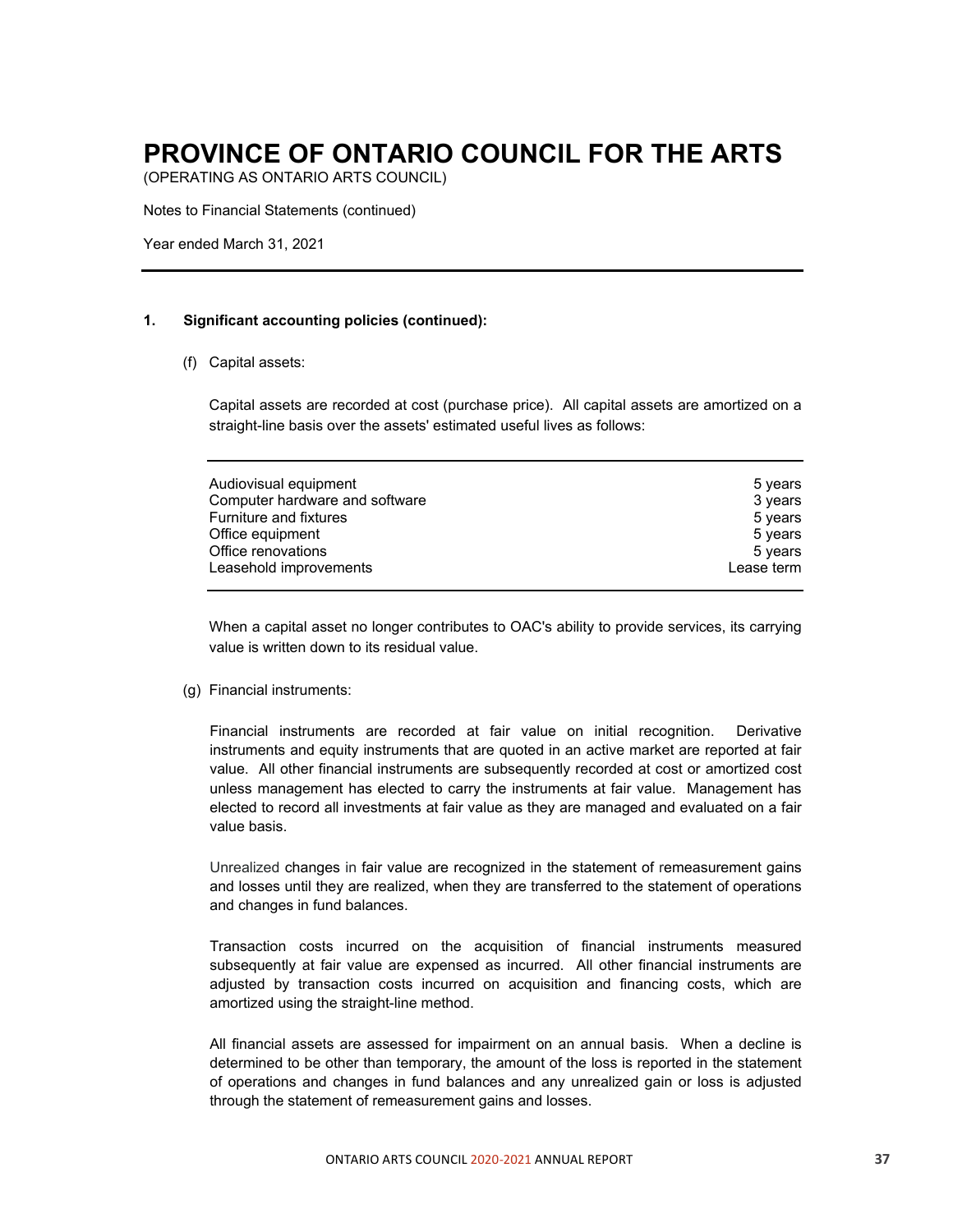(OPERATING AS ONTARIO ARTS COUNCIL)

Notes to Financial Statements (continued)

Year ended March 31, 2021

#### **1. Significant accounting policies (continued):**

 statement of operations and changes in fund balances. When the asset is sold, the unrealized gains and losses previously recognized in the statement of remeasurement gains and losses are reversed and recognized in the

 value hierarchy, which includes three levels of information that may be used to measure fair The standards require an organization to classify fair value measurements using a fair value:

- Level 1 unadjusted quoted market prices in active markets for identical assets or liabilities:
- • Level 2 observable or corroborated inputs, other than Level 1, such as quoted prices for similar assets or liabilities in inactive markets or market data for substantially the full term of the assets or liabilities; and
- • Level 3 unobservable inputs that are supported by little or no market activity and that are significant to the fair value of the assets and liabilities.

 The OAC invests in pooled funds that hold investments categorized as Level 1 and Level 2. The OAC categorizes these pooled funds as Level 2.

(h) Foreign currency:

Foreign currency transactions are recorded at the exchange rate at the time of the transaction.

 Assets and liabilities denominated in foreign currencies are recorded at fair value using the losses are recognized in the statement of remeasurement gains and losses. In the period reversed from the statement of remeasurement gains and losses. exchange rate at the financial statement date. Unrealized foreign exchange gains and of settlement, the realized foreign exchange gains and losses are recognized in the statement of operations and changes in fund balances and the unrealized balances are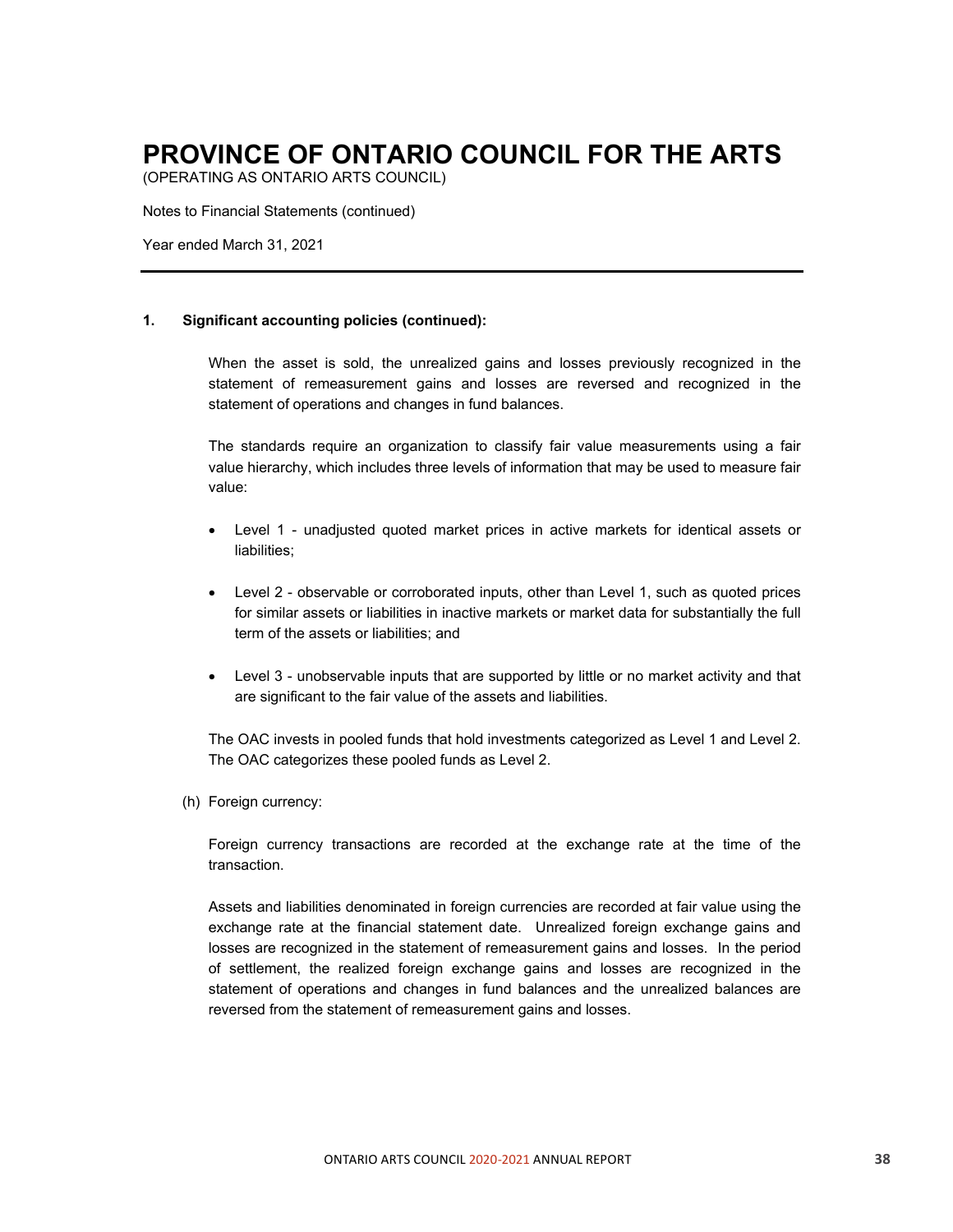(OPERATING AS ONTARIO ARTS COUNCIL)

Notes to Financial Statements (continued)

Year ended March 31, 2021

#### **1. Significant accounting policies (continued):**

i) Related party transactions:

Related party transactions are measured at the exchange value, which is the amount of consideration established and agreed to by the related parties.

j) Use of estimates:

 employee future benefits liabilities. Actual results could differ from those estimates. The preparation of financial statements requires management to make estimates and assumptions that affect the reported amounts of assets and liabilities and disclosure of contingent assets and liabilities at the date of the financial statements and the reported amounts of income and expenditures during the year. Significant estimates include valuation of investments, carrying value of capital assets and provisions for certain

#### **2. Employee future benefits:**

(a) Pension benefits:

 which is a defined benefit pension plan for employees of the Province of Ontario and many determines the OAC's annual payments to the PSPF. Since the OAC is not a sponsor of assets or obligations of the OAC, as the sponsor is responsible for ensuring that the PSPF is financially viable. The annual payments to the PSPF of \$444,965 (2020 - \$482,154) are The OAC's full-time employees participate in the Public Service Pension Fund ("PSPF"), provincial agencies. The Province of Ontario, which is the sole sponsor of the PSPF, the PSPF, gains and losses arising from statutory actuarial funding valuations are not included in salaries and benefits in Schedule 1.

(b) Non-pension benefits:

 Ontario and is not included in the statement of operations and changes in fund balances. The cost of post-retirement non-pension employee benefits is paid by the Province of

 The amount of unused vacation pay, sick leave liabilities and other earned benefits accrued at year-end was \$277,722 (2020 - \$345,704).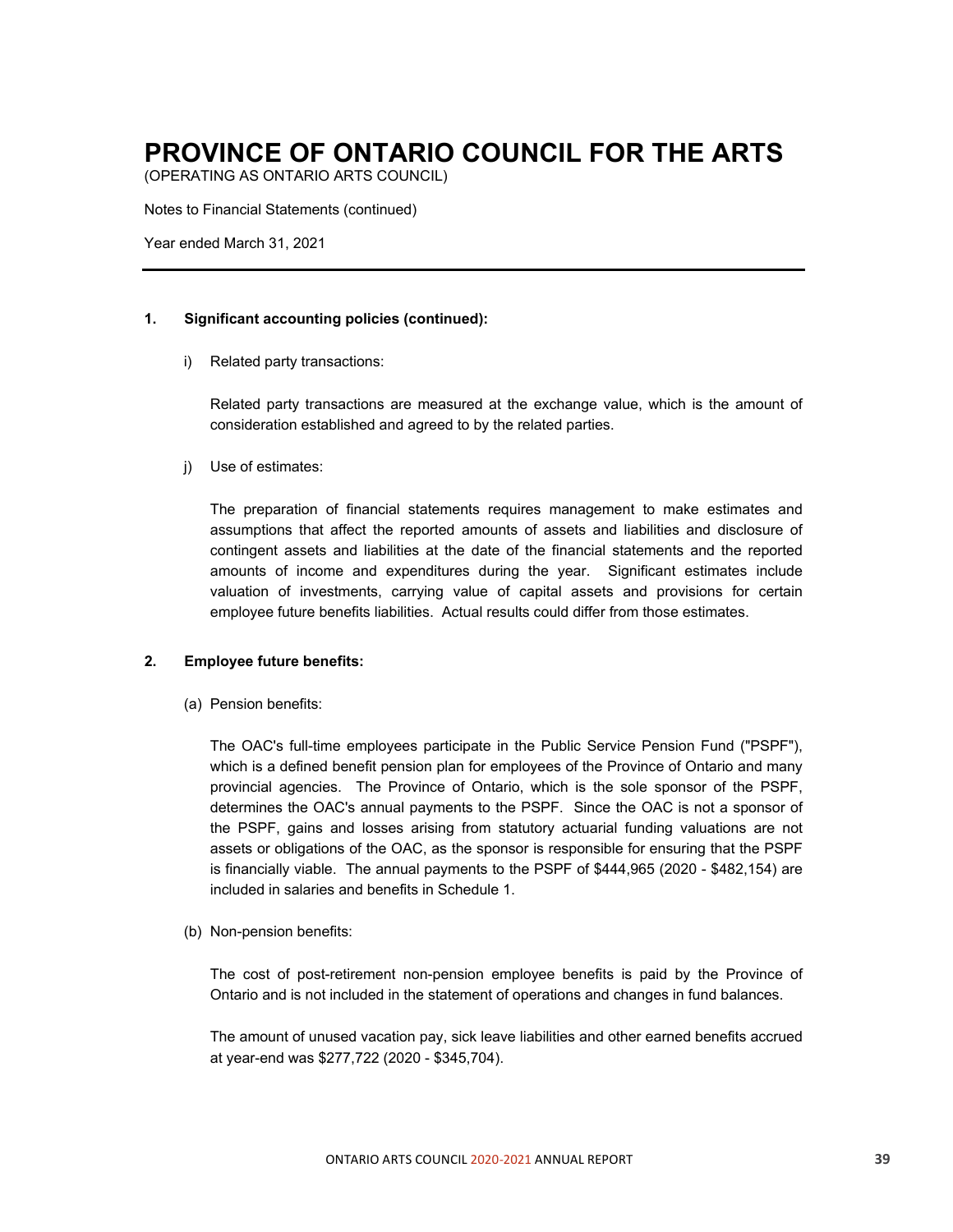(OPERATING AS ONTARIO ARTS COUNCIL)

Notes to Financial Statements (continued)

Year ended March 31, 2021

#### **2. Employee future benefits (continued):**

 these funds in the same pooled investments as the restricted and endowment funds. As at March 31, 2021, this investment has a market value of \$1,100,583 (2020 - \$871,624) and is The OAC has set aside funds to meet these liabilities and other obligations and invested shown under the operating fund as investments.

#### **3. Capital assets:**

|                                   |     |           |     |              | 2021          | 2020          |
|-----------------------------------|-----|-----------|-----|--------------|---------------|---------------|
|                                   |     |           |     | Accumulated  | Net book      | Net book      |
|                                   |     | Cost      |     | amortization | value         | value         |
| Audiovisual equipment             | \$  | 140.063   | \$  | 136,418      | \$<br>3,645   | \$<br>19,399  |
| Computer hardware and<br>software |     | 1,015,723 |     | 949,309      | 66,414        | 46,464        |
| Furniture and fixtures            |     | 332,355   |     | 317,066      | 15.289        | 51,376        |
| Office equipment                  |     | 72,568    |     | 71,380       | 1,188         | 8,385         |
| Office renovations                |     | 81.309    |     | 47,603       | 33.706        | 20,254        |
| Leasehold improvements            |     | 1,476,093 |     | 774,949      | 701,144       | 848,753       |
|                                   | \$. | 3,118,111 | \$. | 2,296,725    | \$<br>821,386 | \$<br>994,631 |

#### **4. Deferred contributions:**

|                                                                                                             | 2021                                    | 2020                  |
|-------------------------------------------------------------------------------------------------------------|-----------------------------------------|-----------------------|
| Balance, beginning of year<br>Add amount received during the year<br>Less amount recognized during the year | 280,598<br>25,000,000<br>(24, 948, 627) | 586,461<br>(305, 863) |
| Balance, end of year                                                                                        | 331.971                                 | 280,598               |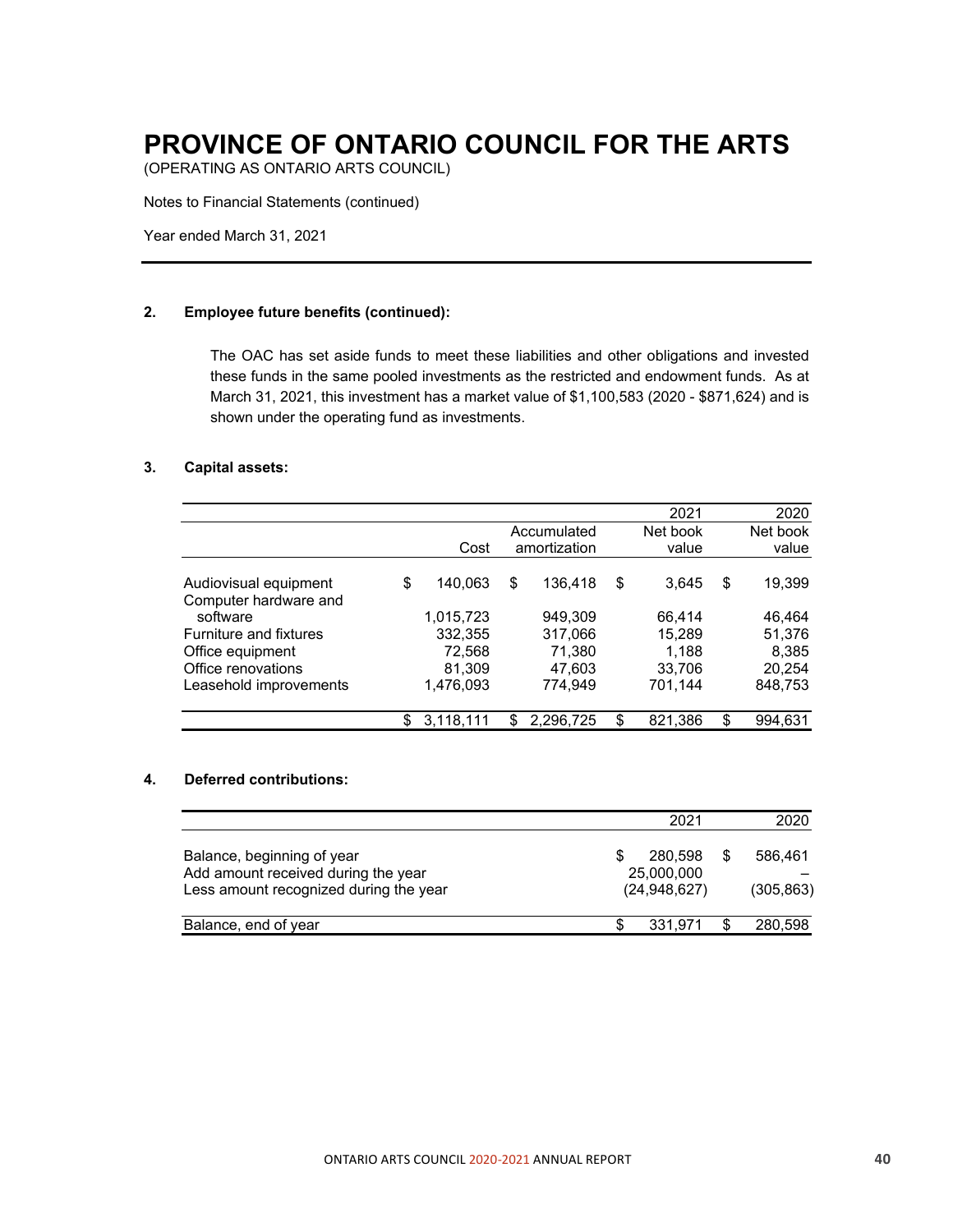(OPERATING AS ONTARIO ARTS COUNCIL)

Notes to Financial Statements (continued)

Year ended March 31, 2021

#### **5. Internally restricted fund balances:**

| 2021                             |     | Fund<br>balances<br>beginning<br>of vear | Transfer<br>from (to)<br>Operating<br>Fund | Investment<br>income | Awards and<br>expenses<br>paid | Fund<br>balances,<br>end of<br>year |
|----------------------------------|-----|------------------------------------------|--------------------------------------------|----------------------|--------------------------------|-------------------------------------|
| Venture fund                     | \$. | 2,267,939                                | \$                                         | \$<br>496,957        | \$<br>(867,595)                | 1,897,301<br>\$                     |
| Board-designated<br>reserve fund |     | 1,117,000                                | (222, 225)                                 |                      |                                | 894,775                             |
| Capital fund                     |     | 2,234,115                                |                                            | 487,845              | (16, 609)                      | 2,705,351                           |
| Granting programs fund           |     | 593,097                                  | 51,402                                     |                      |                                | 644,499                             |
|                                  | \$  | 6.212.151                                | \$<br>(170.823)                            | \$<br>984.802        | \$<br>(884, 204)               | \$6,141,926                         |

| 2020                             | Fund<br>balances<br>beginning<br>of vear | Transfer<br>from $(to)$<br>Operating<br>Fund | Investment<br>income<br>(loss) |    | Awards and<br>expenses<br>paid | Fund<br>balances,<br>end of<br>vear |
|----------------------------------|------------------------------------------|----------------------------------------------|--------------------------------|----|--------------------------------|-------------------------------------|
| Venture fund<br>Board-designated | \$<br>2,487,541                          | \$<br>500.000                                | \$(212, 191)                   | \$ | (507, 411)                     | \$2,267,939                         |
| reserve fund<br>Capital fund     | 1,828,000<br>2,000,000                   | (711,000)<br>500,000                         | (265,322)                      |    | (563)                          | 1,117,000<br>2,234,115              |
| Granting programs fund           | 368.453                                  | 224.644                                      |                                |    |                                | 593,097                             |
|                                  | \$<br>6,683,994                          | \$<br>513.644                                | (477, 513)<br>S.               | S  | (507, 974)                     | \$6,212,151                         |

#### **6. Related party transactions:**

 (a) Included in Schedule 2, awards and expenses paid, are administration fees charged by the endowment funds held by the OAC. As permitted in the respective agreements, the OAC has levied an administration fee, either on a fixed or percentage basis, on the funds held or on the annual investment income earned by the funds held by the OAC. OAC for providing day-to-day administrative support and services to the restricted and

|                         | 2021     | 2020     |
|-------------------------|----------|----------|
| Fund administration fee | \$71,236 | \$68,134 |

(b) The Ontario Arts Foundation (the "Foundation") is controlled by the OAC's Board of Directors, as described in note 7. During the year, the OAC charged a fee for the administration of the Foundation's awards program which amounted to \$16,064 (2020 – 10,342).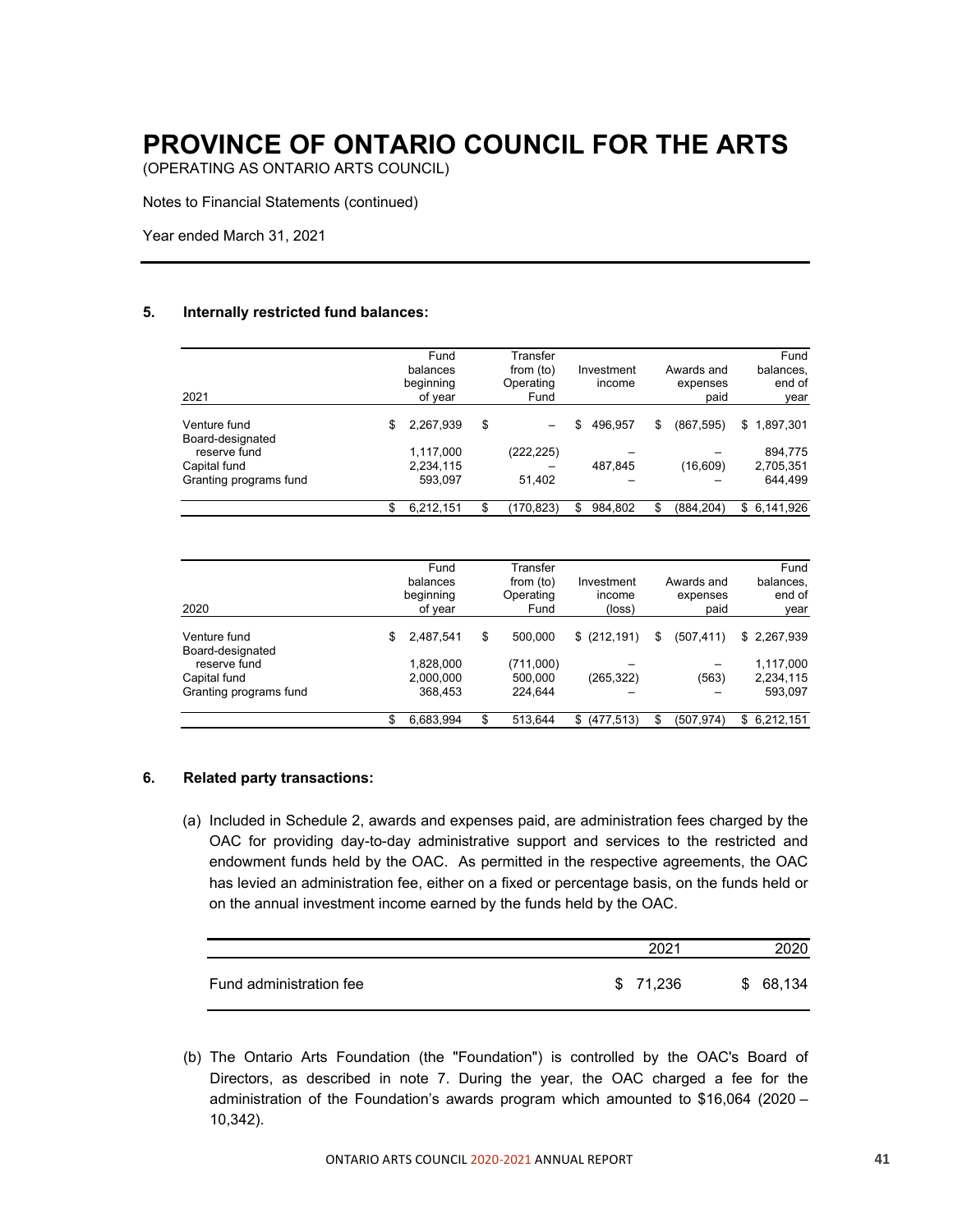(OPERATING AS ONTARIO ARTS COUNCIL)

Notes to Financial Statements (continued)

Year ended March 31, 2021

#### **7. Ontario Arts Foundation:**

 The Foundation was incorporated under the Corporations Act (Ontario) on October 15, 1991 and is a registered charity under the Income Tax Act (Canada). The Foundation was established:

- therefrom to charitable organizations, which are also registered charities under the Income Tax Act (Canada); (a) to receive and maintain a fund or funds to apply all or part of the principal and income
- (b) to provide scholarships for study or research in the arts in Ontario or elsewhere; and
- (c) to make awards to persons for outstanding accomplishments in the arts in Ontario or elsewhere.

 Foundation's Board of Directors. As defined by Canadian accounting standards for government not-for-profit organizations, the OAC controls the Foundation in that the OAC's Board of Directors controls the election of the

 significant differences from the accounting policies used by the OAC. The Foundation's financial statements have not been consolidated in the OAC's financial statements. There are no restrictions on the resources of the Foundation, nor are there

 The majority of the fund balances, \$48,580,840 of the total of \$93,268,031 (2020 - \$48,205,262 held by the Foundation under the Arts Endowment Fund program of the Government of Ontario held in perpetuity. The Board of Directors of the Foundation determines the amount of income that may be paid annually. of the total of \$71,981,456), represents the balances of the individual arts endowment funds for a number of arts organizations. Under this program, money contributed and matched is

 Audited financial statements of the Foundation are available upon request. Financial standards for government not-for-profit organizations, are as follows: summaries of the Foundation, reported in accordance with Canadian public sector accounting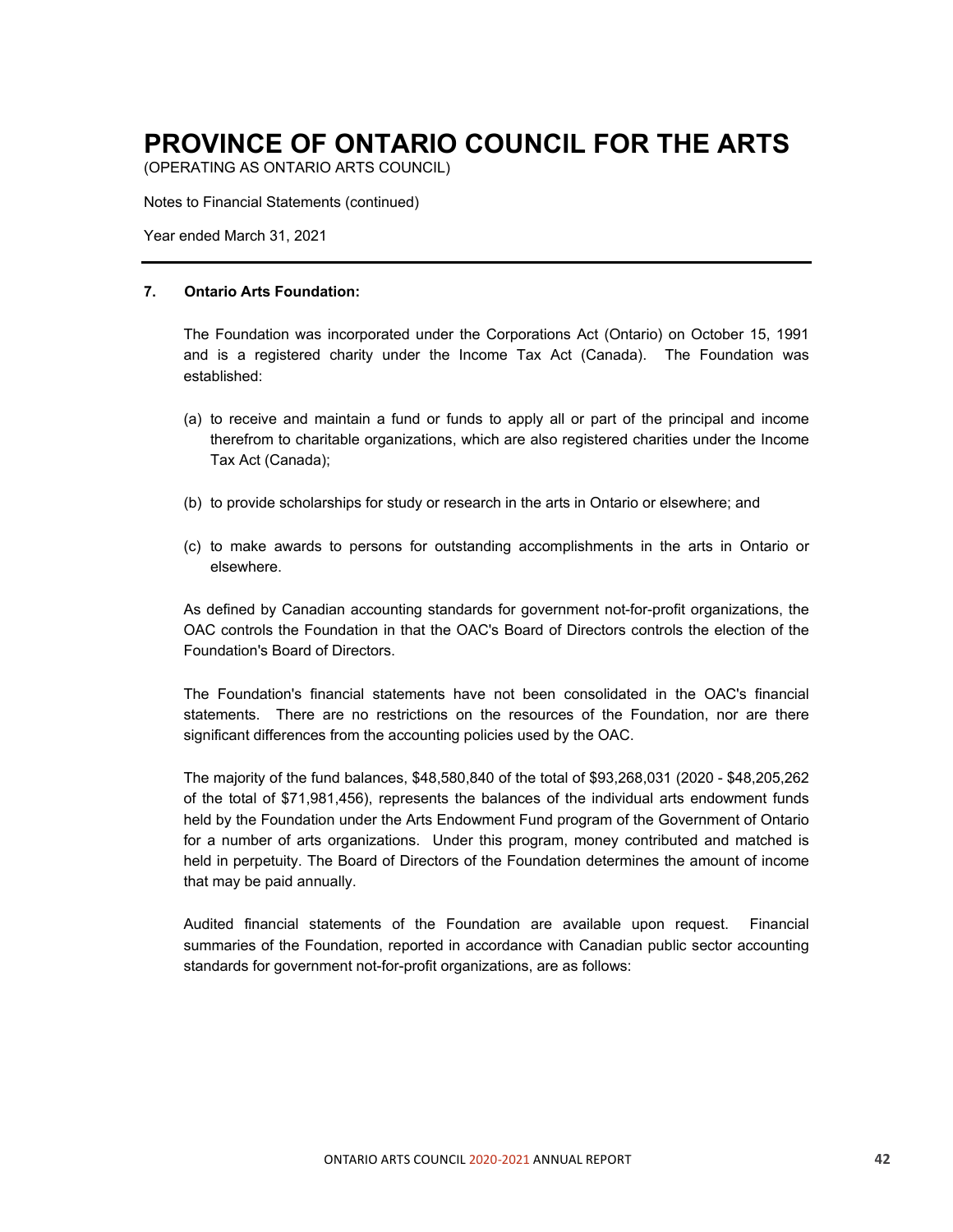(OPERATING AS ONTARIO ARTS COUNCIL)

Notes to Financial Statements (continued)

Year ended March 31, 2021

#### **7. Ontario Arts Foundation (continued):**

(a) Financial position:

|                                                           | 2021                        | 2020                        |
|-----------------------------------------------------------|-----------------------------|-----------------------------|
| <b>Assets</b>                                             |                             |                             |
| Cash and investments                                      | \$93,385,641                | \$72,169,762                |
| <b>Liabilities and Fund Balances</b>                      |                             |                             |
| Accounts payable and accrued liabilities<br>Fund balances | \$<br>117,610<br>93,268,031 | \$<br>188,306<br>71,981,456 |
|                                                           | \$<br>93,385,641            | \$<br>72,169,762            |

#### (b) Changes in fund balances:

|                                  | 2021         | 2020           |
|----------------------------------|--------------|----------------|
|                                  |              |                |
| Fund balances, beginning of year | \$71,981,456 | \$82,551,074   |
| Contributions received           | 1,967,470    | 3,333,084      |
| Investment gain                  | 3,439,612    | 7,149,689      |
| Fund administration fee          | 413,049      | 428,272        |
| Awards and expenses              | (6,741,189)  | (6,094,883)    |
| Net remeasurement gains          | 22,207,633   | (15, 385, 780) |
| Fund balances, end of year       | 93,268,031   | 71,981,456     |

#### (c) Cash flows:

|                                                                                 | 2021                   | 2020                         |
|---------------------------------------------------------------------------------|------------------------|------------------------------|
| Cash flows used in operating activities<br>Cash flows from investing activities | (4,356,920)<br>160.648 | \$ (2,311,651)<br>10,584,394 |
|                                                                                 | (4.196.272)            | 8,272,743                    |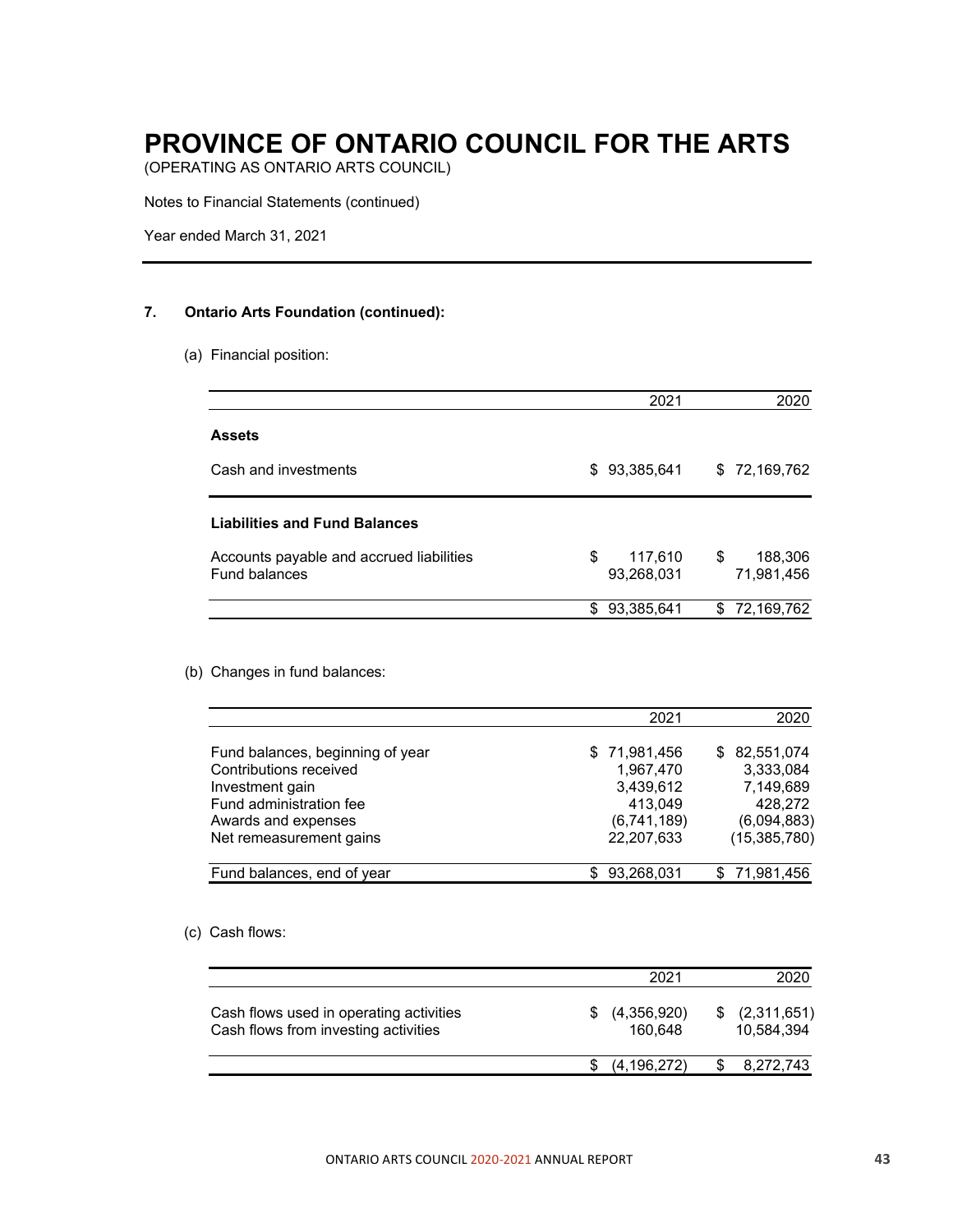(OPERATING AS ONTARIO ARTS COUNCIL)

Notes to Financial Statements (continued)

Year ended March 31, 2021

#### **8. Investments and investment income:**

Net investment income comprises the following:

|                                                                | 2021                               | 2020                              |
|----------------------------------------------------------------|------------------------------------|-----------------------------------|
| Income distributions<br>Realized gains<br><b>Bank interest</b> | 807,160<br>S<br>507,001<br>151.445 | \$1,118,813<br>138,391<br>503,438 |
|                                                                | 1,465,606                          | 1,760,642                         |

The asset mix of the investments is as follows:

|                                      | 2021 | 2020 |
|--------------------------------------|------|------|
|                                      |      |      |
| Foreign equities, predominantly U.S. | 40%  | 37%  |
| Fixed income securities              | 24%  | 27%  |
| Canadian equities                    | 23%  | 18%  |
| Alternative investments              | 12%  | 13%  |
| Cash and cash equivalents            | 1%   | 5%   |

The OAC holds \$7,169,068 (cost - \$5,346,702) (2020 - \$6,500,408 (cost - \$6,298,383)) in fixed income securities that are exposed to interest rate price risk. The interest rates range from 1.10% to 8.29% (2020 - 1.45% to 8.29%) and mature between June 2022 and March 2081 (2020 – between June 2020 and September 2077).

#### $9.$ **9. Public sector salary disclosures:**

 public sector employees who were paid an annual salary in excess of \$100,000 in the calendar year 2020. For the OAC, this disclosure is shown below: Section 3(5) of the Public Sector Salary Disclosure Act (1996) requires disclosure of Ontario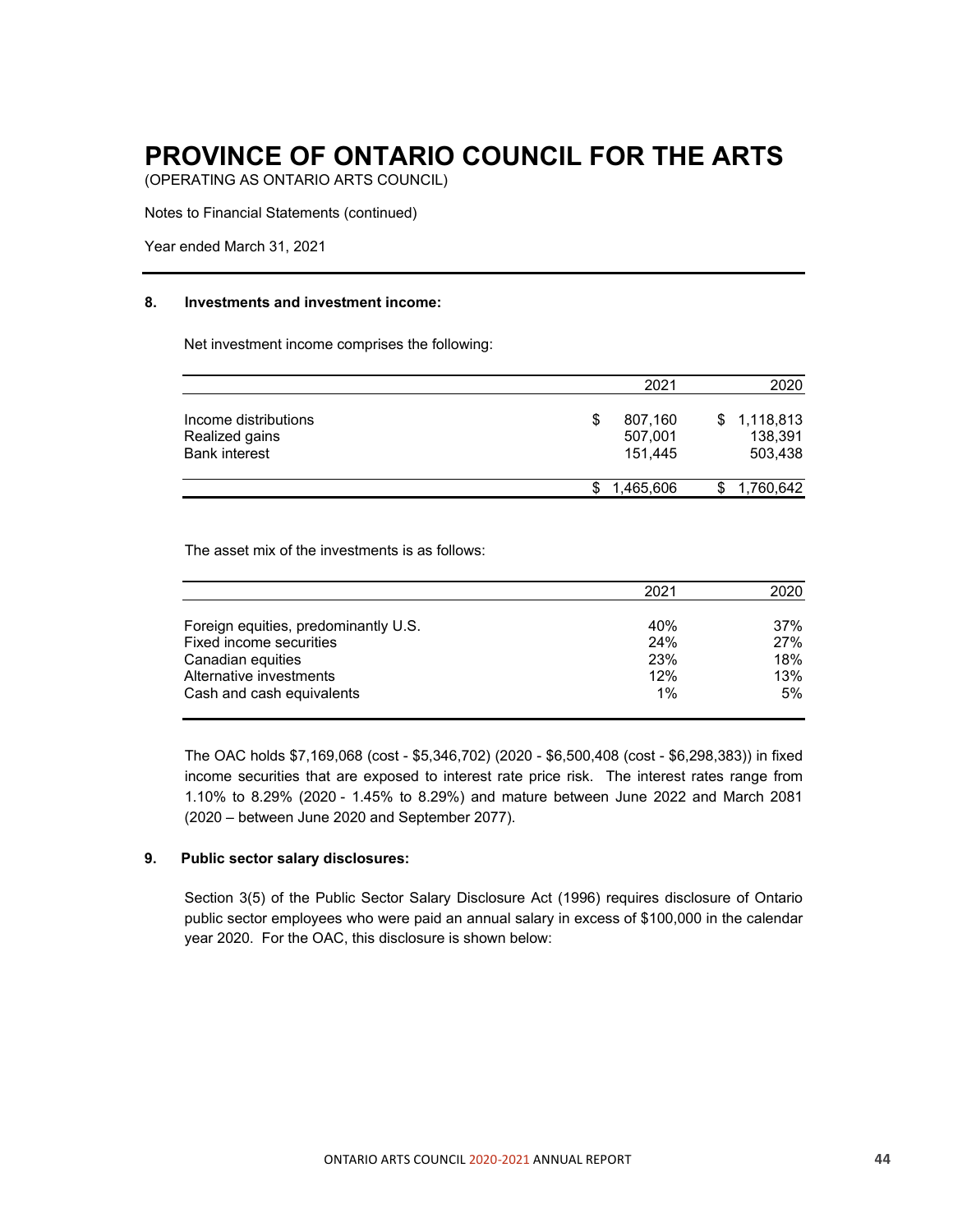(OPERATING AS ONTARIO ARTS COUNCIL)

Notes to Financial Statements (continued)

Year ended March 31, 2021

#### **9. Public sector salary disclosures (continued):**

|                  |                |                                                     |           | Taxable  |
|------------------|----------------|-----------------------------------------------------|-----------|----------|
| Surname          | Given Name     | <b>Position Title</b>                               | Salarv    | benefits |
| <b>BLACK</b>     | <b>CHRIS</b>   | Associate Director of Granting, Business Operations | \$105.170 | \$139    |
| CALDWELL         | PETER          | Director and Chief Executive Officer                | 179.699   | 247      |
| CHA              | JAMES          | Manager of Operations                               | 113.533   | 149      |
| <b>CHALMERS</b>  | <b>FLISE</b>   | Associate Director of Granting, Policy, Programs    | 113.737   | 152      |
| <b>GUNTER</b>    | <b>KIRSTEN</b> | Director of Communications                          | 129.653   | 172      |
| HASLAM           | <b>MARK</b>    | Media Arts Officer                                  | 104.985   | 138      |
| <b>JUNAID</b>    | <b>BUSHRA</b>  | Outreach and Development Manager, Access            |           |          |
|                  |                | and Career Development Program Officer              | 110.837   | 145      |
| LANGGARD         | KELLY          | Director of Granting                                | 117.500   | 124      |
| <b>NAQVI</b>     | <b>SYED</b>    | Manager of Information Systems, Technology          | 132.698   | 170      |
| <b>PARSONS</b>   | <b>DAVID</b>   | Classical Music Officer                             | 107.697   | 139      |
| SMALL            | <b>NINA</b>    | Director of Human Resources                         | 128.729   | 170      |
| <b>TOWNSHEND</b> | <b>KATHRYN</b> | Director of Research, Policy and Evaluation         | 134.876   | 172      |
| <b>VESELY</b>    | CAROLYN        | Chief Executive Officer                             | 235,000   | 310      |
| <b>ZHANG</b>     | JERRY          | Director of Finance and Administration              | 146.647   | 194      |

#### **10. Commitments:**

(a) Lease commitments:

 The OAC leases office premises and office equipment under operating leases expiring up to 2026. The future annual lease payments, including utilities and operating costs, are summarized as follows:

| 2022<br>2023<br>2024<br>2025<br>2026 | \$ | 785,908<br>792,534<br>800,720<br>809,070<br>611,569 |
|--------------------------------------|----|-----------------------------------------------------|
|                                      | S  | 3,799,801                                           |

(b) Grant commitments:

 The OAC has approved grants of \$644,499 (2020 - \$593,097), which will be paid in future years once the conditions of the grants have been met. These amounts are not reflected in the statement of operations and changes in fund balances. These amounts are included in the internally restricted fund balance, as described in note 5.

 In addition, under the terms and conditions of the Indigenous Culture Fund, the OAC has approved grants of \$108,250 (2020 - \$157,998), which will be paid in future years once the conditions of the grants have been met.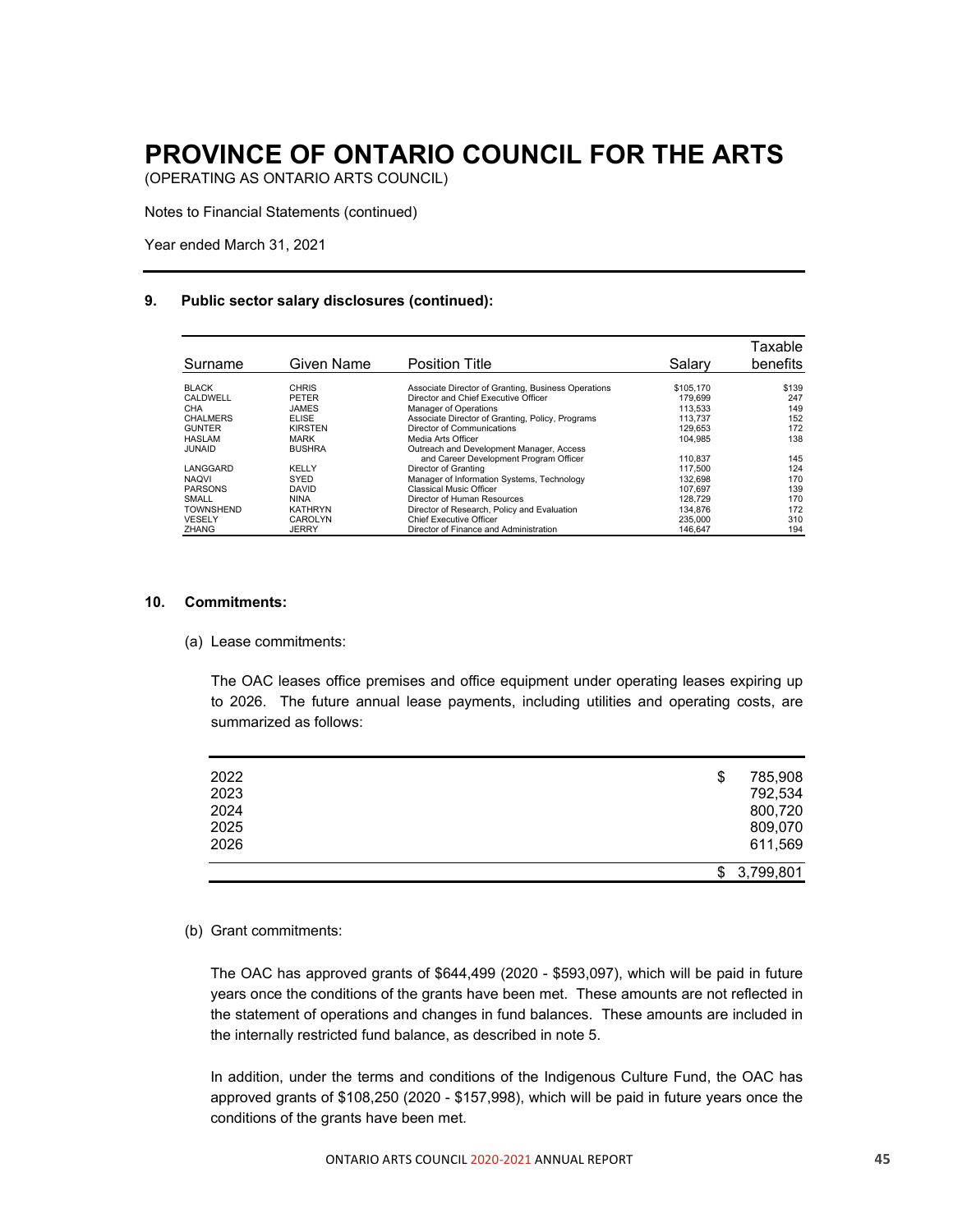(OPERATING AS ONTARIO ARTS COUNCIL)

Notes to Financial Statements (continued)

Year ended March 31, 2021

#### **11. Economic dependence:**

 The OAC is dependent on the Province of Ontario for the provision of funds to provide awards and grants and to cover the cost of operations.

#### **12. Financial instruments:**

(a) Interest rate and foreign currency risks:

 The OAC is exposed to interest rate and foreign currency risks arising from the possibility income and foreign currency-denominated investments. (b) Market risk: that changes in interest rates and foreign exchange rates will affect the value of fixed

 Market risk arises as a result of trading equities and fixed income securities. Fluctuations in the market expose the OAC to a risk of loss. The OAC uses two professional investment managers to advise on investment risks, asset selection and mix to achieve an appropriate balance between risks and returns. The Finance and Audit Committee of the Board of Directors of the OAC monitors investment decisions and results and meets regularly with the managers.

(c) Liquidity risk:

 Liquidity risk is the risk that the OAC will be unable to fulfill its obligations on a timely basis or at a reasonable cost. The OAC manages its liquidity risk by monitoring its operating within 30 days of receipt of an invoice. requirements. The OAC prepares budget and cash forecasts to ensure it has sufficient funds to fulfill its obligations. Accounts payable and accrued liabilities are generally due

There has been no change to the above risk exposures from 2020.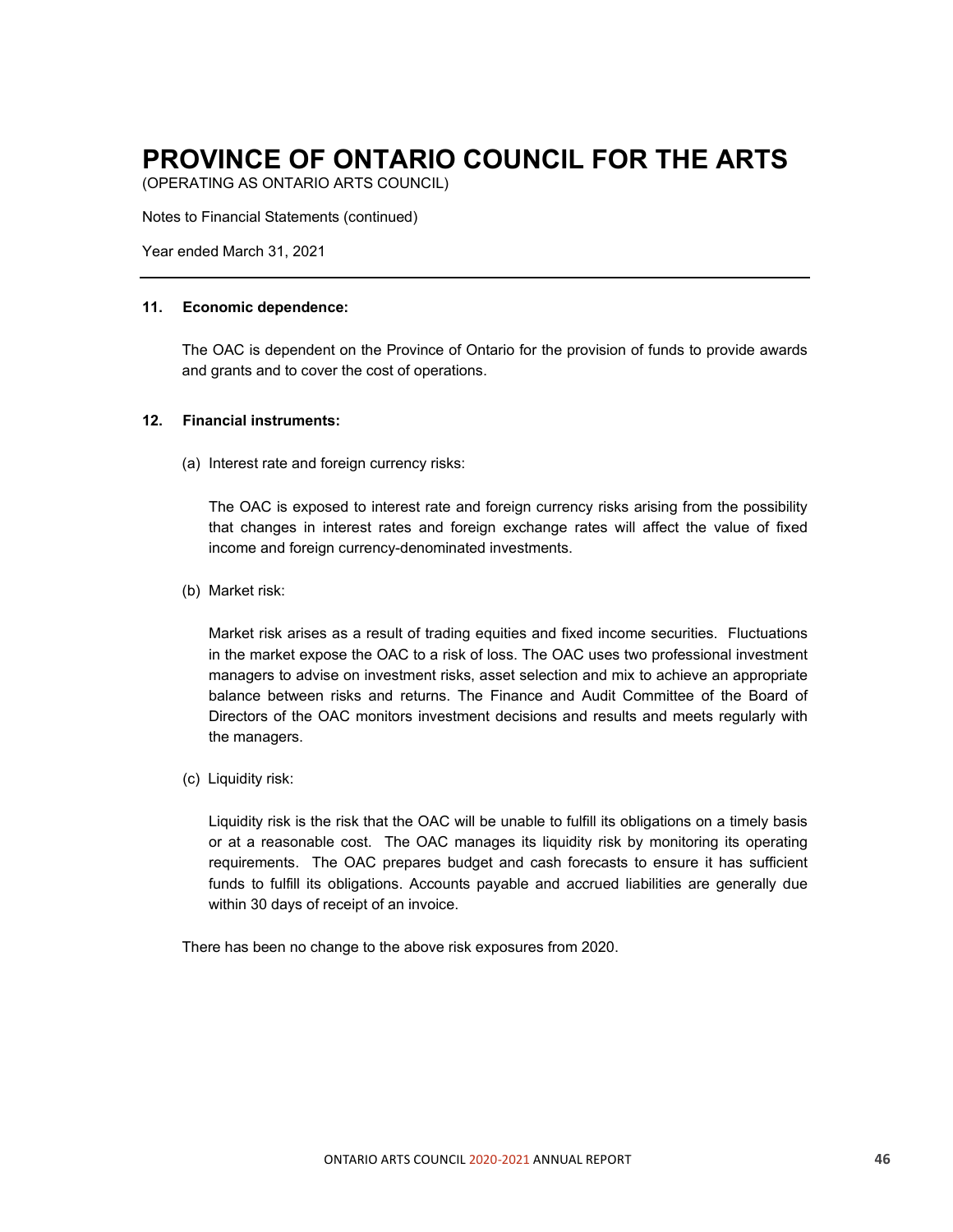<span id="page-46-0"></span>(OPERATING AS ONTARIO ARTS COUNCIL)

Schedule 1 - Administration Expenses and Services

Year ended March 31, 2021, with comparative information for 2020

|                                           | 2021            | 2020            |
|-------------------------------------------|-----------------|-----------------|
| Administration expenses:                  |                 |                 |
| Salaries and benefits (notes 2(a) and 9)  | \$<br>5,911,543 | \$<br>5,920,368 |
| Office rent and hydro                     | 586,658         | 567,927         |
| Amortization of capital assets            | 256,349         | 379,770         |
| <b>Information Services</b>               | 223,096         | 237,154         |
| Communications                            | 104,231         | 110,286         |
| Miscellaneous                             | 86.903          | 95,012          |
| Telephone, postage and delivery           | 58,265          | 49,626          |
| Maintenance and equipment rental          | 45,385          | 59,347          |
| Consulting and legal fees                 | 32,976          | 118,326         |
| Personnel hiring and training             | 31,700          | 73,775          |
| Meetings                                  | 7,940           | 40,958          |
| Office supplies, printing and stationery  | 5,613           | 14,180          |
| Travel                                    | 1,651           | 45,161          |
|                                           | 7,352,310       | 7,711,890       |
| Services:                                 |                 |                 |
| Jurors and advisors                       | 489,230         | 525,197         |
| Other programs                            | 306,148         | 720,084         |
| Canada / Ontario French language projects |                 | 130,703         |
|                                           | 795,378         | 1,375,984       |
|                                           | \$<br>8,147,688 | \$<br>9,087,874 |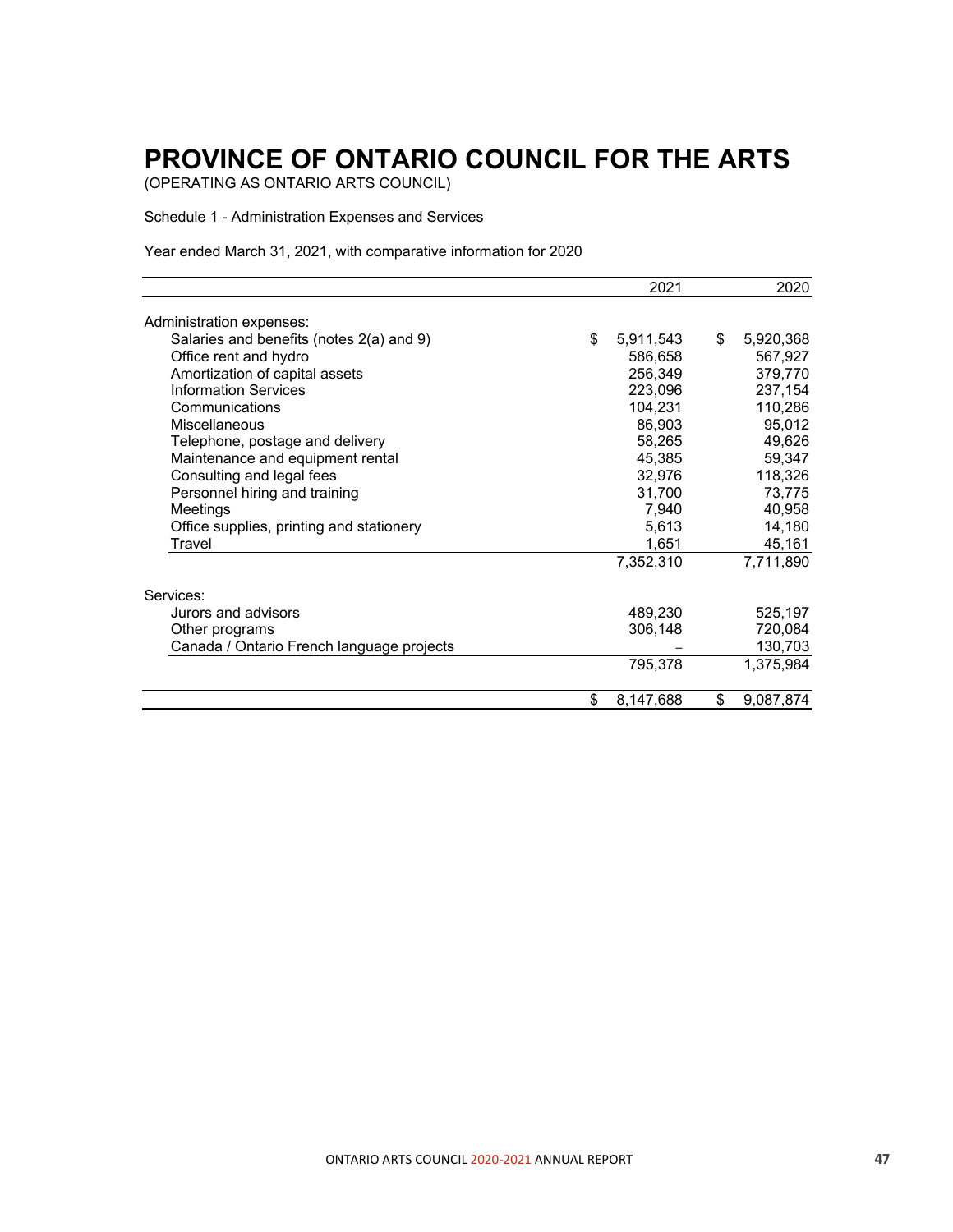<span id="page-47-0"></span>(OPERATING AS ONTARIO ARTS COUNCIL)

Schedule 2 - Externally Restricted and Endowment Funds

Year ended March 31, 2021, with comparative information for 2020

| 2021                              | Balance of<br>Endowment<br>Fund | Fund<br>balances.<br>beginning<br>of year | Contributions<br>received | Transfer<br>from<br>operating<br>fund | Investment<br>income | Awards<br>and<br>expenses<br>paid | Fund<br>balances,<br>end of<br>year* |
|-----------------------------------|---------------------------------|-------------------------------------------|---------------------------|---------------------------------------|----------------------|-----------------------------------|--------------------------------------|
|                                   |                                 |                                           |                           |                                       |                      |                                   |                                      |
| The Chalmers Family Fund          |                                 | \$<br>19,104,230                          | \$                        | -                                     | \$<br>5,146,213      | \$(1,045,940)                     | \$<br>23,204,503                     |
| The Oskar Morawetz Memorial Fund  | 26,000                          | 256.542                                   |                           | -                                     | 76,110               | (2,719)                           | 329,933                              |
| Dr. Heinz Unger Scholarship Fund  | 17,235                          | 83,958                                    |                           |                                       | 27,259               | (972)                             | 110,245                              |
| The Leslie Bell Scholarship Fund  | 9,078                           | 171.059                                   |                           | 7.000                                 | 48,526               | (1,709)                           | 224,876                              |
| The Vida Peene Fund               |                                 | 150,416                                   | 17,185                    | -                                     | 40,518               | (1, 457)                          | 206,662                              |
| The John Hirsch Memorial Fund     |                                 | 61,963                                    |                           |                                       | 16,691               | (5, 595)                          | 73.059                               |
| The Canadian Music Centre         |                                 |                                           |                           |                                       |                      |                                   |                                      |
| John Adaskin Memorial Fund        | 17.998                          | 23,754                                    |                           | $\overline{\phantom{m}}$              | 11,248               | (401)                             | 34,601                               |
| Colleen Peterson Songwriting Fund |                                 | 14,516                                    |                           |                                       | 3,910                | (1, 139)                          | 17,287                               |
| The Ruth Schwartz Fund            |                                 | 7.104                                     |                           |                                       | 1,912                | (70)                              | 8.946                                |
|                                   | \$70,311                        | \$<br>19.873.542                          | 17.185                    | 7,000<br>\$.                          | 5,372,387            | (1,060,002)<br>S.                 | \$<br>24.210.112                     |

| 2020                                                         | Balance of<br>Endowment<br>Fund |     | Fund<br>balances.<br>beginning<br>of year | Contributions<br>received | Transfer<br>from<br>operating<br>fund | Investment<br>loss | Awards<br>and<br>expenses<br>paid | Fund<br>balances.<br>end of<br>year* |
|--------------------------------------------------------------|---------------------------------|-----|-------------------------------------------|---------------------------|---------------------------------------|--------------------|-----------------------------------|--------------------------------------|
|                                                              |                                 |     |                                           |                           |                                       |                    |                                   |                                      |
| The Chalmers Family Fund<br>The Oskar Morawetz Memorial Fund |                                 | \$  | 22.100.685                                | \$                        | -                                     | 1,885,216)<br>\$   | \$(1,111,239)                     | \$<br>19,104,230                     |
|                                                              | 26,000                          |     | 308,160                                   |                           | $\overline{\phantom{m}}$              | (28, 504)          | (23, 114)                         | 256,542                              |
| Dr. Heinz Unger Scholarship Fund                             | 17,235                          |     | 94,534                                    |                           |                                       | (9,534)            | (1,042)                           | 83,958                               |
| The Leslie Bell Scholarship Fund                             | 9,078                           |     | 182,134                                   |                           | 7.000                                 | (16,311)           | (1,764)                           | 171,059                              |
| The Vida Peene Fund                                          |                                 |     | 203,156                                   | 8,254                     | $\overline{\phantom{0}}$              | (17, 329)          | (43,665)                          | 150,416                              |
| The John Hirsch Memorial Fund                                |                                 |     | 68,439                                    |                           | $\qquad \qquad \blacksquare$          | (5,838)            | (638)                             | 61,963                               |
| The Canadian Music Centre                                    |                                 |     |                                           |                           |                                       |                    |                                   |                                      |
| John Adaskin Memorial Fund                                   | 17.998                          |     | 28.117                                    |                           | $\overline{\phantom{m}}$              | (3,934)            | (429)                             | 23.754                               |
| Colleen Peterson Songwriting Fund                            |                                 |     | 16,364                                    |                           | $\overline{\phantom{m}}$              | (1, 396)           | (452)                             | 14,516                               |
| The Ruth Schwartz Fund                                       |                                 |     | 7,844                                     |                           | $\overline{\phantom{m}}$              | (669)              | (71)                              | 7,104                                |
|                                                              | \$70,311                        | \$. | 23,009,433                                | 8,254                     | 7.000<br>\$                           | 1,968,731)<br>sь   | (1, 182, 414)<br>Ъ.               | \$<br>19,873,542                     |

\*Fund balances end of year include unrealized gain of \$7,147,093 (2020 – \$2,001,994) as presented in the statement of financial position.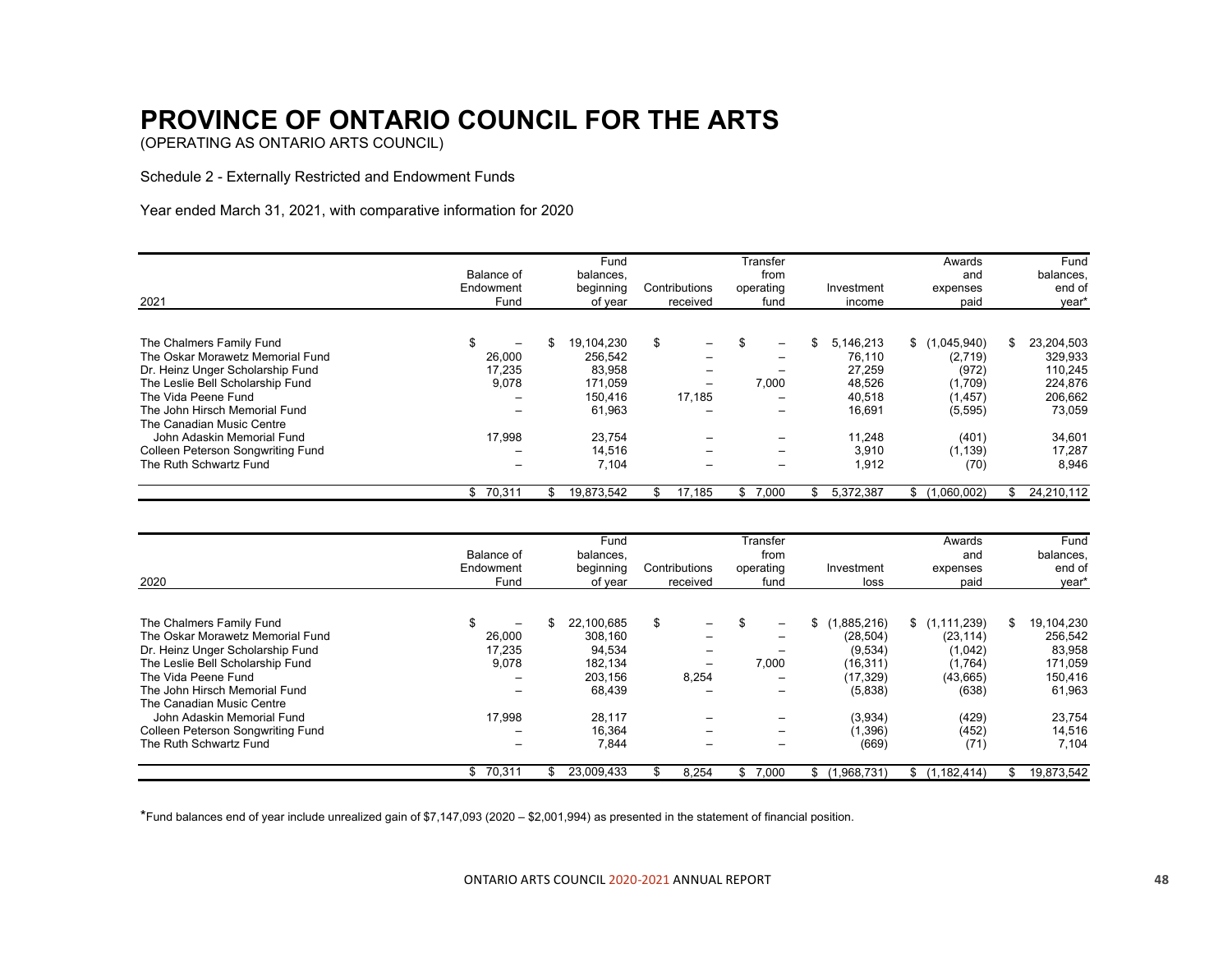# <span id="page-48-0"></span>**BOARD MEMBERS**

The Ontario Arts Council's volunteer board of directors sets OAC policies and oversees the organization's operations. Board members also play an important role as advocates for the arts in Ontario and as representatives of OAC in their communities across the province.

Board members are appointed by the Government of Ontario for a three-year term and may be reappointed.

**Rita Davies, Toronto Chair** Appointed Chair July 2015 Reappointed Chair July 2018 Term ends July 2021

**Judith Gelber, Toronto** Vice-Chair Appointed to the board February 2013 Appointed Vice-Chair March 2015 Reappointed Vice-Chair March 2018 Term ended March 2021

**Eliza Chandler, Toronto** Appointed to the board August 2017 Term ended August 2020

**Alexandra De Gasperis, Toronto** Appointed to the board July 2019 Term ends July 2022

**Robin Jones, Westport** Appointed to the board March 2021 Term ends March 2024

**Susan Lahey, Mount Albert** Appointed to the board April 2019 Term ends April 2022

**Mary Meffe, Toronto** Appointed to the board October 2019 Term ends October 2022

**Kyan Nademi, Toronto** Appointed to the board June 2019 Term ends June 2022

**Lilly Obina, Ottawa**  Appointed to the board January 2021 Term ends January 2024

**Geneviève Painchaud, Ottawa** Appointed to the board May 2020 Term ends May 2023

Dani Peters, Toronto Appointed to the board May 2019 Term ends May 2022

**Janet E. Stewart, London** Appointed to the board September 2014 Reappointed September 2017 Term ended September 2020

**David Tsubouchi, Baltimore** Appointed to the board December 2018 Term ends December 2021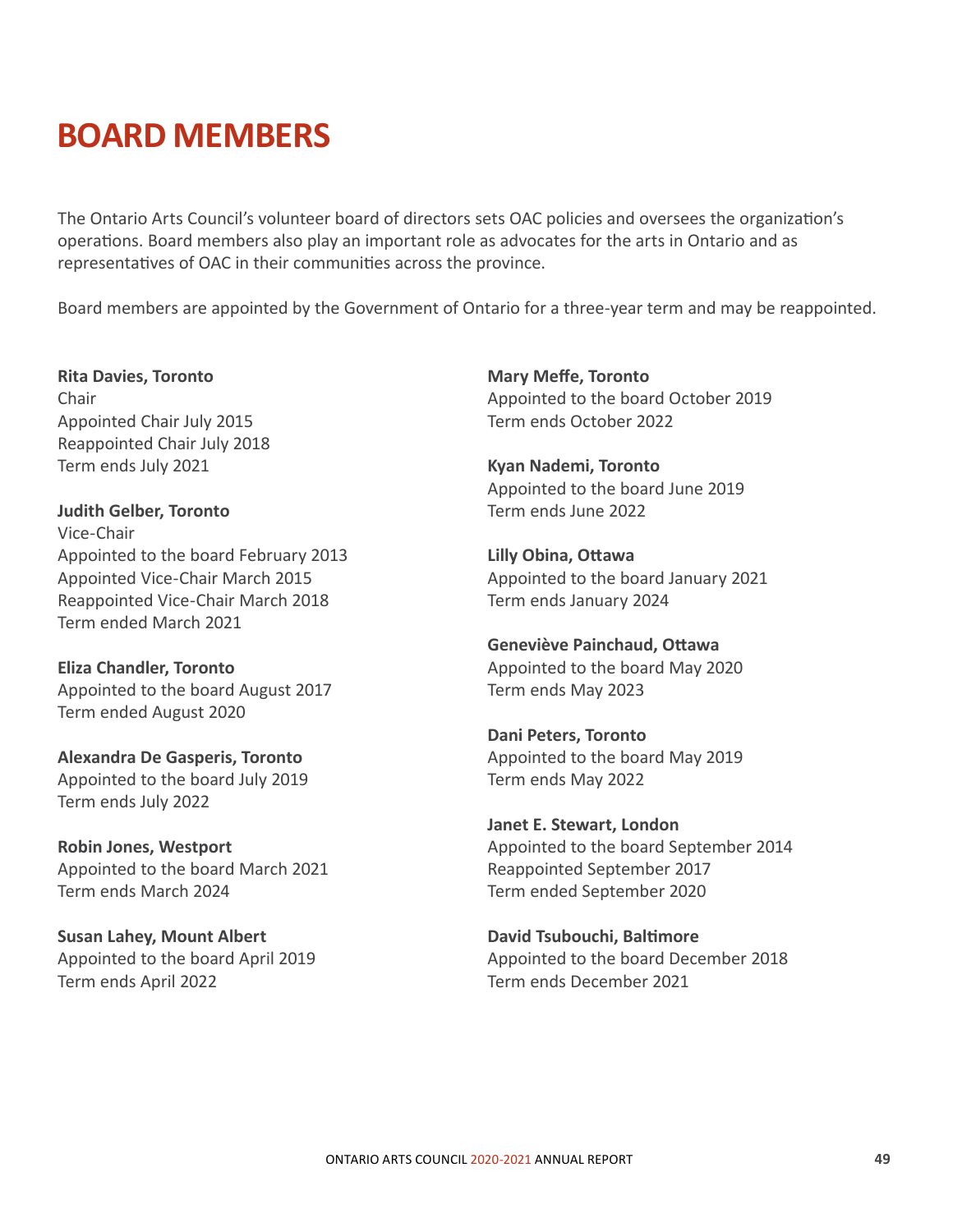# <span id="page-49-0"></span>**EXECUTIVE STAFF**

**Carolyn Vesely** CEO

**Kirsten Gunter** Director of Communications

**Kelly Langgard** Director of Granting

**Nina Small** Director of Human Resources

**Kathryn Townshend** Director of Research, Policy and Evaluation (until December 2020)

**Heather Alinsangan** Director of Research and Evaluation (from January 2021)

**Jerry Zhang** Director of Finance and Administration